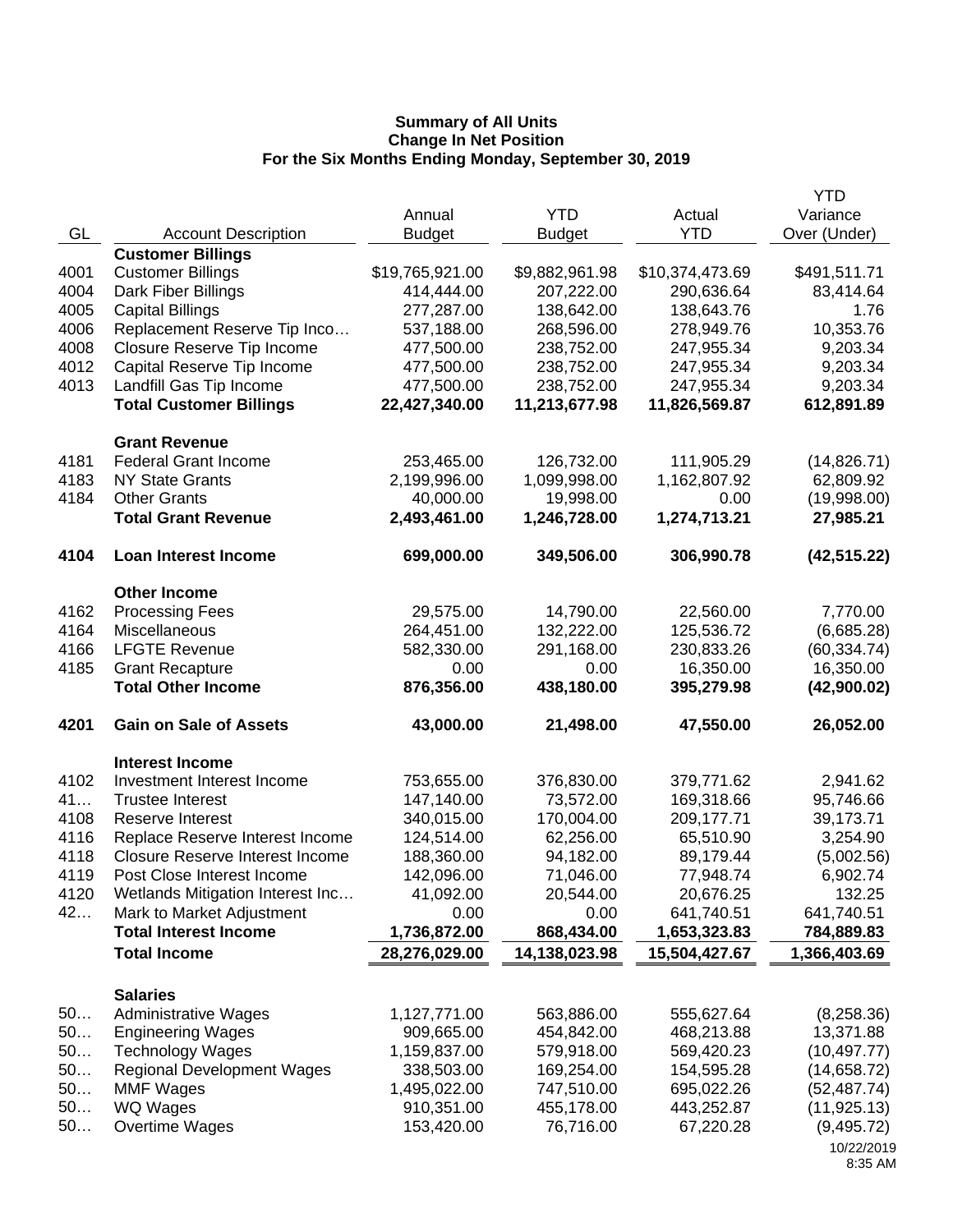|      |                                           |               |               |              | <b>YTD</b>   |
|------|-------------------------------------------|---------------|---------------|--------------|--------------|
|      |                                           | Annual        | <b>YTD</b>    | Actual       | Variance     |
| GL   | <b>Account Description</b>                | <b>Budget</b> | <b>Budget</b> | <b>YTD</b>   | Over (Under) |
| 5005 | On-Call Stipend                           | 25,800.00     | 12,900.00     | 11,250.00    | (1,650.00)   |
|      | <b>Total Salaries</b>                     | 6,120,369.00  | 3,060,204.00  | 2,964,602.44 | (95,601.56)  |
|      |                                           |               |               |              |              |
|      | <b>Fringe Benefits</b>                    |               |               |              |              |
| 50   | <b>FICA Expense</b>                       | 467,941.00    | 233,976.00    | 211,240.98   | (22, 735.02) |
| 50   | <b>Pension Expense</b>                    | 839,448.00    | 419,712.00    | 393,046.13   | (26,665.87)  |
| 50   | Health Insurance                          | 775,655.00    | 387,828.00    | 361,797.42   | (26,030.58)  |
| 50   | Retiree Health Insurance                  | 56,380.00     | 28,188.00     | 25,678.74    | (2,509.26)   |
| 50   | <b>Workers Comp</b>                       | 220,984.00    | 110,496.00    | 113,299.93   | 2,803.93     |
| 50   | <b>Disability Insurance</b>               | 3,893.00      | 1,956.00      | 1,946.58     | (9.42)       |
| 5036 | Unemployment                              | 10,000.00     | 4,998.00      | 0.00         | (4,998.00)   |
| 50   | Post Retire Overhead                      | 478,401.00    | 239,214.00    | 237,194.61   | (2,019.39)   |
| 5051 | Benefit Admin. Fees                       | 10,000.00     | 4,998.00      | 3,157.70     | (1,840.30)   |
| 5054 | <b>Employee Physicals &amp; Screening</b> | 15,375.00     | 7,692.00      | 3,674.95     | (4,017.05)   |
|      | <b>Total Fringe Benefits</b>              | 2,878,077.00  | 1,439,058.00  | 1,351,037.04 | (88,020.96)  |
|      |                                           |               |               |              |              |
|      | <b>Operations &amp; Maintenance</b>       |               |               |              |              |
| 5062 | Third Party Temporary - O&M               | 49,000.00     | 24,498.00     | 28,779.55    | 4,281.55     |
| 5133 | Equipment Maintenance Contr               | 325,000.00    | 162,498.00    | 255,585.94   | 93,087.94    |
| 5134 | <b>Maintenance Contracts</b>              | 178,692.00    | 89,346.00     | 51,893.90    | (37, 452.10) |
| 5135 | <b>Underground Locating</b>               | 95,000.00     | 47,502.00     | 25,485.07    | (22,016.93)  |
| 5403 | Safety Equipment & Supplies               | 38,400.00     | 19,200.00     | 15,337.58    | (3,862.42)   |
| 5702 | Large Parts                               | 95,000.00     | 47,502.00     | 43,871.88    | (3,630.12)   |
| 5703 | <b>Small Equipment</b>                    | 30,000.00     | 15,000.00     | 9,019.48     | (5,980.52)   |
| 5704 | <b>O&amp;M Supplies</b>                   | 25,000.00     | 12,504.00     | 10,389.76    | (2, 114.24)  |
| 5706 | Shop Tools                                | 16,540.00     | 8,274.00      | 1,260.17     | (7,013.83)   |
| 5708 | <b>Fuels</b>                              | 248,000.00    | 124,002.00    | 113,820.59   | (10, 181.41) |
| 5710 | Lubricants                                | 20,000.00     | 10,002.00     | 5,014.65     | (4,987.35)   |
| 5712 | Purchased Maintenance & Repair            | 135,000.00    | 67,498.02     | 40,400.16    | (27,097.86)  |
| 5716 | <b>Equipment Rental</b>                   | 10,000.00     | 4,998.00      | 6,329.10     | 1,331.10     |
| 5718 | Tires                                     | 46,000.00     | 22,998.00     | 28,413.65    | 5,415.65     |
| 5720 | <b>Offnet Circuit Lease</b>               | 600,000.00    | 300,000.00    | 281,720.37   | (18, 279.63) |
| 5770 | Other Tool, Equip & O&M                   | 11,000.00     | 5,502.00      | 7,002.69     | 1,500.69     |
| 5815 | Chemicals                                 | 117,040.00    | 58,524.00     | 31,959.86    | (26, 564.14) |
| 5820 | <b>LFG Maintenance</b>                    | 75,000.00     | 37,500.00     | 26,141.42    | (11, 358.58) |
| 5830 | Collo Expense                             | 185,000.00    | 92,502.00     | 75,937.03    | (16, 564.97) |
| 5834 | Permitting                                | 3,000.00      | 1,500.00      | 269.00       | (1,231.00)   |
| 5836 | Pole Attachment Fees                      | 314,479.00    | 157,242.00    | 159,981.64   | 2,739.64     |
| 5838 | <b>Conduit Lease</b>                      | 24,696.00     | 12,348.00     | 9,969.08     | (2,378.92)   |
| 5902 | Lab Fees                                  | 9,100.00      | 4,554.00      | 3,244.00     | (1,310.00)   |
| 5904 | <b>SCADA</b>                              | 28,820.00     | 14,412.00     | 0.00         | (14, 412.00) |
| 5932 | Monitoring & Testing                      | 115,600.00    | 57,798.00     | 49,755.03    | (8,042.97)   |
| 6008 | <b>Contract Hauling</b>                   | 27,500.00     | 13,752.00     | 6,032.50     | (7,719.50)   |
| 6010 | <b>Cape Vincent Reserve</b>               | 700.00        | 348.00        | 700.00       | 352.00       |
| 6106 | <b>Annual Report</b>                      | 5,000.00      | 2,502.00      | 0.00         | (2,502.00)   |
| 6110 | Marketing                                 | 5,000.00      | 2,502.00      | 0.00         | (2,502.00)   |
| 8090 | <b>Purchases for Resale</b>               | 139,000.00    | 69,502.02     | 55,202.96    | (14, 299.06) |
|      |                                           |               |               |              |              |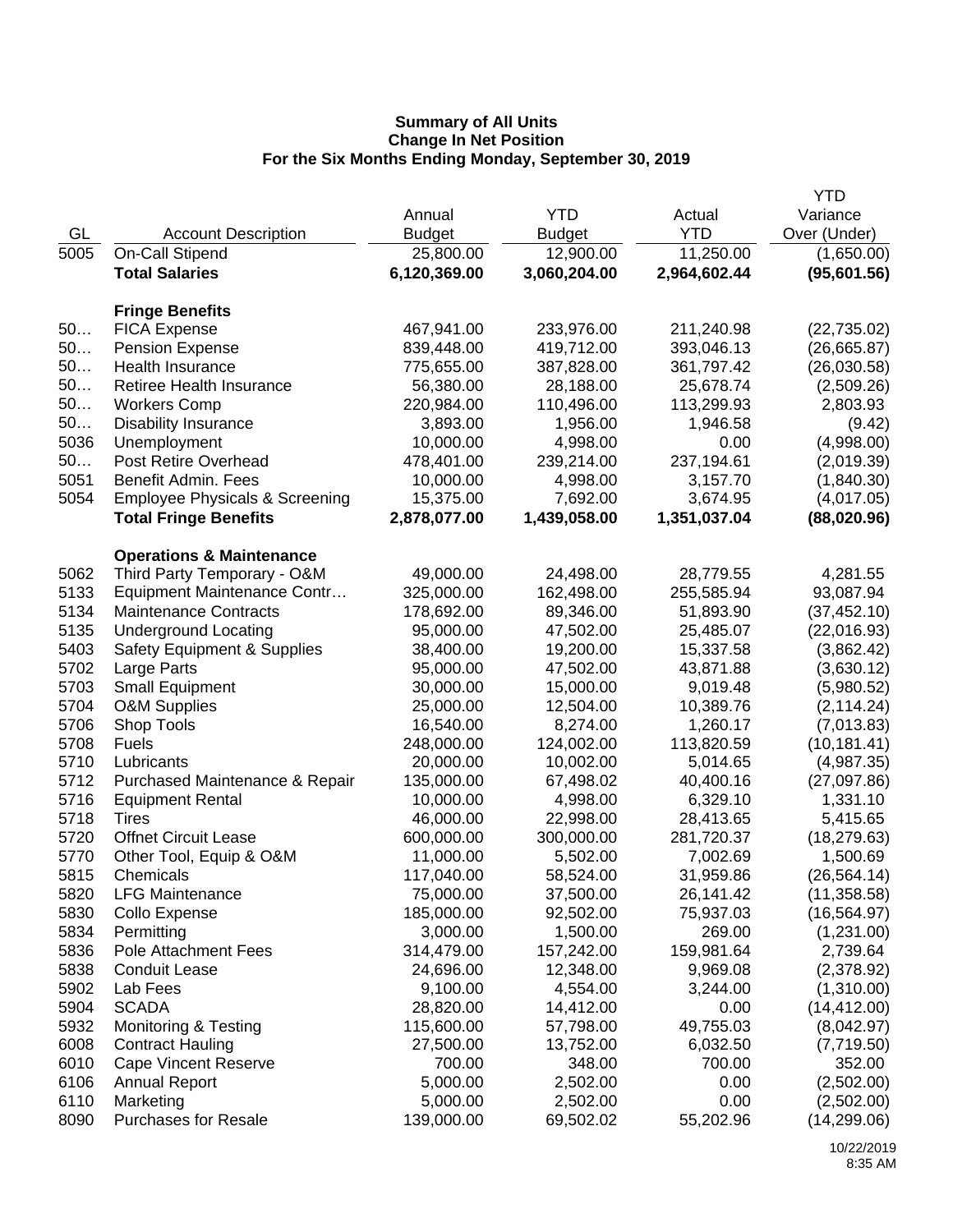|      |                                          |               |               |              | <b>YTD</b>    |
|------|------------------------------------------|---------------|---------------|--------------|---------------|
|      |                                          | Annual        | <b>YTD</b>    | Actual       | Variance      |
| GL   | <b>Account Description</b>               | <b>Budget</b> | <b>Budget</b> | <b>YTD</b>   | Over (Under)  |
|      | Total O & M                              | 2,972,567.00  | 1,486,310.04  | 1,343,517.06 | (142, 792.98) |
|      |                                          |               |               |              |               |
|      | <b>Recycling Transfer Station</b>        |               |               |              |               |
| 50   | <b>Material Reprocessing Wages</b>       | 86,757.00     | 43,380.00     | 0.00         | (43,380.00)   |
| 50   | <b>FICA Expense</b>                      | 6,637.00      | 3,318.00      | 0.00         | (3,318.00)    |
| 50   | <b>Pension Expense</b>                   | 8,068.00      | 4,032.00      | 0.00         | (4,032.00)    |
| 50   | Health Insurance                         | 23,120.00     | 11,562.00     | 0.00         | (11,562.00)   |
| 50   | <b>Workers Comp</b>                      | 9,552.00      | 4,776.00      | 0.00         | (4,776.00)    |
| 50   | <b>Disability Insurance</b>              | 49.00         | 24.00         | 0.00         | (24.00)       |
| 50   | Post Retire Overhead                     | 11,040.00     | 5,520.00      | 0.00         | (5,520.00)    |
| 6300 | RTS -Safety Equipment & Sup              | 1,350.00      | 678.00        | 348.04       | (329.96)      |
| 6305 | RTS - Large Parts                        | 7,500.00      | 3,750.00      | 164.30       | (3,585.70)    |
| 6310 | RTS - Small Equipment                    | 4,005.00      | 2,004.00      | 0.00         | (2,004.00)    |
| 6315 | RTS - O&M Supplies                       | 14,000.00     | 7,002.00      | 3,279.04     | (3,722.96)    |
| 6320 | RTS - Fuels                              | 3,500.00      | 1,752.00      | 743.79       | (1,008.21)    |
| 6325 | RTS - Purchased Maintenance              | 7,500.00      | 3,750.00      | 0.00         | (3,750.00)    |
| 6330 | RTS - Contract Hauling                   | 160,000.00    | 80,002.02     | 0.00         | (80,002.02)   |
| 6335 | RTS - Office Supplies                    | 250.00        | 126.00        | 128.62       | 2.62          |
| 6340 | <b>RTS - Cellular Services</b>           | 1,020.00      | 510.00        | 0.00         | (510.00)      |
| 6345 | RTS - Other Communications               | 2,400.00      | 1,200.00      | 0.00         | (1,200.00)    |
| 6350 | RTS - Office Equipment Mainte            | 500.00        | 252.00        | 0.00         | (252.00)      |
| 6355 | RTS - Employee Mileage Reim              | 150.00        | 78.00         | 0.00         | (78.00)       |
| 6360 | RTS - Employee Uniforms                  | 150.00        | 78.00         | 0.00         | (78.00)       |
| 6365 | RTS - Gas & Electric                     | 5,000.00      | 2,502.00      | 576.31       | (1,925.69)    |
| 6370 | RTS - Propane                            | 2,500.00      | 1,248.00      | 0.00         | (1,248.00)    |
| 6375 | <b>RTS - Building Supplies</b>           | 1,000.00      | 498.00        | 245.53       | (252.47)      |
| 6380 | RTS - Site Supplies                      | 1,000.00      | 498.00        | 0.00         | (498.00)      |
| 6385 | RTS - Building Maintenance &             | 1,500.00      | 750.00        | 484.31       | (265.69)      |
| 6390 | RTS - Site Maintenance & Repair          | 4,000.00      | 1,998.00      | 531.66       | (1,466.34)    |
| 6395 | RTS - Auto/Light Truck Rep. &            | 2,000.00      | 1,002.00      | 0.00         | (1,002.00)    |
| 6400 | RTS - Auto/Light Truck Fuel              | 1,500.00      | 750.00        | 0.00         | (750.00)      |
| 6410 | RTS - Programming & Software             | 5,000.00      | 2,502.00      | 0.00         | (2,502.00)    |
|      | <b>Total Recycling Transfer Stati</b>    | 371,048.00    | 185,542.02    | 6,501.60     | (179, 040.42) |
|      |                                          |               |               |              |               |
|      | <b>Waste Diversion</b>                   |               |               |              |               |
| 5125 | <b>Promotional Materials - RRR</b>       | 75,000.00     | 37,500.00     | 14,298.93    | (23, 201.07)  |
| 6009 | Household Hazardous Waste                | 70,000.00     | 34,998.00     | 32,072.15    | (2,925.85)    |
| 6011 | Recycling Incentive                      | 67,755.00     | 33,876.00     | 29,331.40    | (4,544.60)    |
| 6012 | Recycling Incentive-County Ca            | 600,000.00    | 300,000.00    | 0.00         | (300,000.00)  |
| 6013 | <b>CRT Recycling</b>                     | 115,000.00    | 57,498.00     | 47,530.05    | (9,967.95)    |
| 6015 | Ag Plastics Recycling                    | 5,000.00      | 2,497.98      | 0.00         | (2,497.98)    |
| 6017 | <b>Book Debinding</b>                    | 7,500.00      | 3,750.00      | 912.31       | (2,837.69)    |
| 6018 | <b>Mattress Recycling - All Counties</b> | 150,000.00    | 75,001.98     | 84,326.00    | 9,324.02      |
| 6020 | <b>Waste Audit</b>                       | 35,000.00     | 17,502.00     | 0.00         | (17,502.00)   |
| 6021 | <b>Regional Tire Recycling</b>           | 45,000.00     | 22,500.00     | 0.00         | (22,500.00)   |
|      | <b>Total Waste Diversion</b>             | 1,170,255.00  | 585,123.96    | 208,470.84   | (376, 653.12) |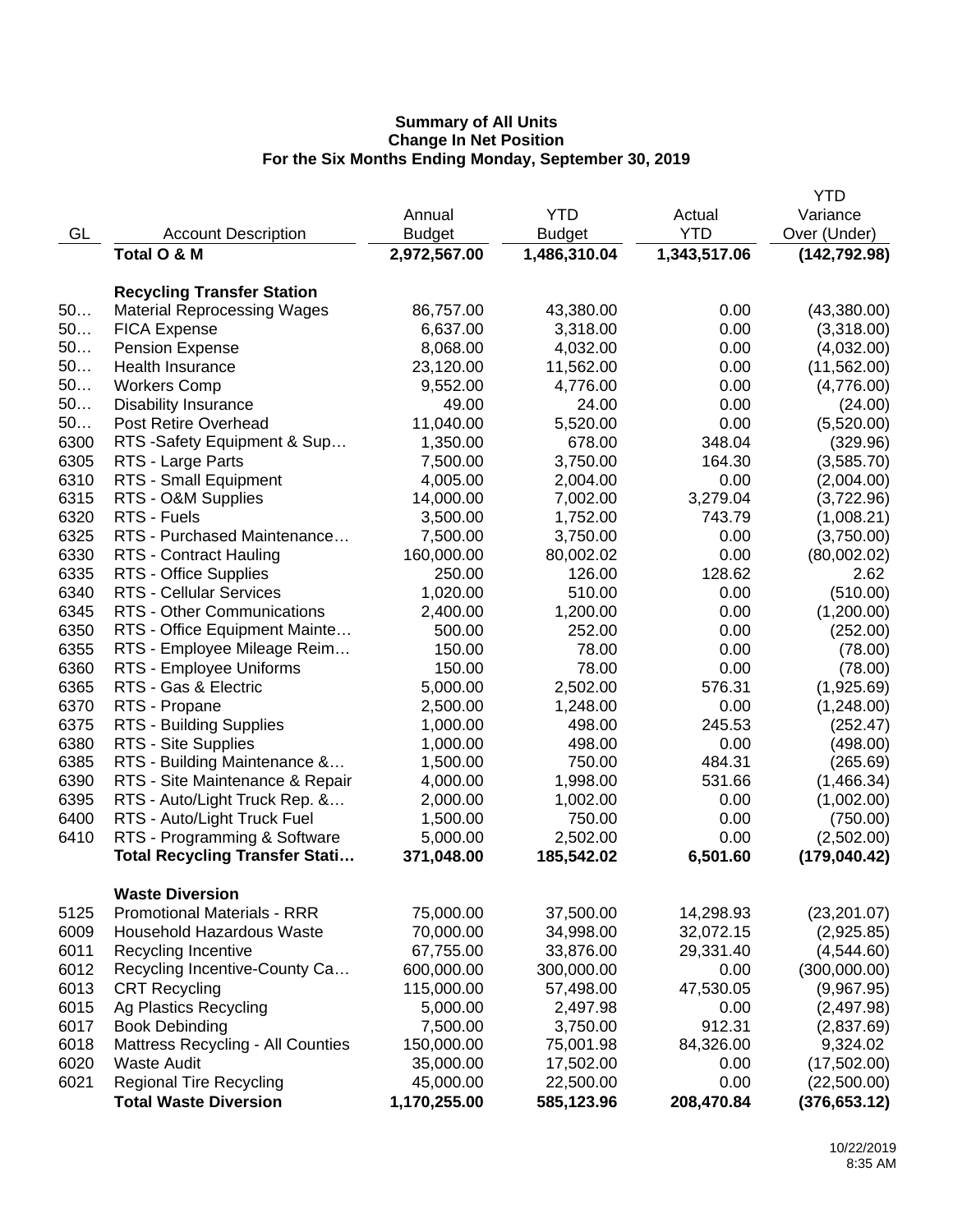|      |                                        |               |               |            | <b>YTD</b>   |
|------|----------------------------------------|---------------|---------------|------------|--------------|
|      |                                        | Annual        | <b>YTD</b>    | Actual     | Variance     |
| GL   | <b>Account Description</b>             | <b>Budget</b> | <b>Budget</b> | <b>YTD</b> | Over (Under) |
| 6002 | <b>Sewage Treatment</b>                | 1,510,963.00  | 755,484.00    | 718,143.12 | (37, 340.88) |
| 6004 | <b>Water Purchases</b>                 | 706,548.00    | 353,280.00    | 331,860.15 | (21, 419.85) |
| 60   | <b>Closure &amp; Post Closure Care</b> | 807,956.00    | 403,980.00    | 599,157.40 | 195,177.40   |
| 6006 | <b>Host Community Benefits</b>         | 902,316.00    | 451,158.00    | 507,987.41 | 56,829.41    |
| 6007 | <b>LFGTE Revenue Sharing</b>           | 10,000.00     | 4,998.00      | 0.00       | (4,998.00)   |
|      | <b>Office &amp; Administrative</b>     |               |               |            |              |
| 5053 | <b>Misc Employee Costs</b>             | 10,170.00     | 5,082.00      | 1,977.53   | (3, 104.47)  |
| 5102 | <b>Office Rent</b>                     | 129,289.00    | 64,644.48     | 62,853.50  | (1,790.98)   |
| 5104 | <b>Office Supplies</b>                 | 25,750.00     | 12,870.00     | 7,833.71   | (5,036.29)   |
| 5110 | Postage & Shipping                     | 8,500.00      | 4,248.00      | 2,846.93   | (1,401.07)   |
| 5112 | Telephone                              | 32,240.00     | 16,122.00     | 16,962.62  | 840.62       |
| 5114 | <b>Cellular Services</b>               | 38,500.00     | 19,248.00     | 15,945.24  | (3,302.76)   |
| 5118 | <b>Other Communications</b>            | 11,600.00     | 5,796.00      | 4,445.90   | (1,350.10)   |
| 5120 | Dues & Subscriptions                   | 12,125.00     | 6,066.00      | 1,850.87   | (4, 215.13)  |
| 5122 | Public Info & Advertising              | 11,750.00     | 5,874.00      | 1,034.99   | (4,839.01)   |
| 5123 | <b>Promotional Materials</b>           | 16,000.00     | 8,004.00      | 7,325.35   | (678.65)     |
| 5130 | <b>Office Equipment</b>                | 15,500.00     | 7,746.00      | 2,100.05   | (5,645.95)   |
| 5132 | <b>Office Equip Maintenance</b>        | 1,200.00      | 600.00        | 0.00       | (600.00)     |
| 5170 | <b>Other Office Expenses</b>           | 7,670.00      | 3,835.02      | 962.18     | (2,872.84)   |
| 5172 | <b>Filing Fees</b>                     | 11,300.00     | 5,652.00      | 1,707.55   | (3,944.45)   |
| 5173 | <b>Credit Card Processing Fees</b>     | 1,200.00      | 600.00        | 249.30     | (350.70)     |
| 5202 | Employee Mileage Reimburse             | 31,162.00     | 15,582.00     | 12,199.38  | (3,382.62)   |
| 5204 | Empl. Meals & Incidental               | 21,175.00     | 10,590.00     | 4,144.15   | (6, 445.85)  |
| 5206 | Empl. Lodging                          | 43,800.00     | 21,900.00     | 9,856.70   | (12,043.30)  |
| 5270 | <b>Travel &amp; Meeting Expense</b>    | 8,200.00      | 4,110.00      | 1,387.25   | (2,722.75)   |
| 5312 | <b>Continuing Education</b>            | 8,000.00      | 4,002.00      | 0.00       | (4,002.00)   |
| 5370 | Training & Development                 | 55,100.00     | 27,552.00     | 15,469.16  | (12,082.84)  |
| 5402 | <b>Employee Uniforms</b>               | 33,075.00     | 16,542.00     | 7,858.64   | (8,683.36)   |
| 5508 | <b>Cleaning Services</b>               | 27,000.00     | 13,500.00     | 10,545.00  | (2,955.00)   |
| 5570 | <b>Other General Expense</b>           | 3,500.00      | 1,752.00      | 125.00     | (1,627.00)   |
| 6102 | Board Member Travel & Expen            | 1,750.00      | 876.00        | 278.40     | (597.60)     |
| 6104 | Sponsorships                           | 9,000.00      | 4,500.00      | 4,870.00   | 370.00       |
| 6210 | <b>Trustee Fees</b>                    | 8,500.00      | 4,248.00      | 0.00       | (4,248.00)   |
|      | <b>Total Office &amp; Admin</b>        | 583,056.00    | 291,541.50    | 194,829.40 | (96, 712.10) |
|      | <b>Utilities</b>                       |               |               |            |              |
| 5802 | Gas & Electric                         | 150,400.00    | 75,198.00     | 50,249.96  | (24,948.04)  |
| 5803 | Propane                                | 25,000.00     | 12,498.00     | 2,454.39   | (10,043.61)  |
|      | <b>Total Utilities</b>                 | 175,400.00    | 87,696.00     | 52,704.35  | (34, 991.65) |
|      | <b>Materials &amp; Supplies</b>        |               |               |            |              |
| 5806 | <b>Building Supplies</b>               | 7,000.00      | 3,498.00      | 1,990.84   | (1,507.16)   |
| 5810 | <b>Site Supplies</b>                   | 20,000.00     | 9,997.98      | 9,655.48   | (342.50)     |
| 5824 | Sand, Gravel & Stone                   | 200,000.00    | 100,002.00    | 125,988.37 | 25,986.37    |
| 5826 | Seed & Mulch                           | 30,000.00     | 15,000.00     | 23,182.40  | 8,182.40     |
|      | <b>Total Materials &amp; Supplies</b>  | 257,000.00    | 128,497.98    | 160,817.09 | 32,319.11    |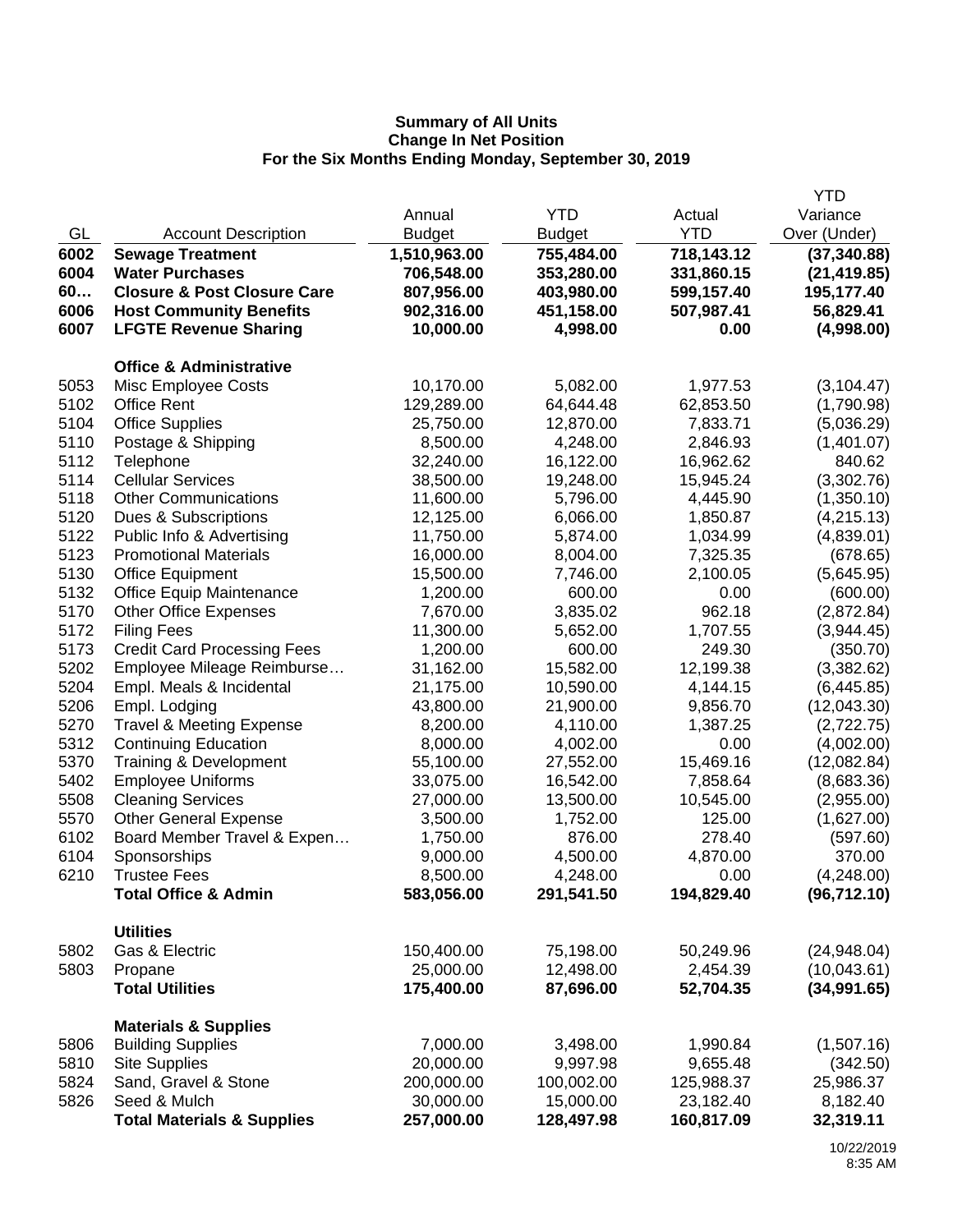|      |                                          | Annual         | <b>YTD</b>       | Actual        | YTD<br>Variance |
|------|------------------------------------------|----------------|------------------|---------------|-----------------|
| GL   | <b>Account Description</b>               | <b>Budget</b>  | <b>Budget</b>    | <b>YTD</b>    | Over (Under)    |
|      |                                          |                |                  |               |                 |
|      | <b>Professional Fees</b>                 |                |                  |               |                 |
| 5924 | Legal                                    | 118,000.00     | 59,008.02        | 34,816.19     | (24, 191.83)    |
| 5926 | <b>Investment Banking Fees</b>           | 47,159.00      | 23,586.00        | 20,077.85     | (3,508.15)      |
| 59   | <b>Accounting Fees</b>                   | 41,700.00      | 20,850.00        | 30,900.00     | 10,050.00       |
| 5970 | Consulting                               | 284,000.00     | 142,002.00       | 60,607.06     | (81, 394.94)    |
|      | <b>Total Professional Fees</b>           | 490,859.00     | 245,446.02       | 146,401.10    | (99,044.92)     |
|      | <b>Repairs &amp; Maintenance</b>         |                |                  |               |                 |
| 5804 | <b>Building Maintenance &amp; Repair</b> | 60,500.00      | 30,246.00        | 12,581.23     | (17,664.77)     |
| 5808 | Site Maint & Repair                      | 35,500.00      | 17,748.00        | 5,375.64      | (12, 372.36)    |
| 5812 | Pipeline Maintenance                     | 85,000.00      | 42,504.00        | 32,625.36     | (9,878.64)      |
|      | <b>Total Repairs &amp; Maintenance</b>   | 181,000.00     | 90,498.00        | 50,582.23     | (39, 915.77)    |
|      | <b>Automobile</b>                        |                |                  |               |                 |
| 5601 | Auto/Light Truck Rep. & Maint.           | 34,877.00      | 17,436.00        | 9,624.82      | (7,811.18)      |
| 5602 | Auto/Light Truck Fuel                    | 89,500.00      | 44,748.00        | 29,728.59     | (15,019.41)     |
| 5603 | Auto/Light Truck Rental/Lease            | 206,200.00     | 103,104.00       | 81,005.70     | (22,098.30)     |
| 5605 | Vehicle Ins                              | 44,500.00      | 22,248.00        | 22,249.98     | 1.98            |
|      | <b>Total Automobile</b>                  | 375,077.00     | 187,536.00       | 142,609.09    | (44, 926.91)    |
|      | <b>Computer</b>                          |                |                  |               |                 |
| 5124 | <b>Computer Equipment</b>                | 60,640.00      | 30,328.02        | 33,371.93     | 3,043.91        |
| 5126 | <b>Computer Maintenance</b>              | 13,000.00      | 6,498.00         | 198.00        | (6,300.00)      |
| 5128 | Programming & Software                   | 191,129.00     | 95,563.98        | 102,864.21    | 7,300.23        |
| 5129 | <b>ECMS Expense</b>                      | 18,656.00      | 9,330.00         | 18,655.92     | 9,325.92        |
| 6108 | Web Page Design & Maintenance            | 2,690.00       | 1,344.00         | 0.00          | (1,344.00)      |
| 5906 | GIS                                      | 42,450.00      | 21,228.00        | 29,380.26     | 8,152.26        |
|      | <b>Total Computer</b>                    | 328,565.00     | 164,292.00       | 184,470.32    | 20,178.32       |
| 6114 | <b>Insurance</b>                         | 388,600.00     | 194,304.00       | 194,300.04    | (3.96)          |
| 6120 | <b>Grants</b>                            | 812,500.00     | 406,248.00       | 435,153.14    | 28,905.14       |
| 61   | <b>Engineering Allocation</b>            | 0.00           | (6.00)           | 0.00          | 6.00            |
| 6208 | <b>NYS Administrative Assessm</b>        | 125,047.00     | 62,526.00        | 0.00          | (62, 526.00)    |
| 7032 | <b>Depreciation</b>                      | 8,806,100.00   | 4,403,052.00     | 4,125,247.56  | (277, 804.44)   |
| 7002 | <b>Amortization</b>                      | 24,400.00      | 12,198.00        | 12,183.36     | (14.64)         |
| 6202 | <b>Interest Expense</b>                  | 646,199.00     | 323,100.00       | 178,653.88    | (144, 446.12)   |
| 7170 | <b>Bond Issuance Costs</b>               | 130,000.00     | 64,998.00        | 128,047.57    | 63,049.57       |
| 6901 | <b>Contingency</b>                       | 58,930.00      | 29,464.98        | 0.00          | (29, 464.98)    |
|      | <b>Total Expenses</b>                    | 30,832,832.00  | 15,416,530.50    | 14,037,276.19 | (1,379,254.31)  |
|      | <b>Change in Net Position</b>            | (2,556,803.00) | (1, 278, 506.52) | 1,467,151.48  | 2,745,658.00    |
|      |                                          |                |                  |               |                 |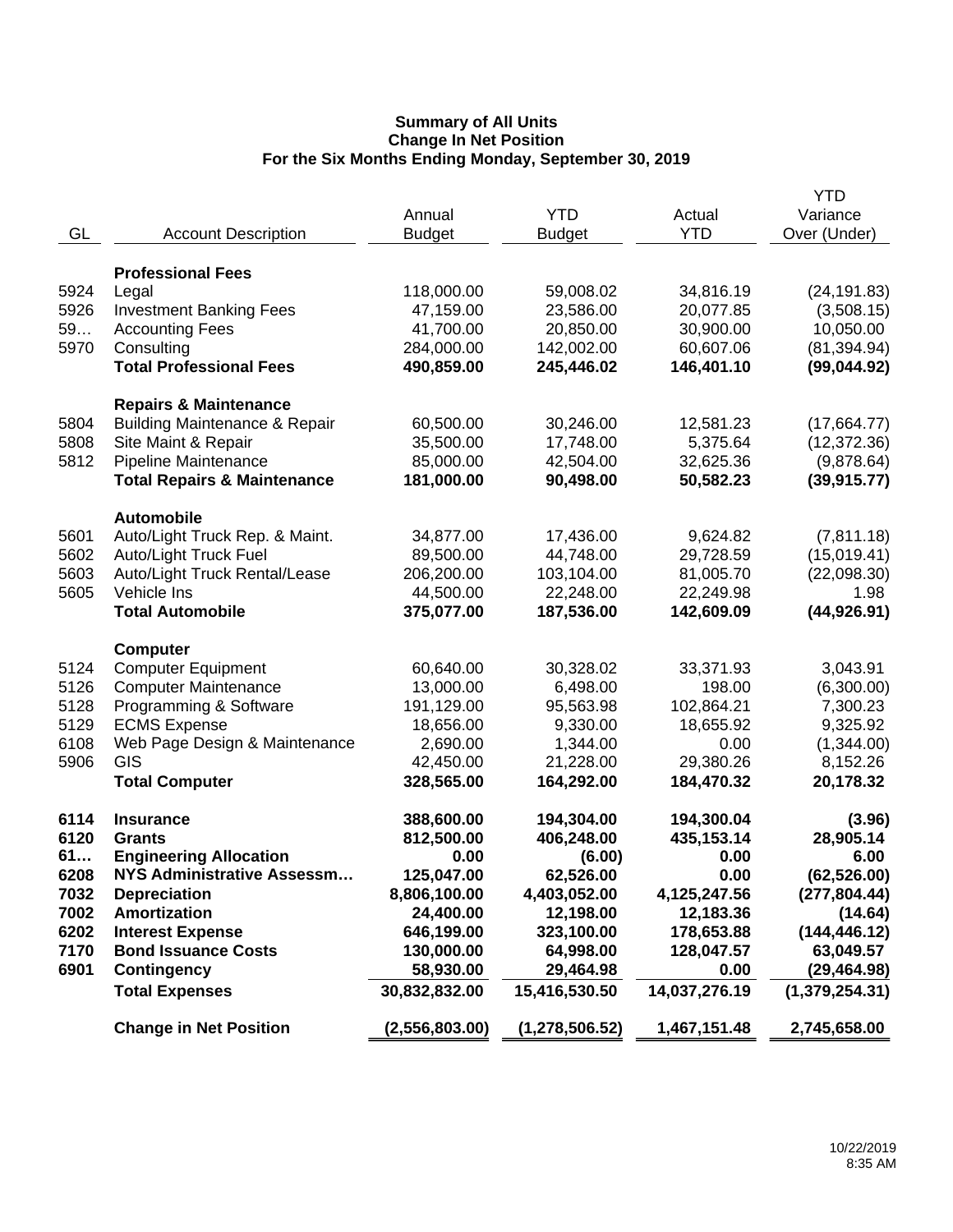# **Administration Change In Net Position For the Six Months Ending Monday, September 30, 2019**

| GL           | <b>Account Description</b>                          | Annual<br><b>Budget</b>  | <b>YTD</b><br><b>Budget</b> | Actual<br><b>YTD</b>     | <b>YTD</b><br>Variance<br>Over (Under) |
|--------------|-----------------------------------------------------|--------------------------|-----------------------------|--------------------------|----------------------------------------|
|              | <b>Grant Revenue</b>                                |                          |                             |                          |                                        |
| 4183         | <b>NY State Grants</b>                              | \$10,000.00              | \$4,998.00                  | \$6,165.00               | \$1,167.00                             |
|              | <b>Total Grant Revenue</b>                          | 10,000.00                | 4,998.00                    | 6,165.00                 | 1,167.00                               |
|              | <b>Other Income</b>                                 |                          |                             |                          |                                        |
| 4164         | Miscellaneous                                       | 172,900.00               | 86,448.00                   | 81,005.77                | (5,442.23)                             |
|              | <b>Total Other Income</b>                           | 172,900.00               | 86,448.00                   | 81,005.77                | (5,442.23)                             |
| 4201         | <b>Gain on Sale of Assets</b>                       | 28,000.00                | 13,998.00                   | 4,650.00                 | (9,348.00)                             |
|              | <b>Interest Income</b>                              |                          |                             |                          |                                        |
| 4102         | Investment Interest Income                          | 313,200.00               | 156,600.00                  | 145,596.59               | (11,003.41)                            |
| 42           | Mark to Market Adjustment                           | 0.00                     | 0.00                        | 94,123.50                | 94,123.50                              |
|              | <b>Total Interest Income</b><br><b>Total Income</b> | 313,200.00<br>524,100.00 | 156,600.00<br>262,044.00    | 239,720.09<br>331,540.86 | 83,120.09<br>69,496.86                 |
|              |                                                     |                          |                             |                          |                                        |
|              | <b>Salaries</b>                                     |                          |                             |                          |                                        |
| 50           | <b>Administrative Wages</b>                         | 1,116,610.00             | 558,306.00                  | 550,047.09               | (8,258.91)                             |
| 50           | Overtime Wages<br><b>Total Salaries</b>             | 0.00                     | 0.00                        | 430.68                   | 430.68                                 |
|              |                                                     | 1,116,610.00             | 558,306.00                  | 550,477.77               | (7,828.23)                             |
|              | <b>Fringe Benefits</b>                              |                          |                             |                          |                                        |
| 50           | <b>FICA Expense</b>                                 | 85,421.00                | 42,708.00                   | 38,295.42                | (4, 412.58)                            |
| 50           | <b>Pension Expense</b>                              | 156,928.00               | 78,462.00                   | 77,228.26                | (1,233.74)                             |
| 50<br>50     | Health Insurance<br>Retiree Health Insurance        | 115,730.00<br>56,380.00  | 57,864.00<br>28,188.00      | 56,259.92<br>25,678.74   | (1,604.08)                             |
| 50           | <b>Workers Comp</b>                                 | 2,094.00                 | 1,050.00                    | 1,102.97                 | (2,509.26)<br>52.97                    |
| 50           | <b>Disability Insurance</b>                         | 965.00                   | 480.00                      | 482.52                   | 2.52                                   |
| 5036         | Unemployment                                        | 10,000.00                | 4,998.00                    | 0.00                     | (4,998.00)                             |
| 50           | Post Retire Overhead                                | 76,231.00                | 38,118.00                   | 36,583.17                | (1,534.83)                             |
| 5051         | Benefit Admin. Fees                                 | 10,000.00                | 4,998.00                    | 3,157.70                 | (1,840.30)                             |
| 5054         | <b>Employee Physicals &amp; Screening</b>           | 875.00                   | 438.00                      | 0.00                     | (438.00)                               |
|              | <b>Total Fringe Benefits</b>                        | 514,624.00               | 257,304.00                  | 238,788.70               | (18, 515.30)                           |
|              | <b>Operations &amp; Maintenance</b>                 |                          |                             |                          |                                        |
| 5134         | <b>Maintenance Contracts</b>                        | 3,692.00                 | 1,848.00                    | 793.21                   | (1,054.79)                             |
| 5403         | <b>Safety Equipment &amp; Supplies</b>              | 7,500.00                 | 3,750.00                    | 3,250.49                 | (499.51)                               |
| 6106         | <b>Annual Report</b>                                | 5,000.00                 | 2,502.00                    | 0.00                     | (2,502.00)                             |
|              | Total O & M                                         | 16,192.00                | 8,100.00                    | 4,043.70                 | (4,056.30)                             |
|              |                                                     |                          |                             |                          |                                        |
|              | <b>Office &amp; Administrative</b>                  |                          |                             |                          |                                        |
| 5053         | Misc Employee Costs                                 | 5,670.00                 | 2,838.00                    | 974.37                   | (1,863.63)                             |
| 5102<br>5104 | <b>Office Rent</b><br><b>Office Supplies</b>        | 74,249.00<br>10,000.00   | 37,122.48<br>4,998.00       | 35,333.48<br>3,400.57    | (1,789.00)<br>(1,597.43)               |
| 5110         | Postage & Shipping                                  | 6,000.00                 | 3,000.00                    | 2,635.42                 | (364.58)                               |
| 5112         | Telephone                                           | 3,240.00                 | 1,620.00                    | 1,894.13                 | 274.13                                 |
|              |                                                     |                          |                             |                          | 10/22/2019                             |
|              |                                                     |                          |                             |                          | 8:35 AM                                |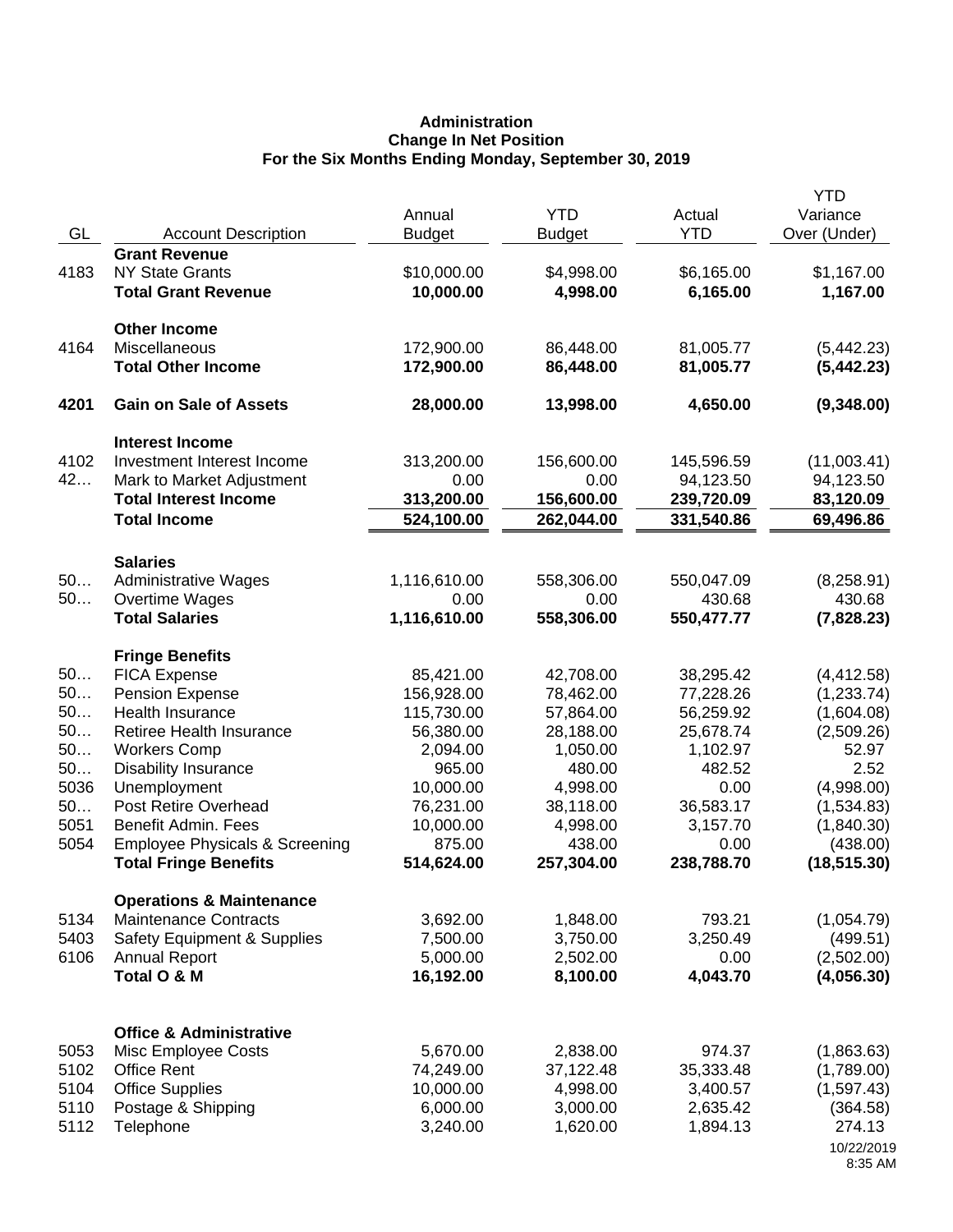# **Administration Change In Net Position For the Six Months Ending Monday, September 30, 2019**

|      |                                     |                |               |                | <b>YTD</b>   |
|------|-------------------------------------|----------------|---------------|----------------|--------------|
|      |                                     | Annual         | <b>YTD</b>    | Actual         | Variance     |
| GL   | <b>Account Description</b>          | <b>Budget</b>  | <b>Budget</b> | <b>YTD</b>     | Over (Under) |
| 5114 | <b>Cellular Services</b>            | 4,000.00       | 1,998.00      | 2,053.77       | 55.77        |
| 5118 | <b>Other Communications</b>         | 10,000.00      | 4,998.00      | 3,789.20       | (1,208.80)   |
| 5120 | Dues & Subscriptions                | 5,000.00       | 2,502.00      | 1,138.88       | (1,363.12)   |
| 5122 | Public Info & Advertising           | 1,500.00       | 750.00        | 111.00         | (639.00)     |
| 5123 | <b>Promotional Materials</b>        | 3,000.00       | 1,500.00      | 2,037.56       | 537.56       |
| 5130 | <b>Office Equipment</b>             | 2,500.00       | 1,248.00      | 0.00           | (1,248.00)   |
| 5170 | <b>Other Office Expenses</b>        | 2,670.00       | 1,333.02      | 270.00         | (1,063.02)   |
| 5173 | <b>Credit Card Processing Fees</b>  | 1,200.00       | 600.00        | 249.30         | (350.70)     |
| 5202 | Employee Mileage Reimburse          | 6,000.00       | 3,000.00      | 2,865.21       | (134.79)     |
| 5204 | Empl. Meals & Incidental            | 2,150.00       | 1,074.00      | 1,248.92       | 174.92       |
| 5206 | Empl. Lodging                       | 2,700.00       | 1,350.00      | 1,323.00       | (27.00)      |
| 5270 | <b>Travel &amp; Meeting Expense</b> | 2,850.00       | 1,428.00      | 1,272.55       | (155.45)     |
| 5370 | Training & Development              | 13,000.00      | 6,498.00      | 6,255.40       | (242.60)     |
| 5402 | <b>Employee Uniforms</b>            | 1,350.00       | 678.00        | 38.50          | (639.50)     |
| 5508 | <b>Cleaning Services</b>            | 5,000.00       | 2,502.00      | 1,540.00       | (962.00)     |
| 6102 | Board Member Travel & Expen         | 1,750.00       | 876.00        | 278.40         | (597.60)     |
| 6104 | Sponsorships                        | 9,000.00       | 4,500.00      | 4,870.00       | 370.00       |
|      | <b>Total Office &amp; Admin</b>     | 172,829.00     | 86,413.50     | 73,579.66      | (12, 833.84) |
|      | <b>Professional Fees</b>            |                |               |                |              |
| 5924 | Legal                               | 30,000.00      | 15,000.00     | 13,933.45      | (1,066.55)   |
| 5926 | <b>Investment Banking Fees</b>      | 8,900.00       | 4,452.00      | 4,711.80       | 259.80       |
| 59   | <b>Accounting Fees</b>              | 41,700.00      | 20,850.00     | 30,900.00      | 10,050.00    |
| 5970 | Consulting                          | 10,000.00      | 4,998.00      | 8,825.00       | 3,827.00     |
|      | <b>Total Professional Fees</b>      | 90,600.00      | 45,300.00     | 58,370.25      | 13,070.25    |
|      | <b>Automobile</b>                   |                |               |                |              |
| 5601 | Auto/Light Truck Rep. & Maint.      | 1,000.00       | 498.00        | 510.98         | 12.98        |
| 5602 | Auto/Light Truck Fuel               | 1,500.00       | 750.00        | 37.05          | (712.95)     |
|      | <b>Total Automobile</b>             | 2,500.00       | 1,248.00      | 548.03         | (699.97)     |
|      | <b>Computer</b>                     |                |               |                |              |
| 5124 | <b>Computer Equipment</b>           | 25,640.00      | 12,822.00     | 16,374.79      | 3,552.79     |
| 5126 | <b>Computer Maintenance</b>         | 13,000.00      | 6,498.00      | 198.00         | (6,300.00)   |
| 5128 | Programming & Software              | 126,506.00     | 63,252.00     | 68,211.19      | 4,959.19     |
| 5129 | <b>ECMS Expense</b>                 | 18,656.00      | 9,330.00      | 18,655.92      | 9,325.92     |
| 6108 | Web Page Design & Maintenance       | 2,690.00       | 1,344.00      | 0.00           | (1,344.00)   |
|      | <b>Total Computer</b>               | 186,492.00     | 93,246.00     | 103,439.90     | 10,193.90    |
| 6114 | <b>Insurance</b>                    | 17,800.00      | 8,898.00      | 8,899.98       | 1.98         |
| 61   | <b>Admin Allocation</b>             | (1,995,799.00) | (997, 902.00) | (1,013,565.87) | (15,663.87)  |
| 7032 | <b>Depreciation</b>                 | 255,800.00     | 127,902.00    | 118,257.87     | (9,644.13)   |
| 6901 | <b>Contingency</b>                  | 23,930.00      | 11,962.98     | 0.00           | (11,962.98)  |
|      | <b>Total Expenses</b>               | 401,578.00     | 200,778.48    | 142,839.99     | (57, 938.49) |
|      | <b>Change in Net Position</b>       | 122,522.00     | 61,265.52     | 188,700.87     | 127,435.35   |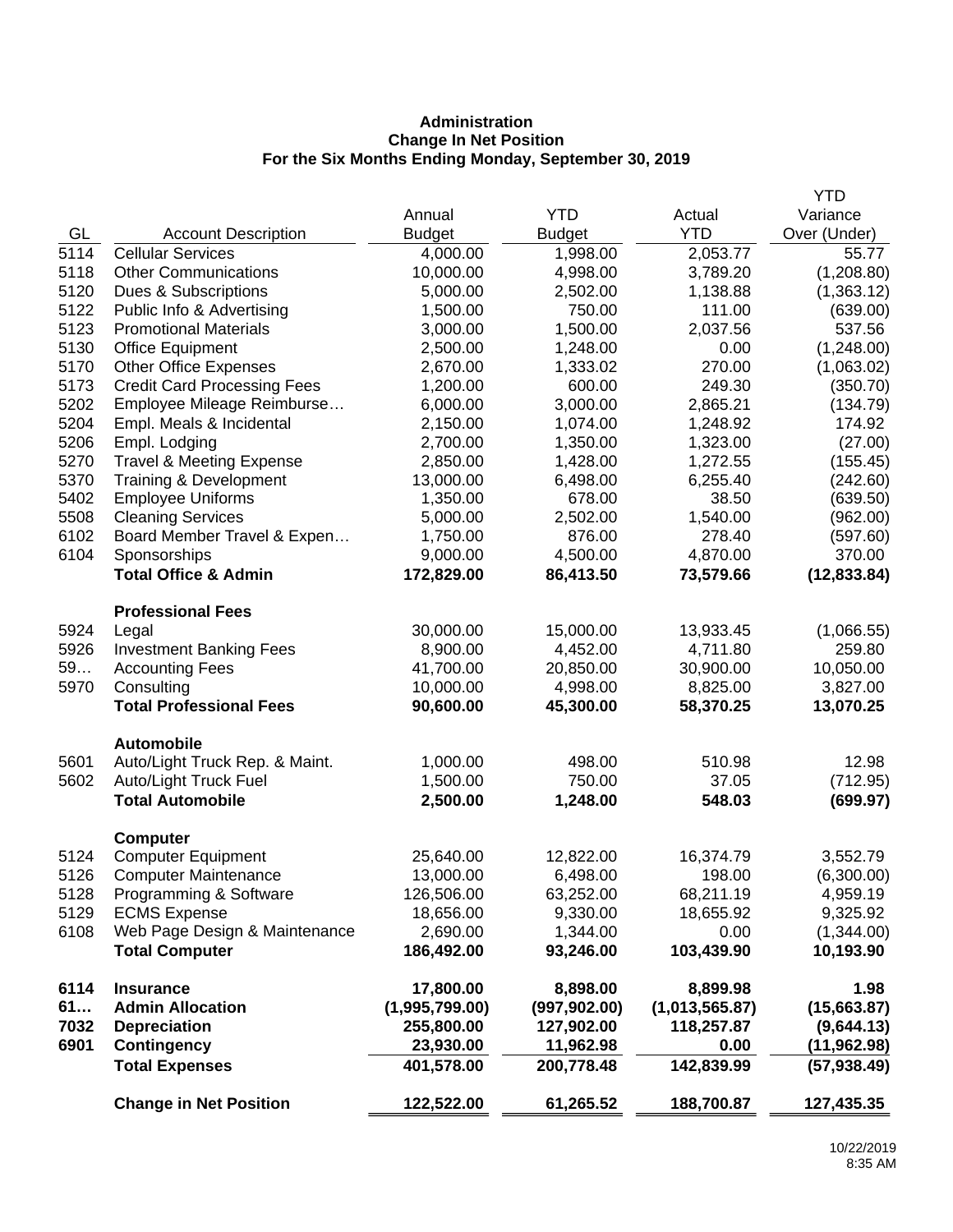|            |                                                                           |                        |                        |                        | <b>YTD</b>              |
|------------|---------------------------------------------------------------------------|------------------------|------------------------|------------------------|-------------------------|
|            |                                                                           | Annual                 | <b>YTD</b>             | Actual                 | Variance                |
| GL         | <b>Account Description</b>                                                | <b>Budget</b>          | <b>Budget</b>          | <b>YTD</b>             | Over (Under)            |
|            | <b>Customer Billings</b>                                                  |                        |                        |                        |                         |
| 4001       | <b>Customer Billings</b>                                                  | \$7,331,188.00         | \$3,665,592.00         | \$3,890,921.62         | \$225,329.62            |
| 4006       | Replacement Reserve Tip Inco                                              | 537,188.00             | 268,596.00             | 278,949.76             | 10,353.76               |
| 4008       | Closure Reserve Tip Income                                                | 477,500.00             | 238,752.00             | 247,955.34             | 9,203.34                |
| 4012       | Capital Reserve Tip Income                                                | 477,500.00             | 238,752.00             | 247,955.34             | 9,203.34                |
| 4013       | Landfill Gas Tip Income                                                   | 477,500.00             | 238,752.00             | 247,955.34             | 9,203.34                |
|            | <b>Total Customer Billings</b>                                            | 9,300,876.00           | 4,650,444.00           | 4,913,737.40           | 263,293.40              |
|            | <b>Grant Revenue</b>                                                      |                        |                        |                        |                         |
| 4183       | <b>NY State Grants</b>                                                    | 120,000.00             | 60,000.00              | 0.00                   | (60,000.00)             |
|            | <b>Total Grant Revenue</b>                                                | 120,000.00             | 60,000.00              | 0.00                   | (60,000.00)             |
|            | <b>Other Income</b>                                                       |                        |                        |                        |                         |
| 4164       | Miscellaneous                                                             | 15,000.00              | 7,500.00               | 8,647.15               | 1,147.15                |
| 4166       | <b>LFGTE Revenue</b>                                                      | 582,330.00             | 291,168.00             | 230,833.26             | (60, 334.74)            |
|            | <b>Total Other Income</b>                                                 | 597,330.00             | 298,668.00             | 239,480.41             | (59, 187.59)            |
|            |                                                                           |                        |                        |                        |                         |
| 4201       | <b>Gain on Sale of Assets</b>                                             | 15,000.00              | 7,500.00               | 42,900.00              | 35,400.00               |
|            | <b>Interest Income</b>                                                    |                        |                        |                        |                         |
| 41         | <b>Trustee Interest</b>                                                   | 147,140.00             | 73,572.00              | 169,318.66             | 95,746.66               |
| 4108       | Reserve Interest                                                          | 116,222.00             | 58,110.00              | 55,742.36              | (2,367.64)              |
| 4116       | Replace Reserve Interest Income                                           | 124,514.00             | 62,256.00              | 65,510.90              | 3,254.90                |
| 4118       | <b>Closure Reserve Interest Income</b>                                    | 188,360.00             | 94,182.00              | 89,179.44              | (5,002.56)              |
| 4119       | Post Close Interest Income                                                | 142,096.00             | 71,046.00              | 77,948.74              | 6,902.74                |
| 4120       | Wetlands Mitigation Interest Inc                                          | 41,092.00              | 20,544.00              | 20,676.25              | 132.25                  |
| 42         | Mark to Market Adjustment                                                 | 0.00                   | 0.00                   | 372,935.27             | 372,935.27              |
|            | <b>Total Interest Income</b>                                              | 759,424.00             | 379,710.00             | 851,311.62             | 471,601.62              |
|            | <b>Total Income</b>                                                       | 10,792,630.00          | 5,396,322.00           | 6,047,429.43           | 651,107.43              |
|            |                                                                           |                        |                        |                        |                         |
| 50         | <b>Salaries</b><br><b>Engineering Wages</b>                               | 101,488.00             | 50,742.00              | 21,370.31              | (29, 371.69)            |
| 50         | <b>Technology Wages</b>                                                   | 0.00                   | 0.00                   | 721.45                 | 721.45                  |
| 50.        | <b>MMF Wages</b>                                                          | 1,495,022.00           | 747,510.00             | 694,788.53             | (52, 721.47)            |
| 50         | Overtime Wages                                                            | 35,438.00              | 17,718.00              | 6,187.89               | (11,530.11)             |
| 5005       | <b>On-Call Stipend</b>                                                    | 7,800.00               | 3,900.00               | 3,750.00               | (150.00)                |
|            | <b>Total Salaries</b>                                                     | 1,639,748.00           | 819,870.00             | 726,818.18             | (93,051.82)             |
|            |                                                                           |                        |                        |                        |                         |
|            | <b>Fringe Benefits</b>                                                    |                        |                        |                        |                         |
| 50         | <b>FICA Expense</b>                                                       | 125,397.00             | 62,700.00              | 51,793.22              | (10,906.78)             |
| 50         | Pension Expense                                                           | 230,211.00             | 115,104.00             | 96,703.51              | (18,400.49)             |
| 50         | Health Insurance                                                          | 248,331.00             | 124,164.00             | 111,223.46             | (12,940.54)             |
| 50         | <b>Workers Comp</b>                                                       | 113,726.00             | 56,862.00              | 55,367.33              | (1,494.67)              |
| 50         | <b>Disability Insurance</b><br>Post Retire Overhead                       | 1,168.00               | 582.00                 | 583.98                 | 1.98                    |
| 50<br>5054 |                                                                           | 156,547.00             | 78,276.00              | 73,893.87              | (4,382.13)              |
|            | <b>Employee Physicals &amp; Screening</b><br><b>Total Fringe Benefits</b> | 8,000.00<br>883,380.00 | 4,002.00<br>441,690.00 | 3,105.95<br>392,671.32 | (896.05)<br>(49,018.68) |
|            |                                                                           |                        |                        |                        | 10/22/2019              |
|            |                                                                           |                        |                        |                        |                         |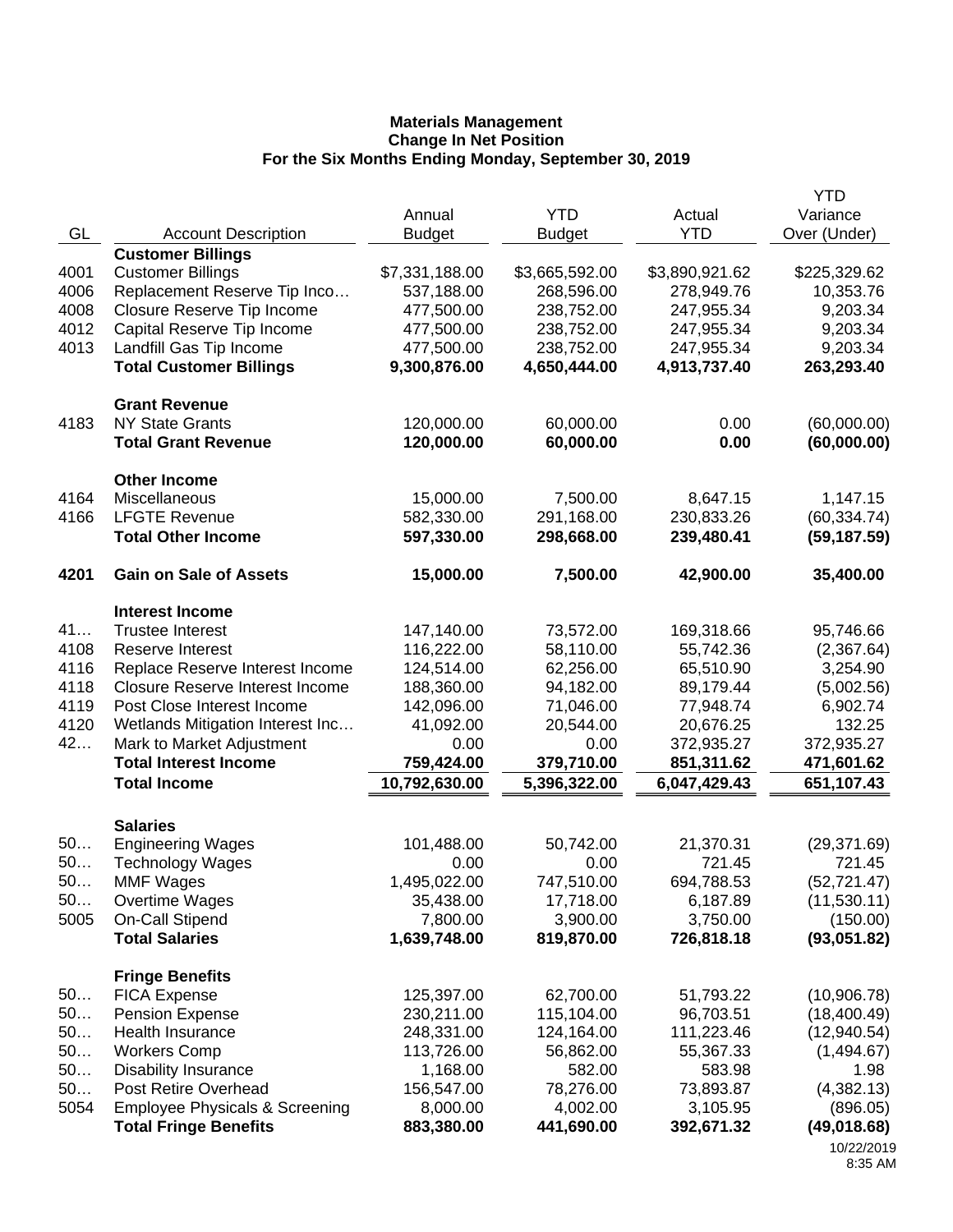|      |                                        |               |               |            | YTD          |
|------|----------------------------------------|---------------|---------------|------------|--------------|
|      |                                        | Annual        | <b>YTD</b>    | Actual     | Variance     |
| GL   | <b>Account Description</b>             | <b>Budget</b> | <b>Budget</b> | <b>YTD</b> | Over (Under) |
|      |                                        |               |               |            |              |
|      | <b>Operations &amp; Maintenance</b>    |               |               |            |              |
| 5062 | Third Party Temporary - O&M            | 36,000.00     | 18,000.00     | 28,779.55  | 10,779.55    |
| 5403 | <b>Safety Equipment &amp; Supplies</b> | 14,000.00     | 7,002.00      | 4,661.06   | (2,340.94)   |
| 5702 | Large Parts                            | 95,000.00     | 47,502.00     | 43,871.88  | (3,630.12)   |
| 5703 | <b>Small Equipment</b>                 | 30,000.00     | 15,000.00     | 9,019.48   | (5,980.52)   |
| 5704 | <b>O&amp;M Supplies</b>                | 20,000.00     | 10,002.00     | 6,297.54   | (3,704.46)   |
| 5708 | <b>Fuels</b>                           | 248,000.00    | 124,002.00    | 113,820.59 | (10, 181.41) |
| 5710 | Lubricants                             | 20,000.00     | 10,002.00     | 5,014.65   | (4,987.35)   |
| 5712 | Purchased Maintenance & Repair         | 90,000.00     | 44,998.02     | 25,240.52  | (19, 757.50) |
| 5716 | <b>Equipment Rental</b>                | 10,000.00     | 4,998.00      | 6,329.10   | 1,331.10     |
| 5718 | Tires                                  | 46,000.00     | 22,998.00     | 28,413.65  | 5,415.65     |
| 5770 |                                        | 2,500.00      | 1,248.00      | 1,666.66   | 418.66       |
| 5815 | Other Tool, Equip & O&M<br>Chemicals   |               |               |            |              |
|      |                                        | 20,000.00     | 10,002.00     | 5,125.46   | (4,876.54)   |
| 5820 | <b>LFG Maintenance</b>                 | 75,000.00     | 37,500.00     | 26,141.42  | (11, 358.58) |
| 5932 | <b>Monitoring &amp; Testing</b>        | 115,600.00    | 57,798.00     | 49,755.03  | (8,042.97)   |
| 6008 | <b>Contract Hauling</b>                | 27,500.00     | 13,752.00     | 6,032.50   | (7,719.50)   |
|      | Total O & M                            | 849,600.00    | 424,804.02    | 360,169.09 | (64, 634.93) |
|      |                                        |               |               |            |              |
|      | <b>Recycling Transfer Station</b>      |               |               |            |              |
| 50   | <b>Material Reprocessing Wages</b>     | 86,757.00     | 43,380.00     | 0.00       | (43,380.00)  |
| 50   | <b>FICA Expense</b>                    | 6,637.00      | 3,318.00      | 0.00       | (3,318.00)   |
| 50   | <b>Pension Expense</b>                 | 8,068.00      | 4,032.00      | 0.00       | (4,032.00)   |
| 50   | Health Insurance                       | 23,120.00     | 11,562.00     | 0.00       | (11, 562.00) |
| 50   | <b>Workers Comp</b>                    | 9,552.00      | 4,776.00      | 0.00       | (4,776.00)   |
| 50   | <b>Disability Insurance</b>            | 49.00         | 24.00         | 0.00       | (24.00)      |
| 50   | Post Retire Overhead                   | 11,040.00     | 5,520.00      | 0.00       | (5,520.00)   |
| 6300 | RTS -Safety Equipment & Sup            | 1,350.00      | 678.00        | 348.04     | (329.96)     |
| 6305 | RTS - Large Parts                      | 7,500.00      | 3,750.00      | 164.30     | (3,585.70)   |
| 6310 | RTS - Small Equipment                  | 4,005.00      | 2,004.00      | 0.00       | (2,004.00)   |
| 6315 | RTS - O&M Supplies                     | 14,000.00     | 7,002.00      | 3,279.04   | (3,722.96)   |
| 6320 | RTS - Fuels                            | 3,500.00      | 1,752.00      | 743.79     | (1,008.21)   |
| 6325 | RTS - Purchased Maintenance            | 7,500.00      | 3,750.00      | 0.00       | (3,750.00)   |
| 6330 | RTS - Contract Hauling                 | 160,000.00    | 80,002.02     | 0.00       | (80,002.02)  |
| 6335 | RTS - Office Supplies                  | 250.00        | 126.00        | 128.62     | 2.62         |
| 6340 | <b>RTS - Cellular Services</b>         | 1,020.00      | 510.00        | 0.00       | (510.00)     |
| 6345 | RTS - Other Communications             | 2,400.00      | 1,200.00      | 0.00       | (1,200.00)   |
| 6350 | RTS - Office Equipment Mainte          | 500.00        | 252.00        | 0.00       | (252.00)     |
| 6355 | RTS - Employee Mileage Reim            | 150.00        | 78.00         | 0.00       | (78.00)      |
| 6360 | RTS - Employee Uniforms                | 150.00        | 78.00         | 0.00       | (78.00)      |
| 6365 | RTS - Gas & Electric                   | 5,000.00      | 2,502.00      | 576.31     | (1,925.69)   |
| 6370 | RTS - Propane                          | 2,500.00      | 1,248.00      | 0.00       | (1,248.00)   |
| 6375 | RTS - Building Supplies                | 1,000.00      | 498.00        | 245.53     | (252.47)     |
| 6380 | RTS - Site Supplies                    | 1,000.00      | 498.00        | 0.00       | (498.00)     |
| 6385 | RTS - Building Maintenance &           | 1,500.00      | 750.00        | 484.31     | (265.69)     |
| 6390 | RTS - Site Maintenance & Repair        | 4,000.00      | 1,998.00      | 531.66     | (1,466.34)   |
| 6395 | RTS - Auto/Light Truck Rep. &          |               |               | 0.00       |              |
|      |                                        | 2,000.00      | 1,002.00      |            | (1,002.00)   |
|      |                                        |               |               |            |              |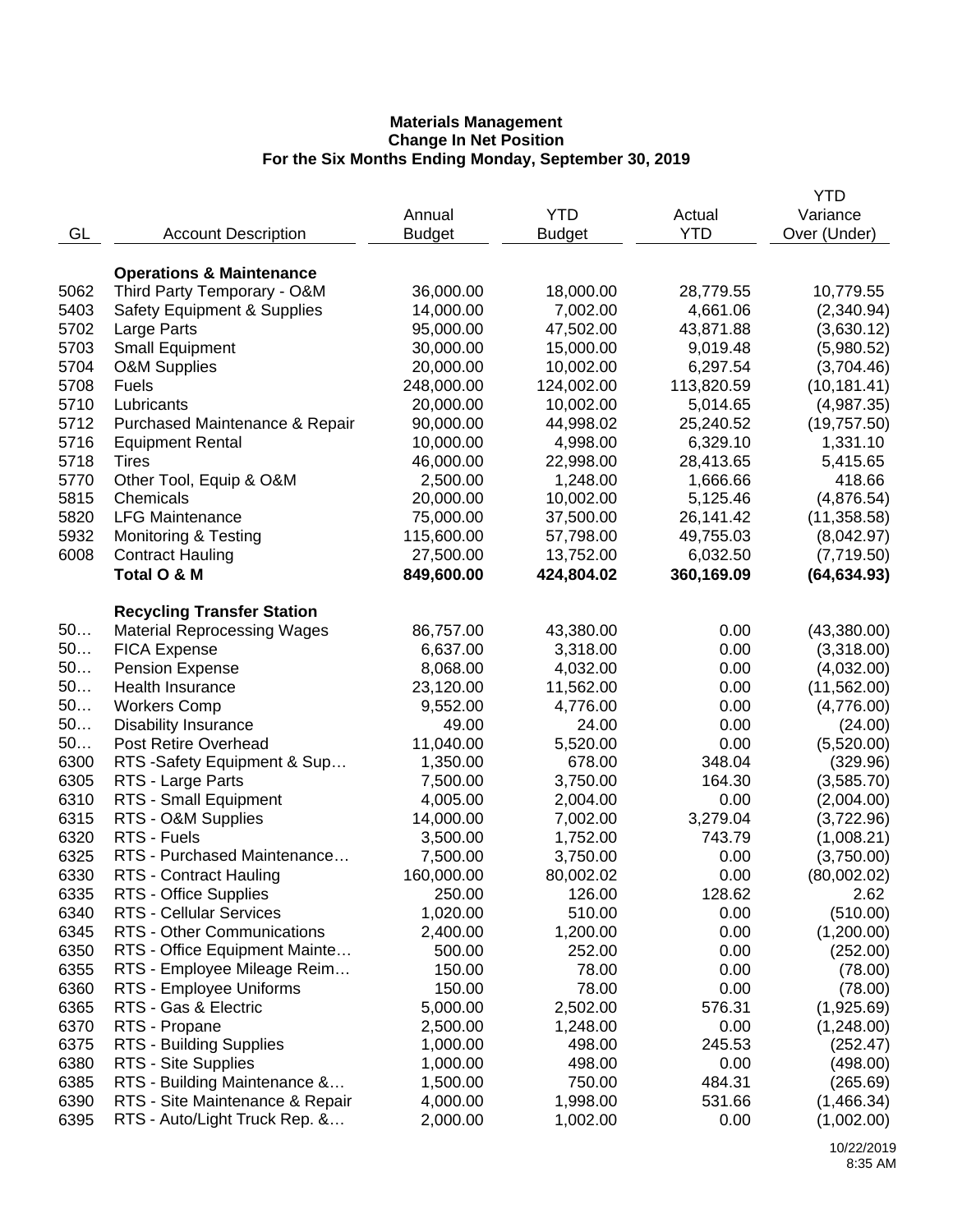|              |                                          |               |               |            | <b>YTD</b>    |
|--------------|------------------------------------------|---------------|---------------|------------|---------------|
|              |                                          | Annual        | <b>YTD</b>    | Actual     | Variance      |
| GL           | <b>Account Description</b>               | <b>Budget</b> | <b>Budget</b> | <b>YTD</b> | Over (Under)  |
| 6400         | RTS - Auto/Light Truck Fuel              | 1,500.00      | 750.00        | 0.00       | (750.00)      |
| 6410         | RTS - Programming & Software             | 5,000.00      | 2,502.00      | 0.00       | (2,502.00)    |
|              | <b>Total Recycling Transfer Stati</b>    | 371,048.00    | 185,542.02    | 6,501.60   | (179, 040.42) |
|              | <b>Waste Diversion</b>                   |               |               |            |               |
| 5125         | <b>Promotional Materials - RRR</b>       | 75,000.00     | 37,500.00     | 14,298.93  | (23, 201.07)  |
| 6009         | <b>Household Hazardous Waste</b>         | 70,000.00     |               | 32,072.15  |               |
|              |                                          |               | 34,998.00     |            | (2,925.85)    |
| 6011         | Recycling Incentive                      | 67,755.00     | 33,876.00     | 29,331.40  | (4,544.60)    |
| 6012<br>6013 | Recycling Incentive-County Ca            | 600,000.00    | 300,000.00    | 0.00       | (300,000.00)  |
|              | <b>CRT Recycling</b>                     | 115,000.00    | 57,498.00     | 47,530.05  | (9,967.95)    |
| 6015         | Ag Plastics Recycling                    | 5,000.00      | 2,497.98      | 0.00       | (2,497.98)    |
| 6017         | <b>Book Debinding</b>                    | 7,500.00      | 3,750.00      | 912.31     | (2,837.69)    |
| 6018         | <b>Mattress Recycling - All Counties</b> | 150,000.00    | 75,001.98     | 84,326.00  | 9,324.02      |
| 6020         | <b>Waste Audit</b>                       | 35,000.00     | 17,502.00     | 0.00       | (17,502.00)   |
| 6021         | <b>Regional Tire Recycling</b>           | 45,000.00     | 22,500.00     | 0.00       | (22,500.00)   |
|              | <b>Total Waste Diversion</b>             | 1,170,255.00  | 585,123.96    | 208,470.84 | (376, 653.12) |
| 6002         | <b>Sewage Treatment</b>                  | 398,443.00    | 199,224.00    | 198,298.38 | (925.62)      |
| 60           | <b>Closure &amp; Post Closure Care</b>   | 807,956.00    | 403,980.00    | 599,157.40 | 195,177.40    |
| 6006         | <b>Host Community Benefits</b>           | 813,373.00    | 406,686.00    | 419,044.53 | 12,358.53     |
| 6007         | <b>LFGTE Revenue Sharing</b>             | 10,000.00     | 4,998.00      | 0.00       | (4,998.00)    |
|              | <b>Office &amp; Administrative</b>       |               |               |            |               |
| 5053         | Misc Employee Costs                      | 1,000.00      | 498.00        | 160.58     | (337.42)      |
| 5104         | <b>Office Supplies</b>                   | 5,000.00      | 2,502.00      | 821.20     | (1,680.80)    |
| 5112         | Telephone                                | 7,640.00      | 3,822.00      | 3,765.47   | (56.53)       |
| 5114         | <b>Cellular Services</b>                 | 9,100.00      | 4,548.00      | 3,353.69   | (1, 194.31)   |
| 5120         | Dues & Subscriptions                     | 3,000.00      | 1,500.00      | 358.99     | (1, 141.01)   |
| 5122         | Public Info & Advertising                | 2,500.00      | 1,248.00      | 698.51     | (549.49)      |
| 5123         | <b>Promotional Materials</b>             | 8,000.00      | 4,002.00      | 5,037.79   | 1,035.79      |
| 5130         | <b>Office Equipment</b>                  | 1,000.00      | 498.00        | 210.67     | (287.33)      |
| 5132         | <b>Office Equip Maintenance</b>          | 1,200.00      | 600.00        | 0.00       | (600.00)      |
| 5202         | Employee Mileage Reimburse               | 5,000.00      | 2,502.00      | 528.61     | (1,973.39)    |
| 5204         | Empl. Meals & Incidental                 | 1,800.00      | 900.00        | 0.00       | (900.00)      |
| 5206         | Empl. Lodging                            | 4,800.00      | 2,400.00      | 675.00     | (1,725.00)    |
| 5270         | <b>Travel &amp; Meeting Expense</b>      | 750.00        | 378.00        | 0.00       | (378.00)      |
| 5312         | <b>Continuing Education</b>              | 3,000.00      | 1,500.00      | 0.00       | (1,500.00)    |
| 5370         | Training & Development                   | 8,000.00      | 4,002.00      | 1,880.46   | (2, 121.54)   |
| 5402         | <b>Employee Uniforms</b>                 | 20,100.00     | 10,050.00     | 6,442.70   | (3,607.30)    |
| 5508         | <b>Cleaning Services</b>                 | 10,000.00     | 4,998.00      | 3,440.00   | (1,558.00)    |
| 6210         | <b>Trustee Fees</b>                      | 8,500.00      | 4,248.00      | 0.00       | (4,248.00)    |
|              | <b>Total Office &amp; Admin</b>          | 100,390.00    | 50,196.00     | 27,373.67  | (22, 822.33)  |
|              | <b>Utilities</b>                         |               |               |            |               |
| 5802         | Gas & Electric                           | 40,000.00     | 19,998.00     | 16,126.19  | (3,871.81)    |
| 5803         | Propane                                  | 25,000.00     | 12,498.00     | 2,454.39   | (10,043.61)   |
|              | <b>Total Utilities</b>                   | 65,000.00     | 32,496.00     | 18,580.58  | (13, 915.42)  |
|              |                                          |               |               |            |               |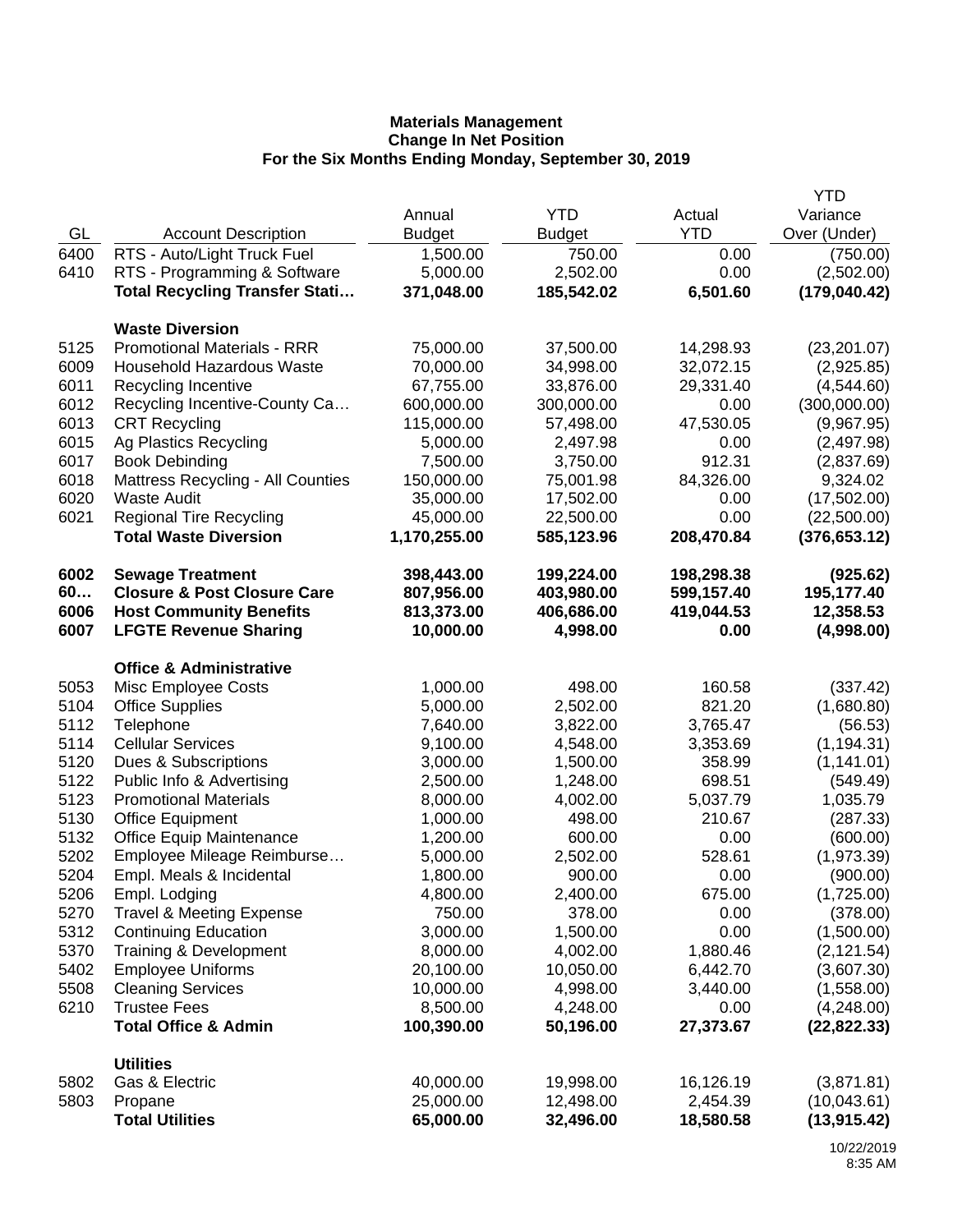| <b>Materials &amp; Supplies</b><br>5806<br><b>Building Supplies</b><br>7,000.00<br>3,498.00<br>1,990.84<br>5810<br><b>Site Supplies</b><br>20,000.00<br>9,997.98<br>9,655.48<br>5824<br>Sand, Gravel & Stone<br>200,000.00<br>100,002.00<br>125,988.37<br>5826<br>Seed & Mulch<br>30,000.00<br>15,000.00<br>23,182.40<br><b>Total Materials &amp; Supplies</b><br>257,000.00<br>128,497.98<br>160,817.09<br><b>Professional Fees</b><br>5924<br>2,748.00<br>375.00<br>Legal<br>5,500.00<br>5926<br><b>Investment Banking Fees</b><br>18,034.00<br>9,018.00<br>7,422.31<br>5970<br>Consulting<br>3,500.00<br>1,752.00<br>90.00<br><b>Total Professional Fees</b><br>27,034.00<br>13,518.00<br>7,887.31<br><b>Repairs &amp; Maintenance</b><br><b>Building Maintenance &amp; Repair</b><br>5804<br>25,000.00<br>12,498.00<br>2,377.22<br><b>Total Repairs &amp; Maintenance</b><br>25,000.00<br>12,498.00<br>2,377.22<br><b>Automobile</b><br>Auto/Light Truck Rental/Lease<br>5603<br>23,400.00<br>11,700.00<br>13,226.60<br><b>Total Automobile</b><br>11,700.00<br>13,226.60<br>23,400.00<br><b>Computer</b><br>5124<br><b>Computer Equipment</b><br>8,300.00<br>4,152.00<br>5,284.56<br>5128<br>Programming & Software<br>5,000.00<br>2,502.00<br>0.00<br><b>Total Computer</b><br>13,300.00<br>6,654.00<br>5,284.56<br>6114<br>146,000.00<br>73,002.00<br>73,000.02<br><b>Insurance</b><br>61<br>769,515.00<br>384,756.00<br>390,729.65<br><b>Admin Allocation</b><br>61<br><b>Engineering Allocation</b><br>16,038.00<br>32,073.00<br>8,400.54<br><b>NYS Administrative Assessm</b><br>6208<br>51,703.00<br>25,854.00<br>0.00<br>7032<br><b>Depreciation</b><br>4,162,900.00<br>2,081,448.00<br>1,954,498.26<br>6202<br><b>Interest Expense</b><br>580,297.00<br>290,148.00<br>171,711.26<br>7170<br><b>Bond Issuance Costs</b><br>130,000.00<br>64,998.00<br>128,047.57 | <b>YTD</b><br>Variance<br>Over (Under) | Actual<br><b>YTD</b> | <b>YTD</b><br><b>Budget</b> | Annual<br><b>Budget</b> | <b>Account Description</b> | GL   |
|------------------------------------------------------------------------------------------------------------------------------------------------------------------------------------------------------------------------------------------------------------------------------------------------------------------------------------------------------------------------------------------------------------------------------------------------------------------------------------------------------------------------------------------------------------------------------------------------------------------------------------------------------------------------------------------------------------------------------------------------------------------------------------------------------------------------------------------------------------------------------------------------------------------------------------------------------------------------------------------------------------------------------------------------------------------------------------------------------------------------------------------------------------------------------------------------------------------------------------------------------------------------------------------------------------------------------------------------------------------------------------------------------------------------------------------------------------------------------------------------------------------------------------------------------------------------------------------------------------------------------------------------------------------------------------------------------------------------------------------------------------------------------------------------------------------------------------------------------------------------------|----------------------------------------|----------------------|-----------------------------|-------------------------|----------------------------|------|
|                                                                                                                                                                                                                                                                                                                                                                                                                                                                                                                                                                                                                                                                                                                                                                                                                                                                                                                                                                                                                                                                                                                                                                                                                                                                                                                                                                                                                                                                                                                                                                                                                                                                                                                                                                                                                                                                              |                                        |                      |                             |                         |                            |      |
|                                                                                                                                                                                                                                                                                                                                                                                                                                                                                                                                                                                                                                                                                                                                                                                                                                                                                                                                                                                                                                                                                                                                                                                                                                                                                                                                                                                                                                                                                                                                                                                                                                                                                                                                                                                                                                                                              | (1,507.16)                             |                      |                             |                         |                            |      |
|                                                                                                                                                                                                                                                                                                                                                                                                                                                                                                                                                                                                                                                                                                                                                                                                                                                                                                                                                                                                                                                                                                                                                                                                                                                                                                                                                                                                                                                                                                                                                                                                                                                                                                                                                                                                                                                                              | (342.50)                               |                      |                             |                         |                            |      |
|                                                                                                                                                                                                                                                                                                                                                                                                                                                                                                                                                                                                                                                                                                                                                                                                                                                                                                                                                                                                                                                                                                                                                                                                                                                                                                                                                                                                                                                                                                                                                                                                                                                                                                                                                                                                                                                                              | 25,986.37                              |                      |                             |                         |                            |      |
|                                                                                                                                                                                                                                                                                                                                                                                                                                                                                                                                                                                                                                                                                                                                                                                                                                                                                                                                                                                                                                                                                                                                                                                                                                                                                                                                                                                                                                                                                                                                                                                                                                                                                                                                                                                                                                                                              | 8,182.40                               |                      |                             |                         |                            |      |
|                                                                                                                                                                                                                                                                                                                                                                                                                                                                                                                                                                                                                                                                                                                                                                                                                                                                                                                                                                                                                                                                                                                                                                                                                                                                                                                                                                                                                                                                                                                                                                                                                                                                                                                                                                                                                                                                              | 32,319.11                              |                      |                             |                         |                            |      |
|                                                                                                                                                                                                                                                                                                                                                                                                                                                                                                                                                                                                                                                                                                                                                                                                                                                                                                                                                                                                                                                                                                                                                                                                                                                                                                                                                                                                                                                                                                                                                                                                                                                                                                                                                                                                                                                                              |                                        |                      |                             |                         |                            |      |
|                                                                                                                                                                                                                                                                                                                                                                                                                                                                                                                                                                                                                                                                                                                                                                                                                                                                                                                                                                                                                                                                                                                                                                                                                                                                                                                                                                                                                                                                                                                                                                                                                                                                                                                                                                                                                                                                              | (2,373.00)                             |                      |                             |                         |                            |      |
|                                                                                                                                                                                                                                                                                                                                                                                                                                                                                                                                                                                                                                                                                                                                                                                                                                                                                                                                                                                                                                                                                                                                                                                                                                                                                                                                                                                                                                                                                                                                                                                                                                                                                                                                                                                                                                                                              | (1,595.69)                             |                      |                             |                         |                            |      |
|                                                                                                                                                                                                                                                                                                                                                                                                                                                                                                                                                                                                                                                                                                                                                                                                                                                                                                                                                                                                                                                                                                                                                                                                                                                                                                                                                                                                                                                                                                                                                                                                                                                                                                                                                                                                                                                                              | (1,662.00)                             |                      |                             |                         |                            |      |
|                                                                                                                                                                                                                                                                                                                                                                                                                                                                                                                                                                                                                                                                                                                                                                                                                                                                                                                                                                                                                                                                                                                                                                                                                                                                                                                                                                                                                                                                                                                                                                                                                                                                                                                                                                                                                                                                              | (5,630.69)                             |                      |                             |                         |                            |      |
|                                                                                                                                                                                                                                                                                                                                                                                                                                                                                                                                                                                                                                                                                                                                                                                                                                                                                                                                                                                                                                                                                                                                                                                                                                                                                                                                                                                                                                                                                                                                                                                                                                                                                                                                                                                                                                                                              |                                        |                      |                             |                         |                            |      |
|                                                                                                                                                                                                                                                                                                                                                                                                                                                                                                                                                                                                                                                                                                                                                                                                                                                                                                                                                                                                                                                                                                                                                                                                                                                                                                                                                                                                                                                                                                                                                                                                                                                                                                                                                                                                                                                                              | (10, 120.78)                           |                      |                             |                         |                            |      |
|                                                                                                                                                                                                                                                                                                                                                                                                                                                                                                                                                                                                                                                                                                                                                                                                                                                                                                                                                                                                                                                                                                                                                                                                                                                                                                                                                                                                                                                                                                                                                                                                                                                                                                                                                                                                                                                                              | (10, 120.78)                           |                      |                             |                         |                            |      |
|                                                                                                                                                                                                                                                                                                                                                                                                                                                                                                                                                                                                                                                                                                                                                                                                                                                                                                                                                                                                                                                                                                                                                                                                                                                                                                                                                                                                                                                                                                                                                                                                                                                                                                                                                                                                                                                                              |                                        |                      |                             |                         |                            |      |
|                                                                                                                                                                                                                                                                                                                                                                                                                                                                                                                                                                                                                                                                                                                                                                                                                                                                                                                                                                                                                                                                                                                                                                                                                                                                                                                                                                                                                                                                                                                                                                                                                                                                                                                                                                                                                                                                              | 1,526.60                               |                      |                             |                         |                            |      |
|                                                                                                                                                                                                                                                                                                                                                                                                                                                                                                                                                                                                                                                                                                                                                                                                                                                                                                                                                                                                                                                                                                                                                                                                                                                                                                                                                                                                                                                                                                                                                                                                                                                                                                                                                                                                                                                                              | 1,526.60                               |                      |                             |                         |                            |      |
|                                                                                                                                                                                                                                                                                                                                                                                                                                                                                                                                                                                                                                                                                                                                                                                                                                                                                                                                                                                                                                                                                                                                                                                                                                                                                                                                                                                                                                                                                                                                                                                                                                                                                                                                                                                                                                                                              |                                        |                      |                             |                         |                            |      |
|                                                                                                                                                                                                                                                                                                                                                                                                                                                                                                                                                                                                                                                                                                                                                                                                                                                                                                                                                                                                                                                                                                                                                                                                                                                                                                                                                                                                                                                                                                                                                                                                                                                                                                                                                                                                                                                                              | 1,132.56                               |                      |                             |                         |                            |      |
|                                                                                                                                                                                                                                                                                                                                                                                                                                                                                                                                                                                                                                                                                                                                                                                                                                                                                                                                                                                                                                                                                                                                                                                                                                                                                                                                                                                                                                                                                                                                                                                                                                                                                                                                                                                                                                                                              | (2,502.00)                             |                      |                             |                         |                            |      |
|                                                                                                                                                                                                                                                                                                                                                                                                                                                                                                                                                                                                                                                                                                                                                                                                                                                                                                                                                                                                                                                                                                                                                                                                                                                                                                                                                                                                                                                                                                                                                                                                                                                                                                                                                                                                                                                                              | (1, 369.44)                            |                      |                             |                         |                            |      |
|                                                                                                                                                                                                                                                                                                                                                                                                                                                                                                                                                                                                                                                                                                                                                                                                                                                                                                                                                                                                                                                                                                                                                                                                                                                                                                                                                                                                                                                                                                                                                                                                                                                                                                                                                                                                                                                                              | (1.98)                                 |                      |                             |                         |                            |      |
|                                                                                                                                                                                                                                                                                                                                                                                                                                                                                                                                                                                                                                                                                                                                                                                                                                                                                                                                                                                                                                                                                                                                                                                                                                                                                                                                                                                                                                                                                                                                                                                                                                                                                                                                                                                                                                                                              | 5,973.65                               |                      |                             |                         |                            |      |
|                                                                                                                                                                                                                                                                                                                                                                                                                                                                                                                                                                                                                                                                                                                                                                                                                                                                                                                                                                                                                                                                                                                                                                                                                                                                                                                                                                                                                                                                                                                                                                                                                                                                                                                                                                                                                                                                              | (7,637.46)                             |                      |                             |                         |                            |      |
|                                                                                                                                                                                                                                                                                                                                                                                                                                                                                                                                                                                                                                                                                                                                                                                                                                                                                                                                                                                                                                                                                                                                                                                                                                                                                                                                                                                                                                                                                                                                                                                                                                                                                                                                                                                                                                                                              | (25, 854.00)                           |                      |                             |                         |                            |      |
|                                                                                                                                                                                                                                                                                                                                                                                                                                                                                                                                                                                                                                                                                                                                                                                                                                                                                                                                                                                                                                                                                                                                                                                                                                                                                                                                                                                                                                                                                                                                                                                                                                                                                                                                                                                                                                                                              | (126, 949.74)                          |                      |                             |                         |                            |      |
|                                                                                                                                                                                                                                                                                                                                                                                                                                                                                                                                                                                                                                                                                                                                                                                                                                                                                                                                                                                                                                                                                                                                                                                                                                                                                                                                                                                                                                                                                                                                                                                                                                                                                                                                                                                                                                                                              | (118, 436.74)                          |                      |                             |                         |                            |      |
|                                                                                                                                                                                                                                                                                                                                                                                                                                                                                                                                                                                                                                                                                                                                                                                                                                                                                                                                                                                                                                                                                                                                                                                                                                                                                                                                                                                                                                                                                                                                                                                                                                                                                                                                                                                                                                                                              | 63,049.57                              | 0.00                 |                             |                         |                            | 6901 |
| <b>Contingency</b><br>30,000.00<br>15,000.00                                                                                                                                                                                                                                                                                                                                                                                                                                                                                                                                                                                                                                                                                                                                                                                                                                                                                                                                                                                                                                                                                                                                                                                                                                                                                                                                                                                                                                                                                                                                                                                                                                                                                                                                                                                                                                 | (15,000.00)                            |                      |                             |                         |                            |      |
| 13,357,415.00<br>5,873,065.67<br><b>Total Expenses</b><br>6,678,721.98                                                                                                                                                                                                                                                                                                                                                                                                                                                                                                                                                                                                                                                                                                                                                                                                                                                                                                                                                                                                                                                                                                                                                                                                                                                                                                                                                                                                                                                                                                                                                                                                                                                                                                                                                                                                       | (805, 656.31)                          |                      |                             |                         |                            |      |
| <b>Change in Net Position</b><br>(2,564,785.00)<br>(1, 282, 399.98)<br>174,363.76                                                                                                                                                                                                                                                                                                                                                                                                                                                                                                                                                                                                                                                                                                                                                                                                                                                                                                                                                                                                                                                                                                                                                                                                                                                                                                                                                                                                                                                                                                                                                                                                                                                                                                                                                                                            | 1,456,763.74                           |                      |                             |                         |                            |      |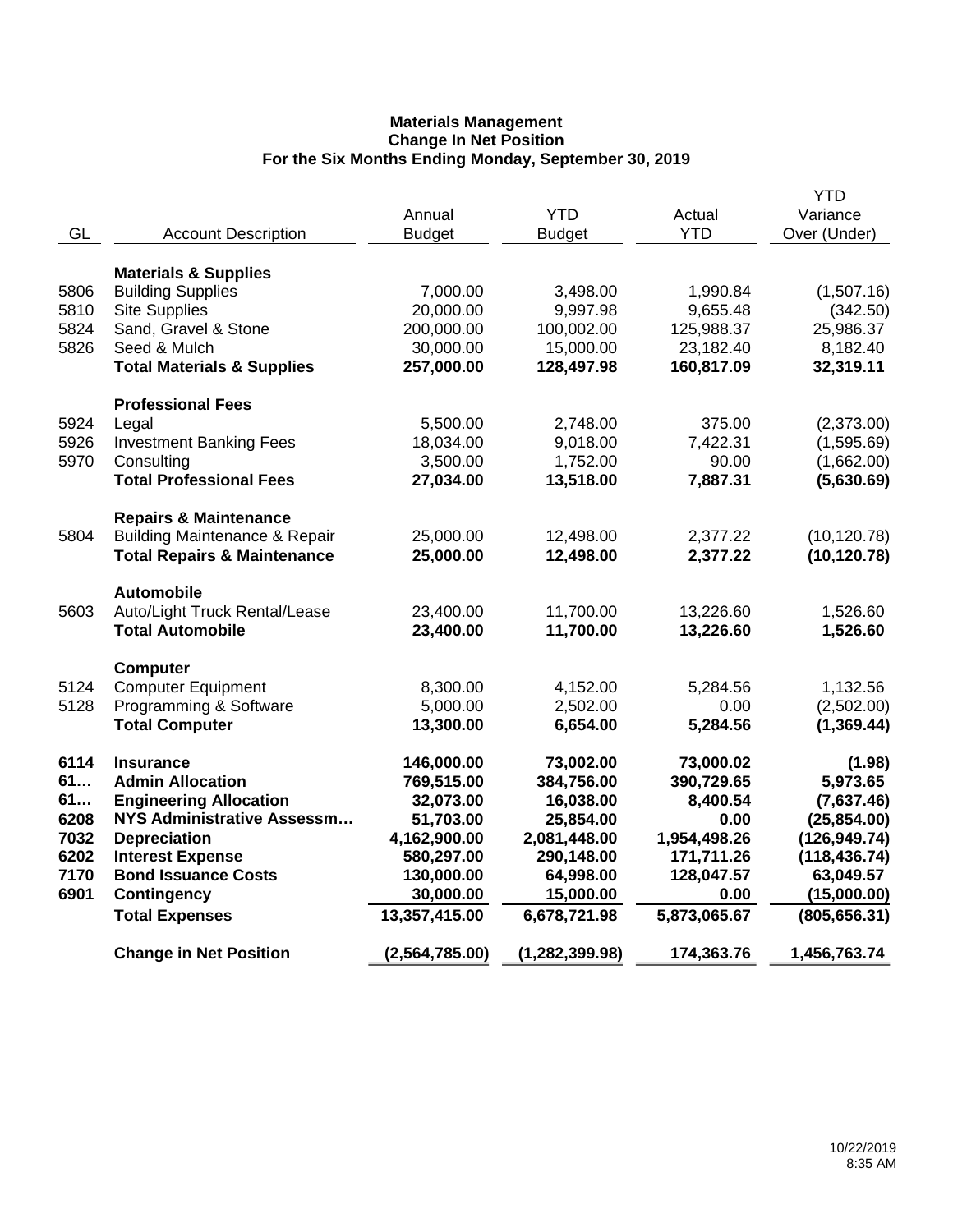# **Telecommunications Change In Net Position For the Six Months Ending Monday, September 30, 2019**

| GL           | <b>Account Description</b>                                                  | Annual<br><b>Budget</b>      | <b>YTD</b><br><b>Budget</b>  | Actual<br><b>YTD</b>         | <b>YTD</b><br>Variance<br>Over (Under) |
|--------------|-----------------------------------------------------------------------------|------------------------------|------------------------------|------------------------------|----------------------------------------|
| 4001<br>4004 | <b>Customer Billings</b><br><b>Customer Billings</b><br>Dark Fiber Billings | \$5,782,654.00<br>414,444.00 | \$2,891,328.00<br>207,222.00 | \$2,941,152.22<br>290,636.64 | \$49,824.22<br>83,414.64               |
|              | <b>Total Customer Billings</b>                                              | 6,197,098.00                 | 3,098,550.00                 | 3,231,788.86                 | 133,238.86                             |
| 4164         | <b>Other Income</b><br>Miscellaneous                                        | 47,050.00                    | 23,526.00                    | 21,918.48                    | (1,607.52)                             |
|              | <b>Total Other Income</b>                                                   | 47,050.00                    | 23,526.00                    | 21,918.48                    | (1,607.52)                             |
| 4102         | <b>Interest Income</b><br>Investment Interest Income                        | 2,915.00                     | 1,458.00                     | 13,636.44                    | 12,178.44                              |
| 4108         | <b>Reserve Interest</b>                                                     | 160,193.00                   | 80,094.00                    | 125,229.97                   | 45,135.97                              |
| 42           | Mark to Market Adjustment                                                   | 0.00                         | 0.00                         | 113,437.38                   | 113,437.38                             |
|              | <b>Total Interest Income</b>                                                | 163,108.00                   | 81,552.00                    | 252,303.79                   | 170,751.79                             |
|              | <b>Total Income</b>                                                         | 6,407,256.00                 | 3,203,628.00                 | 3,506,011.13                 | 302,383.13                             |
|              | <b>Salaries</b>                                                             |                              |                              |                              |                                        |
| 50           | <b>Engineering Wages</b>                                                    | 37,944.00                    | 18,972.00                    | 11,763.82                    | (7,208.18)                             |
| 50           | <b>Technology Wages</b>                                                     | 1,159,837.00                 | 579,918.00                   | 567,616.61                   | (12, 301.39)                           |
| 50           | <b>MMF Wages</b>                                                            | 0.00                         | 0.00                         | 66.78                        | 66.78                                  |
| 50           | Overtime Wages<br><b>Total Salaries</b>                                     | 2,350.00<br>1,200,131.00     | 1,176.00<br>600,066.00       | 1,906.76<br>581,353.97       | 730.76<br>(18, 712.03)                 |
|              |                                                                             |                              |                              |                              |                                        |
|              | <b>Fringe Benefits</b>                                                      |                              |                              |                              |                                        |
| 50           | <b>FICA Expense</b>                                                         | 91,631.00                    | 45,816.00                    | 42,952.85                    | (2,863.15)                             |
| 50<br>50     | <b>Pension Expense</b>                                                      | 174,617.00                   | 87,306.00                    | 76,082.47                    | (11, 223.53)                           |
| 50           | Health Insurance<br><b>Workers Comp</b>                                     | 111,155.00<br>2,900.00       | 55,578.00<br>1,452.00        | 40,691.47<br>1,170.43        | (14,886.53)<br>(281.57)                |
| 50           | <b>Disability Insurance</b>                                                 | 429.00                       | 216.00                       | 214.50                       | (1.50)                                 |
| 50           | <b>Post Retire Overhead</b>                                                 | 72,036.00                    | 36,018.00                    | 36,109.44                    | 91.44                                  |
| 5054         | <b>Employee Physicals &amp; Screening</b>                                   | 500.00                       | 252.00                       | 271.25                       | 19.25                                  |
|              | <b>Total Fringe Benefits</b>                                                | 453,268.00                   | 226,638.00                   | 197,492.41                   | (29, 145.59)                           |
|              | <b>Operations &amp; Maintenance</b>                                         |                              |                              |                              |                                        |
| 5062         | Third Party Temporary - O&M                                                 | 5,500.00                     | 2,748.00                     | 0.00                         | (2,748.00)                             |
| 5133         | Equipment Maintenance Contr                                                 | 325,000.00                   | 162,498.00                   | 255,585.94                   | 93,087.94                              |
| 5134         | <b>Maintenance Contracts</b>                                                | 175,000.00                   | 87,498.00                    | 51,100.69                    | (36, 397.31)                           |
| 5135         | <b>Underground Locating</b>                                                 | 95,000.00                    | 47,502.00                    | 25,485.07                    | (22,016.93)                            |
| 5403         | <b>Safety Equipment &amp; Supplies</b>                                      | 900.00                       | 450.00                       | 244.00                       | (206.00)                               |
| 5704<br>5712 | <b>O&amp;M Supplies</b><br>Purchased Maintenance & Repair                   | 4,500.00<br>45,000.00        | 2,250.00<br>22,500.00        | 4,092.22<br>15,159.64        | 1,842.22<br>(7,340.36)                 |
| 5720         | <b>Offnet Circuit Lease</b>                                                 | 600,000.00                   | 300,000.00                   | 281,720.37                   | (18, 279.63)                           |
| 5770         | Other Tool, Equip & O&M                                                     | 8,000.00                     | 4,002.00                     | 5,336.03                     | 1,334.03                               |
| 5830         | Collo Expense                                                               | 185,000.00                   | 92,502.00                    | 75,937.03                    | (16, 564.97)                           |
| 5834         | Permitting                                                                  | 3,000.00                     | 1,500.00                     | 269.00                       | (1,231.00)                             |
| 5836         | Pole Attachment Fees                                                        | 314,479.00                   | 157,242.00                   | 159,981.64                   | 2,739.64                               |
| 5838         | <b>Conduit Lease</b>                                                        | 24,696.00                    | 12,348.00                    | 9,969.08                     | (2,378.92)                             |
|              |                                                                             |                              |                              |                              | 10/22/2019<br>8:35 AM                  |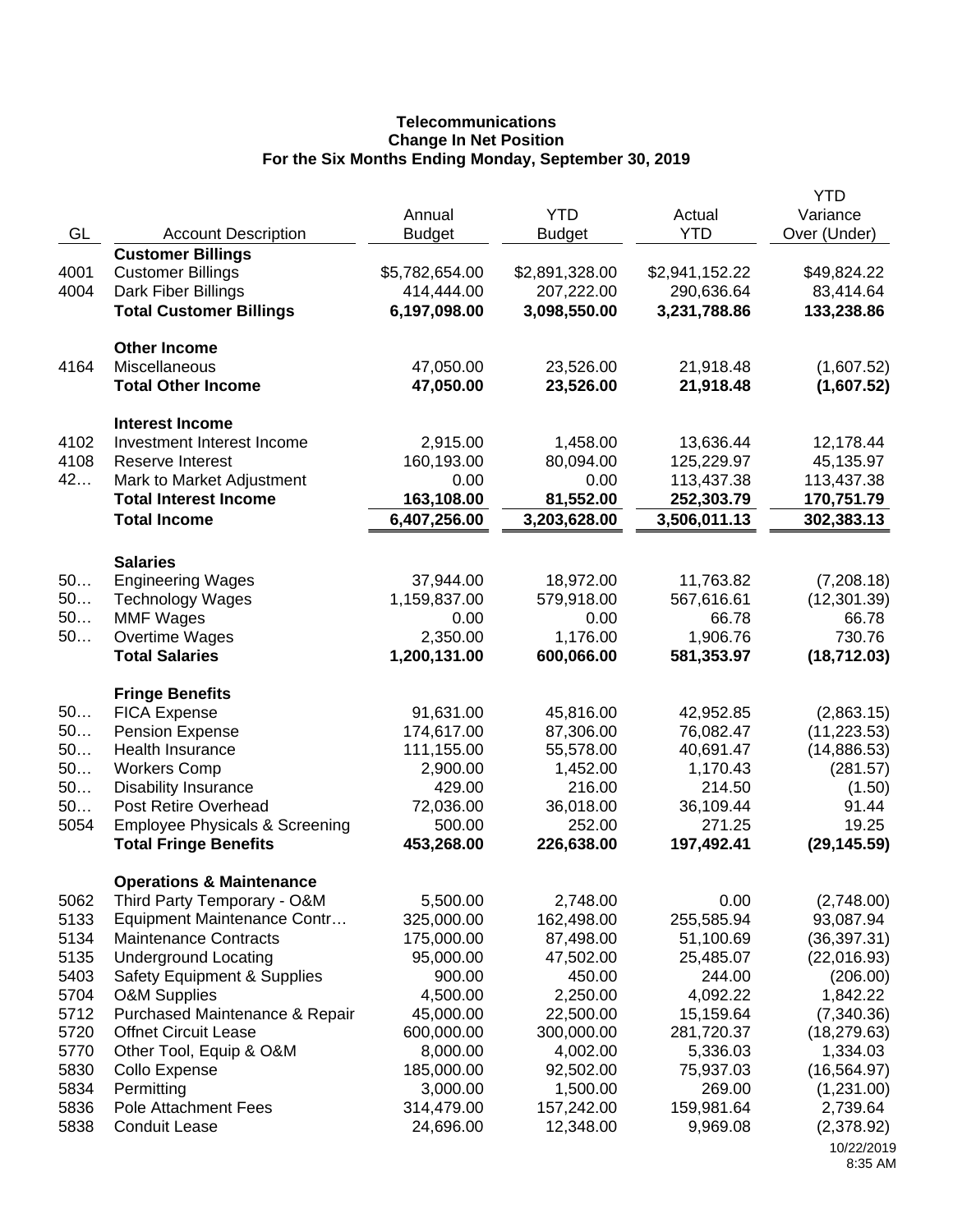# **Telecommunications Change In Net Position For the Six Months Ending Monday, September 30, 2019**

|      |                                     |               |               |            | <b>YTD</b>   |
|------|-------------------------------------|---------------|---------------|------------|--------------|
|      |                                     | Annual        | <b>YTD</b>    | Actual     | Variance     |
| GL   | <b>Account Description</b>          | <b>Budget</b> | <b>Budget</b> | <b>YTD</b> | Over (Under) |
|      | Total O & M                         | 1,786,075.00  | 893,040.00    | 884,880.71 | (8, 159.29)  |
|      |                                     |               |               |            |              |
|      | <b>Office &amp; Administrative</b>  |               |               |            |              |
| 5053 | <b>Misc Employee Costs</b>          | 2,400.00      | 1,200.00      | 633.33     | (566.67)     |
| 5102 | <b>Office Rent</b>                  | 44,279.00     | 22,140.00     | 22,139.52  | (0.48)       |
| 5104 | <b>Office Supplies</b>              | 2,200.00      | 1,098.00      | 864.37     | (233.63)     |
| 5110 | Postage & Shipping                  | 1,000.00      | 498.00        | 211.51     | (286.49)     |
| 5112 | Telephone                           | 12,000.00     | 6,000.00      | 5,382.14   | (617.86)     |
| 5114 | <b>Cellular Services</b>            | 5,700.00      | 2,850.00      | 2,785.60   | (64.40)      |
| 5118 | <b>Other Communications</b>         | 1,600.00      | 798.00        | 656.70     | (141.30)     |
| 5120 | Dues & Subscriptions                | 500.00        | 252.00        | 0.00       | (252.00)     |
| 5122 | Public Info & Advertising           | 2,000.00      | 1,002.00      | 0.00       | (1,002.00)   |
| 5123 | <b>Promotional Materials</b>        | 5,000.00      | 2,502.00      | 250.00     | (2,252.00)   |
| 5130 | <b>Office Equipment</b>             | 5,000.00      | 2,502.00      | 0.00       | (2,502.00)   |
| 5170 | <b>Other Office Expenses</b>        | 5,000.00      | 2,502.00      | 692.18     | (1,809.82)   |
| 5172 | <b>Filing Fees</b>                  | 10,000.00     | 4,998.00      | 1,127.55   | (3,870.45)   |
| 5202 | Employee Mileage Reimburse          | 1,962.00      | 984.00        | 389.18     | (594.82)     |
| 5204 | Empl. Meals & Incidental            | 9,500.00      | 4,752.00      | 2,486.11   | (2,265.89)   |
| 5206 | Empl. Lodging                       | 18,000.00     | 9,000.00      | 5,311.86   | (3,688.14)   |
| 5270 | <b>Travel &amp; Meeting Expense</b> | 500.00        | 252.00        | 49.70      | (202.30)     |
| 5370 | Training & Development              | 14,300.00     | 7,152.00      | 1,828.86   | (5,323.14)   |
| 5402 | <b>Employee Uniforms</b>            | 1,450.00      | 726.00        | 42.00      | (684.00)     |
| 5570 | <b>Other General Expense</b>        | 1,000.00      | 498.00        | 0.00       | (498.00)     |
|      | <b>Total Office &amp; Admin</b>     | 143,391.00    | 71,706.00     | 44,850.61  | (26, 855.39) |
|      |                                     |               |               |            |              |
|      | <b>Utilities</b>                    |               |               |            |              |
| 5802 | Gas & Electric                      | 4,400.00      | 2,202.00      | 1,506.68   | (695.32)     |
|      | <b>Total Utilities</b>              | 4,400.00      | 2,202.00      | 1,506.68   | (695.32)     |
|      | <b>Professional Fees</b>            |               |               |            |              |
| 5924 | Legal                               | 18,500.00     | 9,252.00      | 4,560.00   | (4,692.00)   |
| 5926 | <b>Investment Banking Fees</b>      | 4,760.00      | 2,382.00      | 2,557.40   | 175.40       |
| 5970 | Consulting                          | 7,500.00      | 3,750.00      | 0.00       | (3,750.00)   |
|      | <b>Total Professional Fees</b>      | 30,760.00     | 15,384.00     | 7,117.40   | (8, 266.60)  |
|      | <b>Automobile</b>                   |               |               |            |              |
| 5601 | Auto/Light Truck Rep. & Maint.      | 12,000.00     | 6,000.00      | 3,556.07   | (2,443.93)   |
| 5602 | Auto/Light Truck Fuel               | 22,000.00     | 10,998.00     | 9,894.92   | (1, 103.08)  |
| 5603 | Auto/Light Truck Rental/Lease       | 47,900.00     | 23,952.00     | 13,093.30  | (10, 858.70) |
| 5605 | Vehicle Ins                         | 11,200.00     | 5,598.00      | 5,599.98   | 1.98         |
|      | <b>Total Automobile</b>             | 93,100.00     | 46,548.00     | 32,144.27  | (14, 403.73) |
|      | <b>Computer</b>                     |               |               |            |              |
| 5124 | <b>Computer Equipment</b>           | 8,000.00      | 4,002.00      | 4,482.06   | 480.06       |
| 5128 | Programming & Software              | 12,000.00     | 6,000.00      | 5,488.02   | (511.98)     |
|      | <b>Total Computer</b>               | 20,000.00     | 10,002.00     | 9,970.08   | (31.92)      |
|      |                                     |               |               |            |              |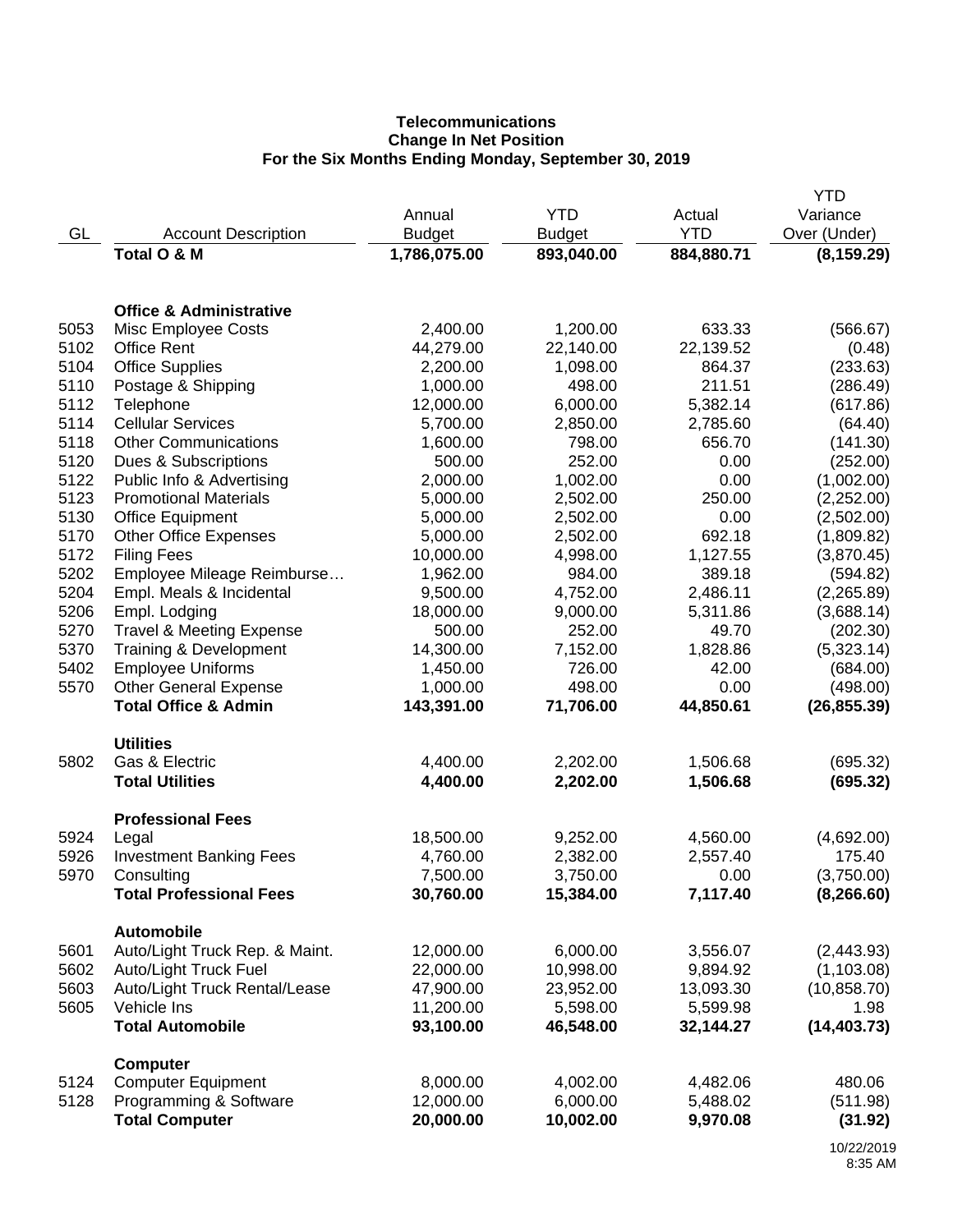## **Telecommunications Change In Net Position For the Six Months Ending Monday, September 30, 2019**

|      |                               |                |               |               | <b>YTD</b>    |
|------|-------------------------------|----------------|---------------|---------------|---------------|
|      |                               | Annual         | YTD           | Actual        | Variance      |
| GL   | <b>Account Description</b>    | <b>Budget</b>  | <b>Budget</b> | YTD           | Over (Under)  |
| 6114 | <b>Insurance</b>              | 116,300.00     | 58,152.00     | 58,150.02     | (1.98)        |
| 61   | <b>Admin Allocation</b>       | 570,964.00     | 285,480.00    | 289,981.20    | 4,501.20      |
| 61   | <b>Engineering Allocation</b> | 16,959.00      | 8,478.00      | 8,778.93      | 300.93        |
| 6208 | NYS Administrative Assessm    | 34,608.00      | 17,304.00     | 0.00          | (17, 304.00)  |
| 7032 | <b>Depreciation</b>           | 3,684,400.00   | 1,842,198.00  | 1,760,305.26  | (81, 892.74)  |
| 6901 | <b>Contingency</b>            | 5,000.00       | 2,502.00      | 0.00          | (2,502.00)    |
|      | <b>Total Expenses</b>         | 8,159,356.00   | 4,079,700.00  | 3,876,531.54  | (203, 168.46) |
|      | <b>Change in Net Position</b> | (1,752,100.00) | (876,072.00)  | (370, 520.41) | 505,551.59    |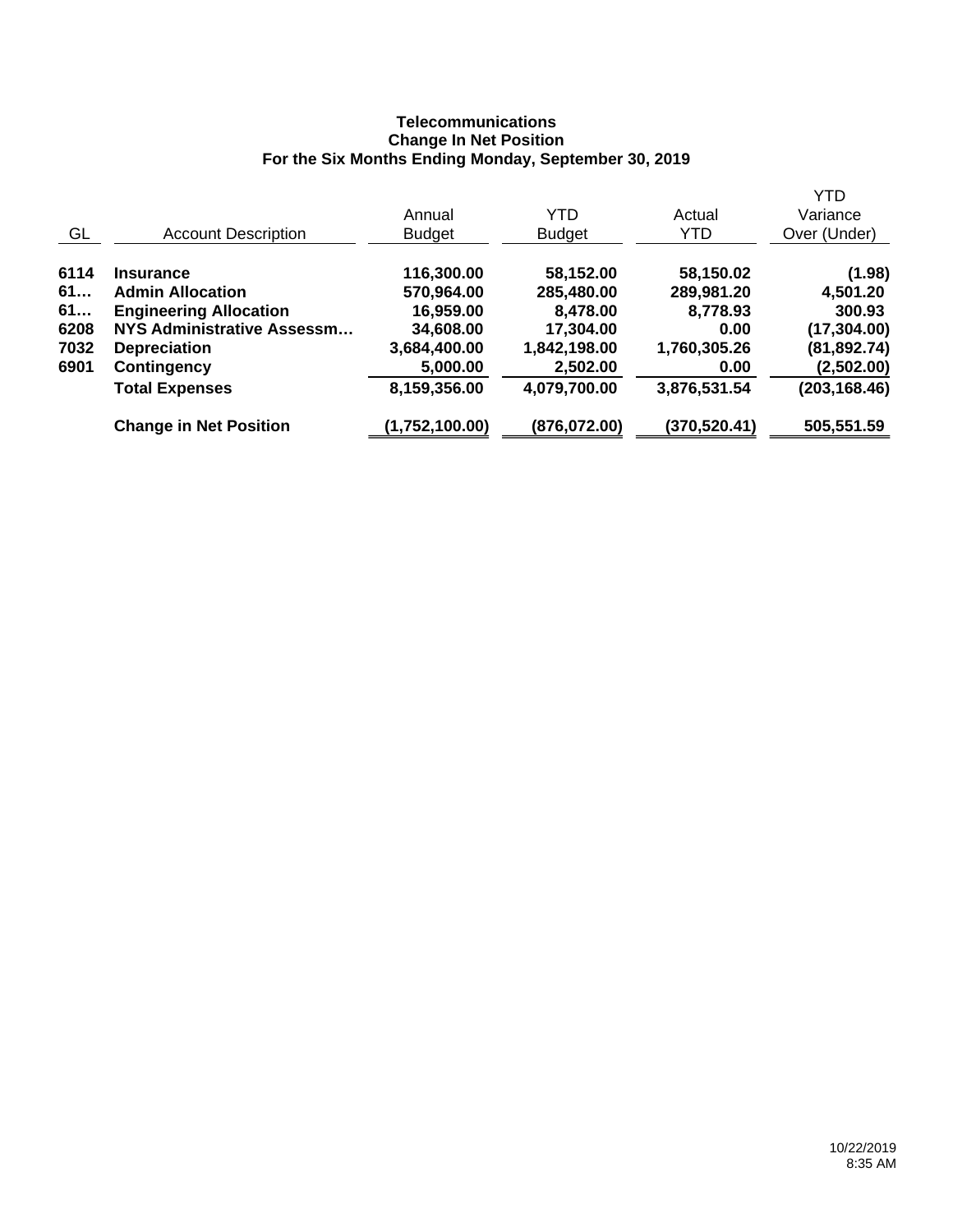### **Water Quality Change In Net Position For the Six Months Ending Monday, September 30, 2019**

|      |                                           |                |                |                | <b>YTD</b>   |
|------|-------------------------------------------|----------------|----------------|----------------|--------------|
|      |                                           | Annual         | <b>YTD</b>     | Actual         | Variance     |
| GL   | <b>Account Description</b>                | <b>Budget</b>  | <b>Budget</b>  | <b>YTD</b>     | Over (Under) |
|      | <b>Customer Billings</b>                  |                |                |                |              |
| 4001 | <b>Customer Billings</b>                  | \$5,306,138.00 | \$2,653,068.00 | \$2,733,407.79 | \$80,339.79  |
| 4005 | <b>Capital Billings</b>                   | 277,287.00     | 138,642.00     | 138,643.76     | 1.76         |
|      | <b>Total Customer Billings</b>            | 5,583,425.00   | 2,791,710.00   | 2,872,051.55   | 80,341.55    |
|      |                                           |                |                |                |              |
|      | <b>Other Income</b>                       |                |                |                |              |
| 4164 | Miscellaneous                             | 12,501.00      | 6,252.00       | 6,250.50       | (1.50)       |
|      | <b>Total Other Income</b>                 | 12,501.00      | 6,252.00       | 6,250.50       | (1.50)       |
|      |                                           |                |                |                |              |
|      | <b>Interest Income</b>                    |                |                |                |              |
| 4102 | Investment Interest Income                | 8,600.00       | 4,302.00       | 4,405.31       | 103.31       |
| 4108 | <b>Reserve Interest</b>                   | 63,600.00      | 31,800.00      | 28,205.38      | (3,594.62)   |
| 42   | Mark to Market Adjustment                 | 0.00           | 0.00           | 19,677.70      | 19,677.70    |
|      | <b>Total Interest Income</b>              | 72,200.00      | 36,102.00      | 52,288.39      | 16,186.39    |
|      | <b>Total Income</b>                       | 5,668,126.00   | 2,834,064.00   | 2,930,590.44   | 96,526.44    |
|      |                                           |                |                |                |              |
|      | <b>Salaries</b>                           |                |                |                |              |
| 50   | <b>Engineering Wages</b>                  | 75,250.00      | 37,632.00      | 20,831.88      | (16,800.12)  |
| 50   | <b>Technology Wages</b>                   | 0.00           | 0.00           | 721.45         | 721.45       |
| 50   | <b>MMF Wages</b>                          | 0.00           | 0.00           | 166.95         | 166.95       |
| 50   | WQ Wages                                  | 910,351.00     | 455,178.00     | 442,655.54     | (12,522.46)  |
| 50   | Overtime Wages                            | 115,362.00     | 57,684.00      | 57,563.34      | (120.66)     |
| 5005 | On-Call Stipend                           | 18,000.00      | 9,000.00       | 7,500.00       | (1,500.00)   |
|      | <b>Total Salaries</b>                     | 1,118,963.00   | 559,494.00     | 529,439.16     | (30,054.84)  |
|      |                                           |                |                |                |              |
|      | <b>Fringe Benefits</b>                    |                |                |                |              |
| 50   | <b>FICA Expense</b>                       | 85,555.00      | 42,786.00      | 37,574.69      | (5,211.31)   |
| 50   | Pension Expense                           | 147,530.00     | 73,764.00      | 69,534.39      | (4,229.61)   |
| 50   | Health Insurance                          | 153,719.00     | 76,860.00      | 74,531.09      | (2,328.91)   |
| 50   | <b>Workers Comp</b>                       | 70,100.00      | 35,052.00      | 36,365.20      | 1,313.20     |
| 50   | <b>Disability Insurance</b>               | 600.00         | 300.00         | 300.06         | 0.06         |
| 50   | Post Retire Overhead                      | 99,527.00      | 49,770.00      | 47,754.36      | (2,015.64)   |
| 5054 | <b>Employee Physicals &amp; Screening</b> | 5,500.00       | 2,748.00       | 0.00           | (2,748.00)   |
|      | <b>Total Fringe Benefits</b>              | 562,531.00     | 281,280.00     | 266,059.79     | (15, 220.21) |
|      |                                           |                |                |                |              |
|      | <b>Operations &amp; Maintenance</b>       |                |                |                |              |
| 5062 | Third Party Temporary - O&M               | 7,500.00       | 3,750.00       | 0.00           | (3,750.00)   |
| 5403 | <b>Safety Equipment &amp; Supplies</b>    | 15,000.00      | 7,500.00       | 6,647.79       | (852.21)     |
| 5704 | <b>O&amp;M Supplies</b>                   | 500.00         | 252.00         | 0.00           | (252.00)     |
| 5706 | Shop Tools                                | 16,540.00      | 8,274.00       | 1,260.17       | (7,013.83)   |
| 5770 | Other Tool, Equip & O&M                   | 500.00         | 252.00         | 0.00           | (252.00)     |
| 5815 | Chemicals                                 | 97,040.00      | 48,522.00      | 26,834.40      | (21,687.60)  |
| 5902 | Lab Fees                                  | 9,100.00       | 4,554.00       | 3,244.00       | (1,310.00)   |
| 6010 | <b>Cape Vincent Reserve</b>               | 700.00         | 348.00         | 700.00         | 352.00       |
| 8090 | <b>Purchases for Resale</b>               | 50,000.00      | 25,002.00      | 5,291.29       | (19,710.71)  |
|      | Total O & M                               | 196,880.00     | 98,454.00      | 43,977.65      | (54, 476.35) |
|      |                                           |                |                |                |              |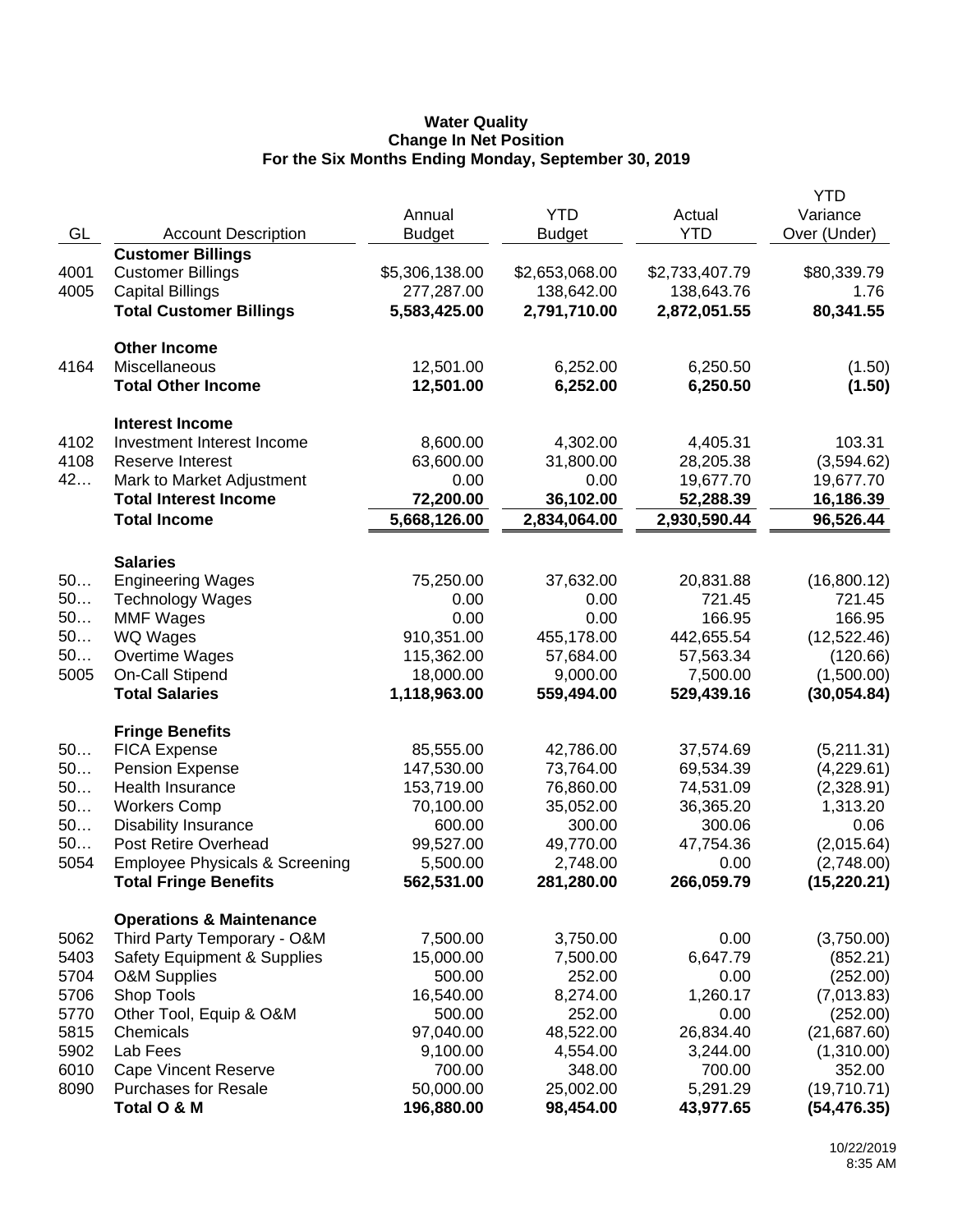## **Water Quality Change In Net Position For the Six Months Ending Monday, September 30, 2019**

|      |                                          |               |               |            | <b>YTD</b>   |
|------|------------------------------------------|---------------|---------------|------------|--------------|
|      |                                          | Annual        | <b>YTD</b>    | Actual     | Variance     |
| GL   | <b>Account Description</b>               | <b>Budget</b> | <b>Budget</b> | <b>YTD</b> | Over (Under) |
| 6002 | <b>Sewage Treatment</b>                  | 1,112,520.00  | 556,260.00    | 519,844.74 | (36, 415.26) |
| 6004 | <b>Water Purchases</b>                   | 706,548.00    | 353,280.00    | 331,860.15 | (21, 419.85) |
|      |                                          |               |               |            |              |
|      | <b>Office &amp; Administrative</b>       |               |               |            |              |
| 5053 | Misc Employee Costs                      | 100.00        | 48.00         | 0.00       | (48.00)      |
| 5104 | <b>Office Supplies</b>                   | 5,500.00      | 2,748.00      | 1,670.86   | (1,077.14)   |
| 5110 | Postage & Shipping                       | 1,500.00      | 750.00        | 0.00       | (750.00)     |
| 5112 | Telephone                                | 6,120.00      | 3,060.00      | 4,291.07   | 1,231.07     |
| 5114 | <b>Cellular Services</b>                 | 12,900.00     | 6,450.00      | 4,898.59   | (1,551.41)   |
| 5120 | Dues & Subscriptions                     | 2,000.00      | 1,002.00      | 0.00       | (1,002.00)   |
| 5122 | Public Info & Advertising                | 2,750.00      | 1,374.00      | 86.36      | (1, 287.64)  |
| 5130 | <b>Office Equipment</b>                  | 1,000.00      | 498.00        | 0.00       | (498.00)     |
| 5202 | Employee Mileage Reimburse               | 1,700.00      | 846.00        | 0.00       | (846.00)     |
| 5204 | Empl. Meals & Incidental                 | 3,000.00      | 1,500.00      | 66.85      | (1,433.15)   |
| 5206 | Empl. Lodging                            | 7,000.00      | 3,498.00      | 988.00     | (2,510.00)   |
| 5270 | <b>Travel &amp; Meeting Expense</b>      | 300.00        | 150.00        | 35.00      | (115.00)     |
| 5312 | <b>Continuing Education</b>              | 5,000.00      | 2,502.00      | 0.00       | (2,502.00)   |
| 5370 | Training & Development                   | 10,000.00     | 4,998.00      | 2,505.44   | (2,492.56)   |
| 5402 | <b>Employee Uniforms</b>                 | 9,000.00      | 4,500.00      | 919.44     | (3,580.56)   |
| 5508 | <b>Cleaning Services</b>                 | 12,000.00     | 6,000.00      | 5,565.00   | (435.00)     |
|      | <b>Total Office &amp; Admin</b>          | 79,870.00     | 39,924.00     | 21,026.61  | (18, 897.39) |
|      | <b>Utilities</b>                         |               |               |            |              |
| 5802 | Gas & Electric                           | 106,000.00    | 52,998.00     | 32,617.09  | (20, 380.91) |
|      | <b>Total Utilities</b>                   | 106,000.00    | 52,998.00     | 32,617.09  | (20, 380.91) |
|      |                                          |               |               |            |              |
|      | <b>Professional Fees</b>                 |               |               |            |              |
| 5924 | Legal                                    | 5,000.00      | 2,502.00      | 0.00       | (2,502.00)   |
| 5926 | <b>Investment Banking Fees</b>           | 1,903.00      | 954.00        | 811.80     | (142.20)     |
|      | <b>Total Professional Fees</b>           | 6,903.00      | 3,456.00      | 811.80     | (2,644.20)   |
|      | <b>Repairs &amp; Maintenance</b>         |               |               |            |              |
| 5804 | <b>Building Maintenance &amp; Repair</b> | 35,500.00     | 17,748.00     | 10,204.01  | (7,543.99)   |
| 5808 | Site Maint & Repair                      | 35,500.00     | 17,748.00     | 5,375.64   | (12, 372.36) |
| 5812 | Pipeline Maintenance                     | 85,000.00     | 42,504.00     | 32,625.36  | (9,878.64)   |
|      | <b>Total Repairs &amp; Maintenance</b>   | 156,000.00    | 78,000.00     | 48,205.01  | (29, 794.99) |
|      | <b>Automobile</b>                        |               |               |            |              |
| 5601 | Auto/Light Truck Rep. & Maint.           | 19,000.00     | 9,498.00      | 5,317.89   | (4, 180.11)  |
| 5602 | Auto/Light Truck Fuel                    | 60,000.00     | 30,000.00     | 18,229.60  | (11,770.40)  |
| 5603 | Auto/Light Truck Rental/Lease            | 126,300.00    | 63,150.00     | 49,617.45  | (13,532.55)  |
| 5605 | Vehicle Ins                              | 30,600.00     | 15,300.00     | 15,300.00  | 0.00         |
|      | <b>Total Automobile</b>                  | 235,900.00    | 117,948.00    | 88,464.94  | (29, 483.06) |
|      |                                          |               |               |            |              |
|      | <b>Computer</b>                          |               |               |            |              |
| 5124 | <b>Computer Equipment</b>                | 15,600.00     | 7,804.02      | 5,836.44   | (1,967.58)   |
| 5128 | Programming & Software                   | 46,520.00     | 23,257.98     | 29,165.00  | 5,907.02     |
|      |                                          |               |               |            |              |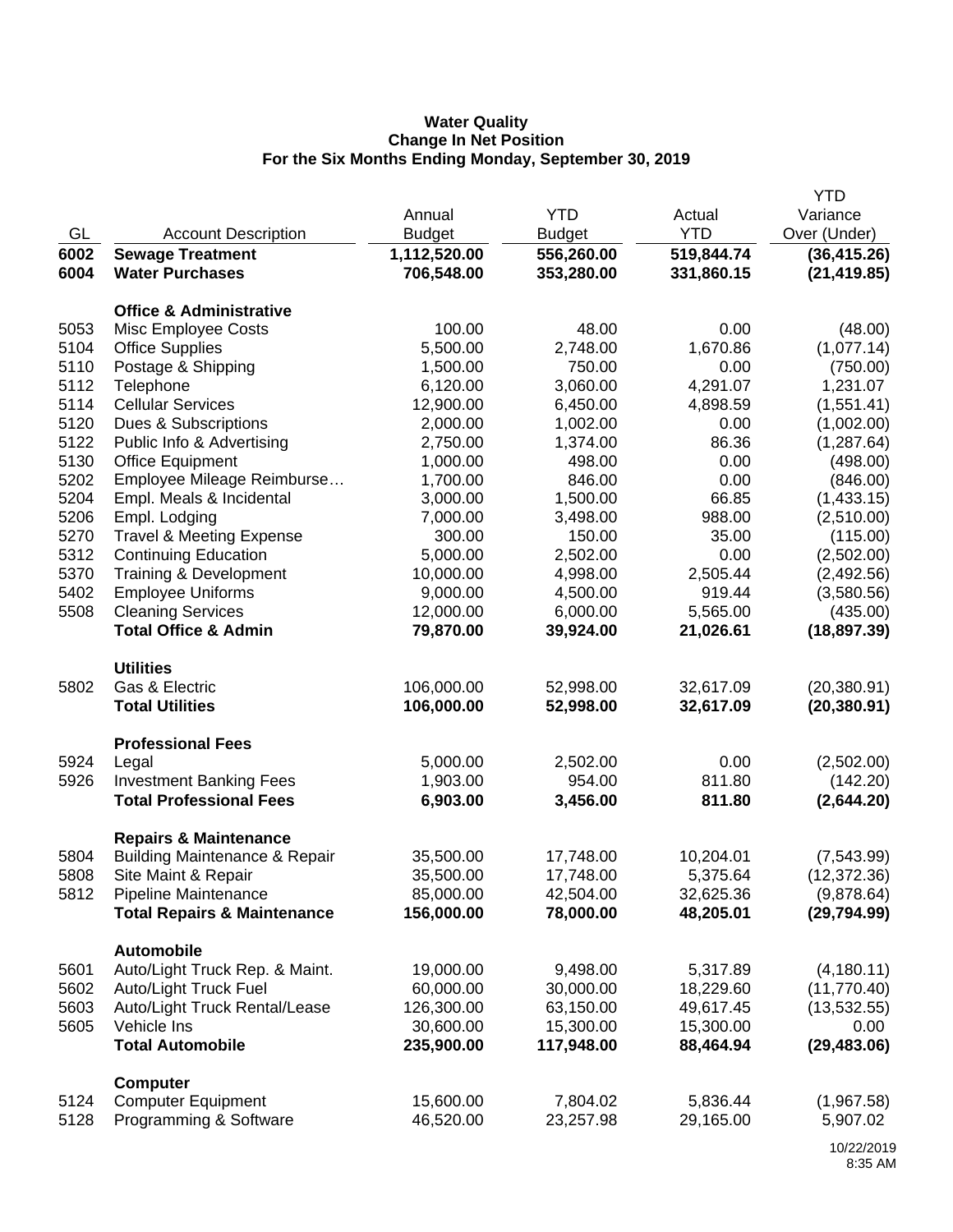### **Water Quality Change In Net Position For the Six Months Ending Monday, September 30, 2019**

|      |                               |               |               |              | <b>YTD</b>    |
|------|-------------------------------|---------------|---------------|--------------|---------------|
|      |                               | Annual        | <b>YTD</b>    | Actual       | Variance      |
| GL   | <b>Account Description</b>    | <b>Budget</b> | <b>Budget</b> | <b>YTD</b>   | Over (Under)  |
|      | <b>Total Computer</b>         | 62,120.00     | 31,062.00     | 35,001.44    | 3,939.44      |
| 6114 | <b>Insurance</b>              | 82,200.00     | 41,100.00     | 41,100.00    | 0.00          |
| 61   | <b>Admin Allocation</b>       | 457,677.00    | 228,840.00    | 232,410.64   | 3,570.64      |
| 61   | <b>Engineering Allocation</b> | 42,616.00     | 21,306.00     | 11,416.25    | (9,889.75)    |
| 6208 | NYS Administrative Assessm    | 32,099.00     | 16,050.00     | 0.00         | (16,050.00)   |
| 7032 | <b>Depreciation</b>           | 667,400.00    | 333,702.00    | 274,753.62   | (58, 948.38)  |
| 7002 | Amortization                  | 24,400.00     | 12,198.00     | 12,183.36    | (14.64)       |
| 6202 | <b>Interest Expense</b>       | 61,902.00     | 30,954.00     | 6,331.50     | (24,622.50)   |
|      | <b>Total Expenses</b>         | 5,712,529.00  | 2,856,306.00  | 2,495,503.75 | (360, 802.25) |
|      | <b>Change in Net Position</b> | (44,403.00)   | (22.242.00)   | 435,086.69   | 457,328.69    |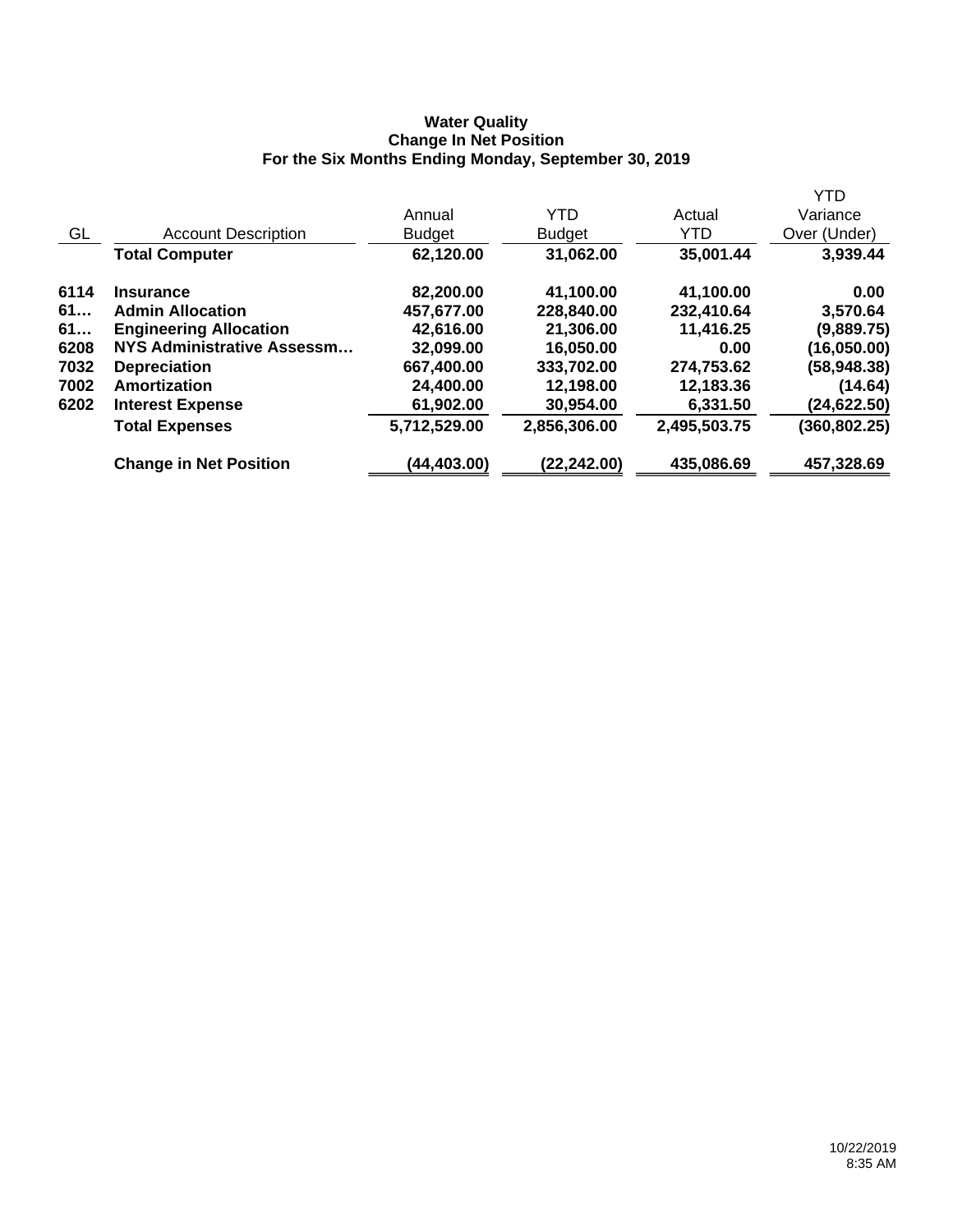#### **Army Sewer Change In Net Position For the Six Months Ending Monday, September 30, 2019**

|          |                                                    | Annual              | <b>YTD</b>          | Actual              | <b>YTD</b><br>Variance |
|----------|----------------------------------------------------|---------------------|---------------------|---------------------|------------------------|
| GL       | <b>Account Description</b>                         | <b>Budget</b>       | <b>Budget</b>       | <b>YTD</b>          | Over (Under)           |
|          | <b>Customer Billings</b>                           |                     |                     |                     |                        |
| 4001     | <b>Customer Billings</b>                           | \$2,452,737.00      | \$1,226,370.00      | \$1,288,872.56      | \$62,502.56            |
|          | <b>Total Customer Billings</b>                     | 2,452,737.00        | 1,226,370.00        | 1,288,872.56        | 62,502.56              |
|          | <b>Other Income</b>                                |                     |                     |                     |                        |
| 4164     | Miscellaneous                                      | 12,501.00           | 6,252.00            | 6,250.50            | (1.50)                 |
|          | <b>Total Other Income</b>                          | 12,501.00           | 6,252.00            | 6,250.50            | (1.50)                 |
|          | <b>Interest Income</b>                             |                     |                     |                     |                        |
| 4108     | <b>Reserve Interest</b>                            | 41,200.00           | 20,598.00           | 18,250.54           | (2,347.46)             |
| 42       | Mark to Market Adjustment                          | 0.00                | 0.00                | 12,732.63           | 12,732.63              |
|          | <b>Total Interest Income</b>                       | 41,200.00           | 20,598.00           | 30,983.17           | 10,385.17              |
|          | <b>Total Income</b>                                | 2,506,438.00        | 1,253,220.00        | 1,326,106.23        | 72,886.23              |
|          | <b>Salaries</b>                                    |                     |                     |                     |                        |
| 50       | <b>Engineering Wages</b>                           | 24,726.00           | 12,366.00           | 7,892.24            | (4,473.76)             |
| 50       | <b>Technology Wages</b>                            | 0.00                | 0.00                | 360.72              | 360.72                 |
| 50       | <b>MMF Wages</b>                                   | 0.00                | 0.00                | 66.78               | 66.78                  |
| 50       | <b>WQ Wages</b>                                    | 333,081.00          | 166,542.00          | 149,642.90          | (16,899.10)            |
| 50       | Overtime Wages                                     | 26,191.00           | 13,098.00           | 15,327.40           | 2,229.40               |
| 5005     | <b>On-Call Stipend</b><br><b>Total Salaries</b>    | 3,840.00            | 1,920.00            | 1,500.00            | (420.00)               |
|          |                                                    | 387,838.00          | 193,926.00          | 174,790.04          | (19, 135.96)           |
|          | <b>Fringe Benefits</b>                             |                     |                     |                     |                        |
| 50       | <b>FICA Expense</b>                                | 29,670.00           | 14,838.00           | 12,799.96           | (2,038.04)             |
| 50       | <b>Pension Expense</b>                             | 51,038.00           | 25,518.00           | 23,276.01           | (2,241.99)             |
| 50<br>50 | Health Insurance                                   | 53,475.00           | 26,736.00           | 25,948.42           | (787.58)               |
| 50       | <b>Workers Comp</b><br><b>Disability Insurance</b> | 24,407.00<br>210.00 | 12,204.00<br>108.00 | 14,317.08<br>105.00 | 2,113.08               |
| 50       | Post Retire Overhead                               | 34,542.00           | 17,274.00           | 15,473.07           | (3.00)<br>(1,800.93)   |
| 5054     | <b>Employee Physicals &amp; Screening</b>          | 3,000.00            | 1,500.00            | 0.00                | (1,500.00)             |
|          | <b>Total Fringe Benefits</b>                       | 196,342.00          | 98,178.00           | 91,919.54           | (6, 258.46)            |
|          | <b>Operations &amp; Maintenance</b>                |                     |                     |                     |                        |
| 5062     | Third Party Temporary - O&M                        | 7,500.00            | 3,750.00            | 0.00                | (3,750.00)             |
| 5403     | <b>Safety Equipment &amp; Supplies</b>             | 15,000.00           | 7,500.00            | 6,647.79            | (852.21)               |
| 5706     | Shop Tools                                         | 12,000.00           | 6,000.00            | 1,260.17            | (4,739.83)             |
| 5815     | Chemicals                                          | 94,040.00           | 47,022.00           | 26,197.60           | (20, 824.40)           |
| 5902     | Lab Fees                                           | 500.00              | 252.00              | 0.00                | (252.00)               |
|          | Total O & M                                        | 129,040.00          | 64,524.00           | 34,105.56           | (30, 418.44)           |
| 6002     | <b>Sewage Treatment</b>                            | 1,112,520.00        | 556,260.00          | 519,844.74          | (36, 415.26)           |
| 6004     | <b>Water Purchases</b>                             | 3,200.00            | 1,602.00            | 1,436.00            | (166.00)               |
|          | <b>Office &amp; Administrative</b>                 |                     |                     |                     |                        |
| 5053     | Misc Employee Costs                                | 100.00              | 48.00               | 0.00                | (48.00)                |
| 5104     | <b>Office Supplies</b>                             | 5,500.00            | 2,748.00            | 1,670.86            | (1,077.14)             |
|          |                                                    |                     |                     |                     | 10/22/2019<br>8:35 AM  |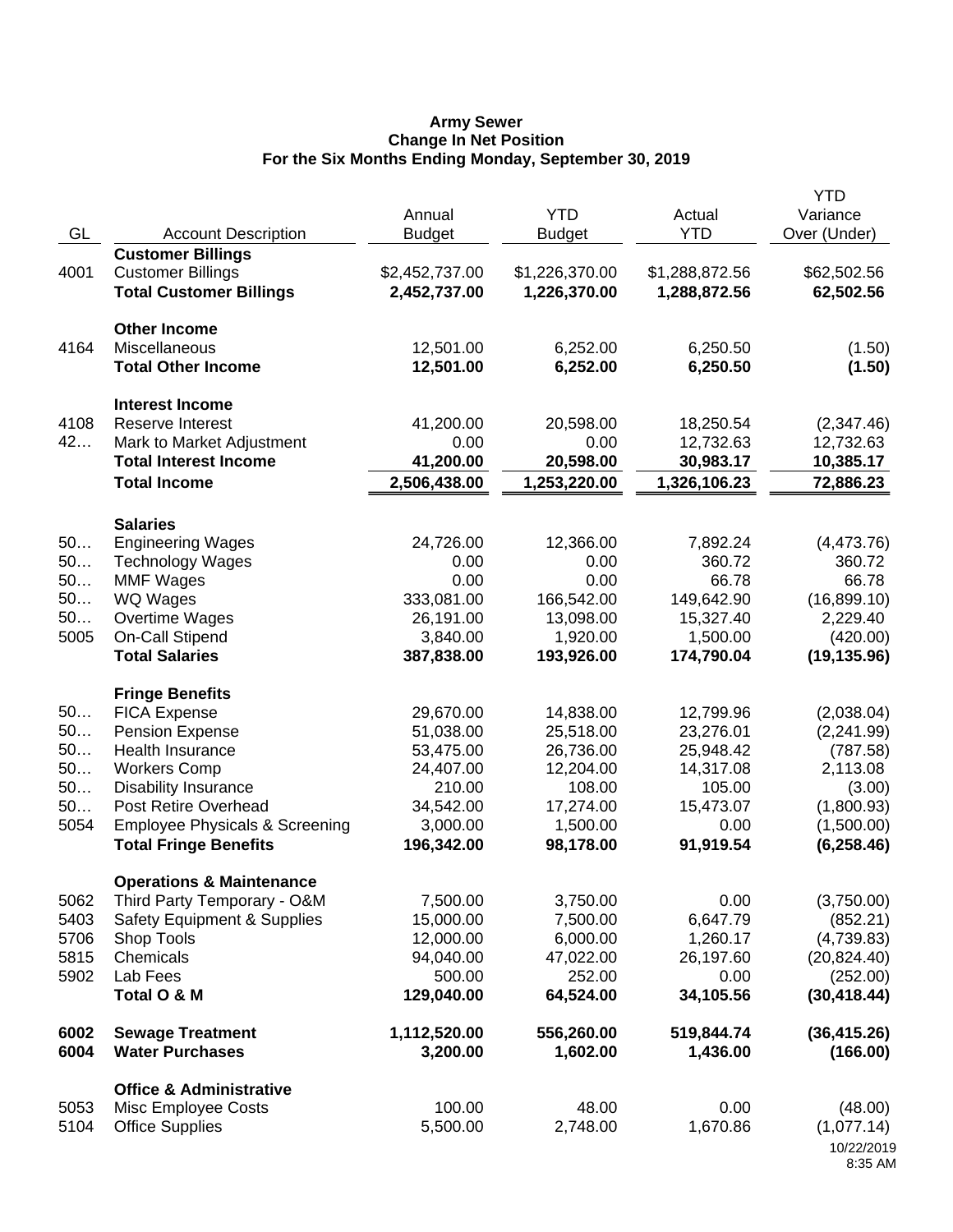#### **Army Sewer Change In Net Position For the Six Months Ending Monday, September 30, 2019**

|            |                                             |                         |                         |                         | <b>YTD</b>       |
|------------|---------------------------------------------|-------------------------|-------------------------|-------------------------|------------------|
|            |                                             | Annual                  | <b>YTD</b>              | Actual                  | Variance         |
| GL         | <b>Account Description</b>                  | <b>Budget</b>           | <b>Budget</b>           | <b>YTD</b>              | Over (Under)     |
| 5110       | Postage & Shipping                          | 1,500.00                | 750.00                  | 0.00                    | (750.00)         |
| 5112       | Telephone                                   | 6,120.00                | 3,060.00                | 4,291.07                | 1,231.07         |
| 5114       | <b>Cellular Services</b>                    | 12,900.00               | 6,450.00                | 4,898.59                | (1,551.41)       |
| 5120       | Dues & Subscriptions                        | 2,000.00                | 1,002.00                | 0.00                    | (1,002.00)       |
| 5122       | Public Info & Advertising                   | 1,500.00                | 750.00                  | 86.36                   | (663.64)         |
| 5130       | <b>Office Equipment</b>                     | 1,000.00                | 498.00                  | 0.00                    | (498.00)         |
| 5202       | Employee Mileage Reimburse                  | 1,000.00                | 498.00                  | 0.00                    | (498.00)         |
| 5204       | Empl. Meals & Incidental                    | 3,000.00                | 1,500.00                | 66.85                   | (1,433.15)       |
| 5206       | Empl. Lodging                               | 7,000.00                | 3,498.00                | 988.00                  | (2,510.00)       |
| 5312       | <b>Continuing Education</b>                 | 5,000.00                | 2,502.00                | 0.00                    | (2,502.00)       |
| 5370       | Training & Development                      | 10,000.00               | 4,998.00                | 2,505.44                | (2,492.56)       |
| 5402       | <b>Employee Uniforms</b>                    | 9,000.00                | 4,500.00                | 919.44                  | (3,580.56)       |
| 5508       | <b>Cleaning Services</b>                    | 12,000.00               | 6,000.00                | 5,565.00                | (435.00)         |
|            | <b>Total Office &amp; Admin</b>             | 77,620.00               | 38,802.00               | 20,991.61               | (17, 810.39)     |
|            | <b>Utilities</b>                            |                         |                         |                         |                  |
| 5802       | Gas & Electric                              | 59,750.00               | 29,874.00               | 17,161.29               | (12,712.71)      |
|            | <b>Total Utilities</b>                      | 59,750.00               | 29,874.00               | 17,161.29               | (12, 712.71)     |
|            |                                             |                         |                         |                         |                  |
|            | <b>Professional Fees</b>                    |                         |                         |                         |                  |
| 5924       | Legal                                       | 3,000.00                | 1,500.00                | 0.00                    | (1,500.00)       |
| 5926       | <b>Investment Banking Fees</b>              | 1,158.00                | 582.00                  | 527.67                  | (54.33)          |
|            | <b>Total Professional Fees</b>              | 4,158.00                | 2,082.00                | 527.67                  | (1, 554.33)      |
|            | <b>Repairs &amp; Maintenance</b>            |                         |                         |                         |                  |
| 5804       | <b>Building Maintenance &amp; Repair</b>    | 22,500.00               | 11,250.00               | 8,926.61                | (2,323.39)       |
| 5808       | Site Maint & Repair                         | 25,000.00               | 12,498.00               | 4,124.08                | (8,373.92)       |
| 5812       | Pipeline Maintenance                        | 45,000.00               | 22,500.00               | 14,013.65               | (8,486.35)       |
|            | <b>Total Repairs &amp; Maintenance</b>      | 92,500.00               | 46,248.00               | 27,064.34               | (19, 183.66)     |
|            | <b>Automobile</b>                           |                         |                         |                         |                  |
| 5601       | Auto/Light Truck Rep. & Maint.              | 19,000.00               | 9,498.00                | 5,317.89                | (4, 180.11)      |
| 5602       | Auto/Light Truck Fuel                       | 60,000.00               | 30,000.00               | 18,229.60               | (11,770.40)      |
| 5603       | Auto/Light Truck Rental/Lease               | 126,300.00              | 63,150.00               | 49,617.45               | (13,532.55)      |
| 5605       | Vehicle Ins                                 | 30,600.00               | 15,300.00               | 15,300.00               | 0.00             |
|            | <b>Total Automobile</b>                     | 235,900.00              | 117,948.00              | 88,464.94               | (29, 483.06)     |
|            | <b>Computer</b>                             |                         |                         |                         |                  |
| 5124       | <b>Computer Equipment</b>                   | 13,900.00               | 6,952.02                | 5,836.44                | (1, 115.58)      |
| 5128       | Programming & Software                      | 24,560.00               | 12,277.98               | 24,460.00               | 12,182.02        |
|            | <b>Total Computer</b>                       | 38,460.00               | 19,230.00               | 30,296.44               | 11,066.44        |
|            |                                             |                         |                         |                         |                  |
| 6114<br>61 | <b>Insurance</b><br><b>Admin Allocation</b> | 37,500.00<br>286,033.00 | 18,750.00<br>143,016.00 | 18,750.00<br>145,244.00 | 0.00<br>2,228.00 |
| 61         | <b>Engineering Allocation</b>               | 10,673.00               | 5,334.00                | 3,921.53                | (1, 412.47)      |
| 6208       | <b>NYS Administrative Assessm</b>           | 14,700.00               | 7,350.00                | 0.00                    | (7,350.00)       |
| 89         | <b>Water Quality Allocation</b>             | (209, 796.00)           | (104, 898.00)           | (86, 663.14)            | 18,234.86        |
|            |                                             |                         |                         |                         |                  |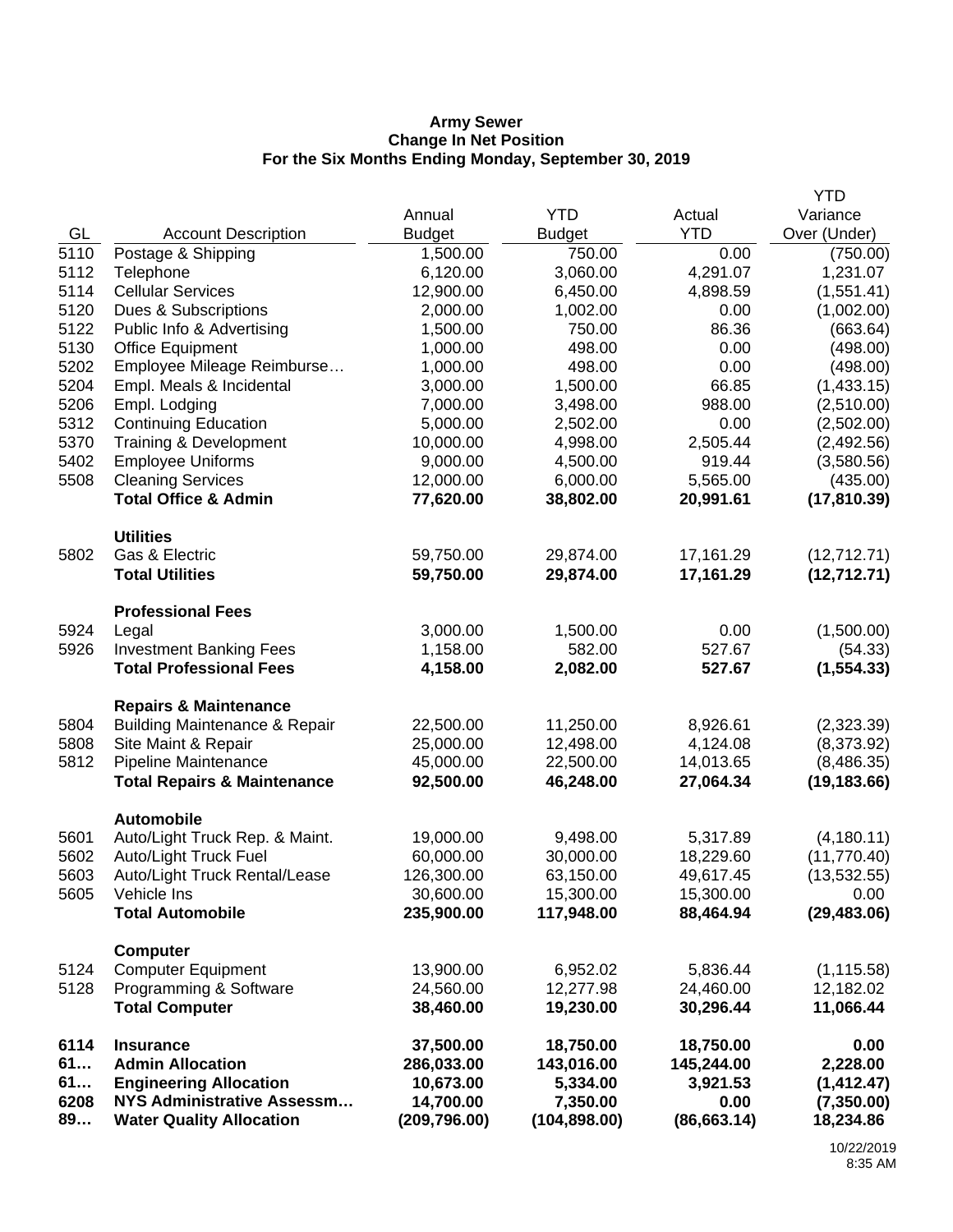#### **Army Sewer Change In Net Position For the Six Months Ending Monday, September 30, 2019**

|           | <b>Change in Net Position</b> | (288,900.00)  | (144, 456.00) | 106,587.80   | 251,043.80    |
|-----------|-------------------------------|---------------|---------------|--------------|---------------|
|           | <b>Total Expenses</b>         | 2,795,338.00  | 1,397,676.00  | 1,219,518.43 | (178, 157.57) |
| 7032      | <b>Depreciation</b>           | 318,900.00    | 159,450.00    | 131,663.87   | (27, 786.13)  |
| <u>GL</u> | <b>Account Description</b>    | <b>Budget</b> | <b>Budget</b> | YTD          | Over (Under)  |
|           |                               | Annual        | YTD           | Actual       | Variance      |
|           |                               |               |               |              | YTD           |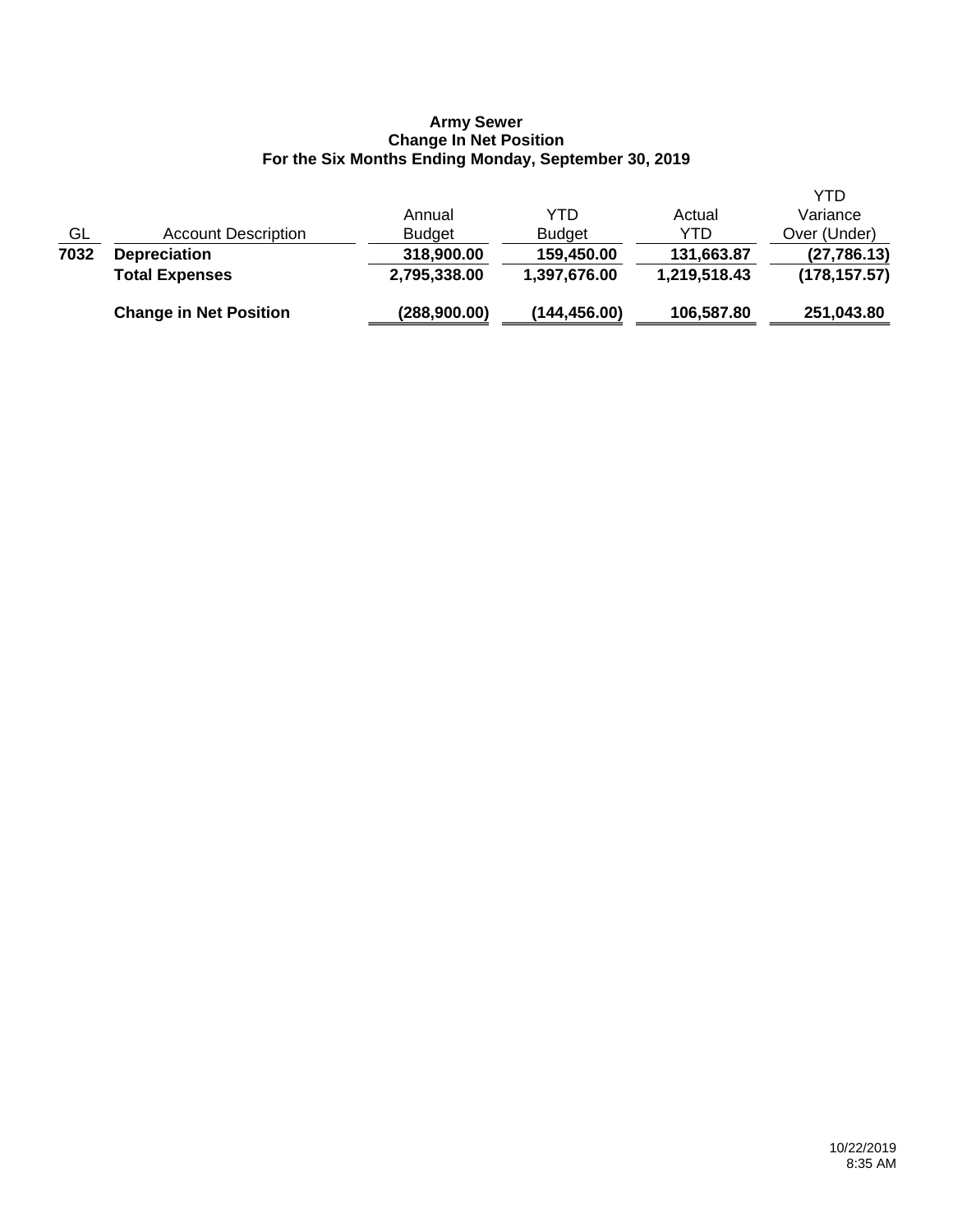#### **Army Water Line Change In Net Position For the Six Months Ending Monday, September 30, 2019**

|      |                                           |                |               |                | <b>YTD</b>            |
|------|-------------------------------------------|----------------|---------------|----------------|-----------------------|
|      |                                           | Annual         | <b>YTD</b>    | Actual         | Variance              |
| GL   | <b>Account Description</b>                | <b>Budget</b>  | <b>Budget</b> | <b>YTD</b>     | Over (Under)          |
|      | <b>Customer Billings</b>                  |                |               |                |                       |
| 4001 | <b>Customer Billings</b>                  | \$1,937,009.00 | \$968,502.00  | \$1,011,828.06 | \$43,326.06           |
|      | <b>Total Customer Billings</b>            | 1,937,009.00   | 968,502.00    | 1,011,828.06   | 43,326.06             |
|      | <b>Interest Income</b>                    |                |               |                |                       |
| 4108 | Reserve Interest                          | 22,400.00      | 11,202.00     | 9,954.84       | (1, 247.16)           |
| 42   | Mark to Market Adjustment                 | 0.00           | 0.00          | 6,945.07       | 6,945.07              |
|      | <b>Total Interest Income</b>              | 22,400.00      | 11,202.00     | 16,899.91      | 5,697.91              |
|      | <b>Total Income</b>                       | 1,959,409.00   | 979,704.00    | 1,028,727.97   | 49,023.97             |
|      | <b>Salaries</b>                           |                |               |                |                       |
| 50   | <b>Engineering Wages</b>                  | 24,726.00      | 12,366.00     | 6,719.58       | (5,646.42)            |
| 50   | <b>Technology Wages</b>                   | 0.00           | 0.00          | 360.73         | 360.73                |
| 50   | <b>MMF Wages</b>                          | 0.00           | 0.00          | 100.17         | 100.17                |
| 50   | <b>WQ Wages</b>                           | 283,461.00     | 141,732.00    | 119,458.12     | (22, 273.88)          |
| 50   | Overtime Wages                            | 5,276.00       | 2,640.00      | 5,716.57       | 3,076.57              |
| 5005 | On-Call Stipend                           | 3,840.00       | 1,920.00      | 1,500.00       | (420.00)              |
|      | <b>Total Salaries</b>                     | 317,303.00     | 158,658.00    | 133,855.17     | (24, 802.83)          |
|      | <b>Fringe Benefits</b>                    |                |               |                |                       |
| 50   | <b>FICA Expense</b>                       | 24,274.00      | 12,138.00     | 9,013.36       | (3, 124.64)           |
| 50   | <b>Pension Expense</b>                    | 41,772.00      | 20,886.00     | 17,246.14      | (3,639.86)            |
| 50   | Health Insurance                          | 43,777.00      | 21,888.00     | 20,025.18      | (1,862.82)            |
| 50   | <b>Workers Comp</b>                       | 19,687.00      | 9,846.00      | 6,302.05       | (3,543.95)            |
| 50   | <b>Disability Insurance</b>               | 173.00         | 84.00         | 86.52          | 2.52                  |
| 50   | <b>Post Retire Overhead</b>               | 28,196.00      | 14,100.00     | 11,973.54      | (2, 126.46)           |
| 5054 | <b>Employee Physicals &amp; Screening</b> | 2,500.00       | 1,248.00      | 0.00           | (1,248.00)            |
|      | <b>Total Fringe Benefits</b>              | 160,379.00     | 80,190.00     | 64,646.79      | (15, 543.21)          |
|      | <b>Operations &amp; Maintenance</b>       |                |               |                |                       |
| 5706 | Shop Tools                                | 4,040.00       | 2,022.00      | 0.00           | (2,022.00)            |
| 5902 | Lab Fees                                  | 5,000.00       | 2,502.00      | 1,697.00       | (805.00)              |
|      | Total O & M                               | 9,040.00       | 4,524.00      | 1,697.00       | (2,827.00)            |
| 6004 | <b>Water Purchases</b>                    | 596,936.00     | 298,470.00    | 284,434.08     | (14, 035.92)          |
|      | <b>Office &amp; Administrative</b>        |                |               |                |                       |
| 5122 | Public Info & Advertising                 | 1,000.00       | 498.00        | 0.00           | (498.00)              |
| 5202 | Employee Mileage Reimburse                | 100.00         | 48.00         | 0.00           | (48.00)               |
|      | <b>Total Office &amp; Admin</b>           | 1,100.00       | 546.00        | 0.00           | (546.00)              |
|      | <b>Utilities</b>                          |                |               |                |                       |
| 5802 | Gas & Electric                            | 21,250.00      | 10,626.00     | 6,171.95       | (4,454.05)            |
|      | <b>Total Utilities</b>                    | 21,250.00      | 10,626.00     | 6,171.95       | (4,454.05)            |
|      |                                           |                |               |                |                       |
|      | <b>Professional Fees</b>                  |                |               |                |                       |
| 5924 | Legal                                     | 1,500.00       | 750.00        | 0.00           | (750.00)              |
|      |                                           |                |               |                | 10/22/2019<br>8:35 AM |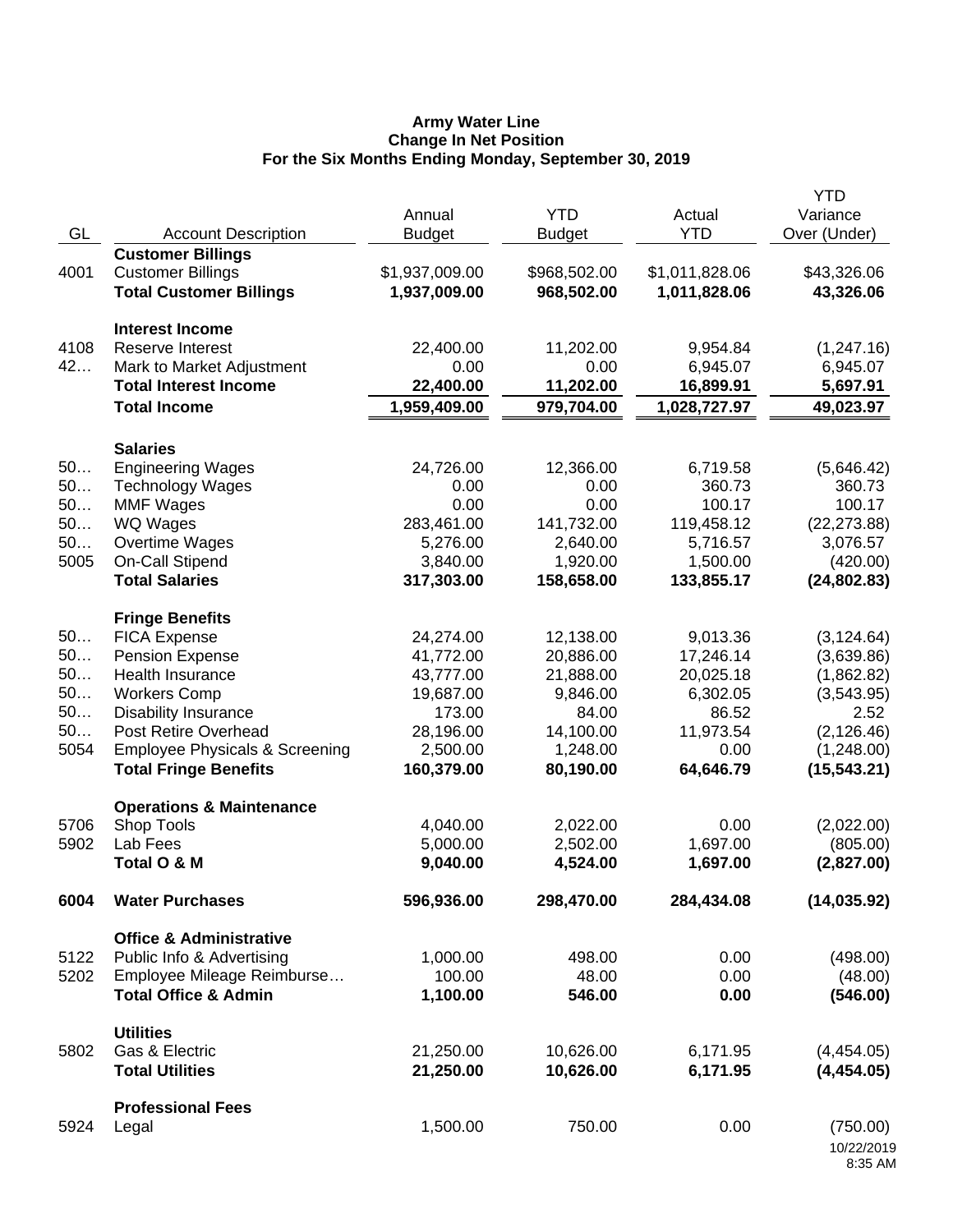## **Army Water Line Change In Net Position For the Six Months Ending Monday, September 30, 2019**

|      |                                          |               |               |            | <b>YTD</b>    |
|------|------------------------------------------|---------------|---------------|------------|---------------|
|      |                                          | Annual        | <b>YTD</b>    | Actual     | Variance      |
| GL   | <b>Account Description</b>               | <b>Budget</b> | <b>Budget</b> | <b>YTD</b> | Over (Under)  |
| 5926 | <b>Investment Banking Fees</b>           | 745.00        | 372.00        | 284.13     | (87.87)       |
|      | <b>Total Professional Fees</b>           | 2,245.00      | 1,122.00      | 284.13     | (837.87)      |
|      | <b>Repairs &amp; Maintenance</b>         |               |               |            |               |
| 5804 | <b>Building Maintenance &amp; Repair</b> | 4,000.00      | 1,998.00      | 1,193.55   | (804.45)      |
| 5808 | Site Maint & Repair                      | 7,000.00      | 3,498.00      | 757.00     | (2,741.00)    |
| 5812 | Pipeline Maintenance                     | 20,000.00     | 10,002.00     | 8,435.40   | (1,566.60)    |
|      | <b>Total Repairs &amp; Maintenance</b>   | 31,000.00     | 15,498.00     | 10,385.95  | (5, 112.05)   |
|      | <b>Computer</b>                          |               |               |            |               |
| 5124 | <b>Computer Equipment</b>                | 1,700.00      | 852.00        | 0.00       | (852.00)      |
| 5128 | Programming & Software                   | 21,960.00     | 10,980.00     | 4,705.00   | (6, 275.00)   |
|      | <b>Total Computer</b>                    | 23,660.00     | 11,832.00     | 4,705.00   | (7, 127.00)   |
| 6114 | <b>Insurance</b>                         | 25,300.00     | 12,648.00     | 12,649.98  | 1.98          |
| 61   | <b>Admin Allocation</b>                  | 119,182.00    | 59,592.00     | 60,509.86  | 917.86        |
| 61   | <b>Engineering Allocation</b>            | 10,142.00     | 5,070.00      | 3,825.92   | (1, 244.08)   |
| 6208 | <b>NYS Administrative Assessm</b>        | 10,765.00     | 5,382.00      | 0.00       | (5,382.00)    |
| 89   | <b>Water Quality Allocation</b>          | 91,107.00     | 45,552.00     | 31,822.35  | (13, 729.65)  |
| 7032 | <b>Depreciation</b>                      | 206,700.00    | 103,350.00    | 71,961.49  | (31, 388.51)  |
|      | <b>Total Expenses</b>                    | 1,626,109.00  | 813,060.00    | 686,949.67 | (126, 110.33) |
|      | <b>Change in Net Position</b>            | 333,300.00    | 166,644.00    | 341,778.30 | 175,134.30    |
|      |                                          |               |               |            |               |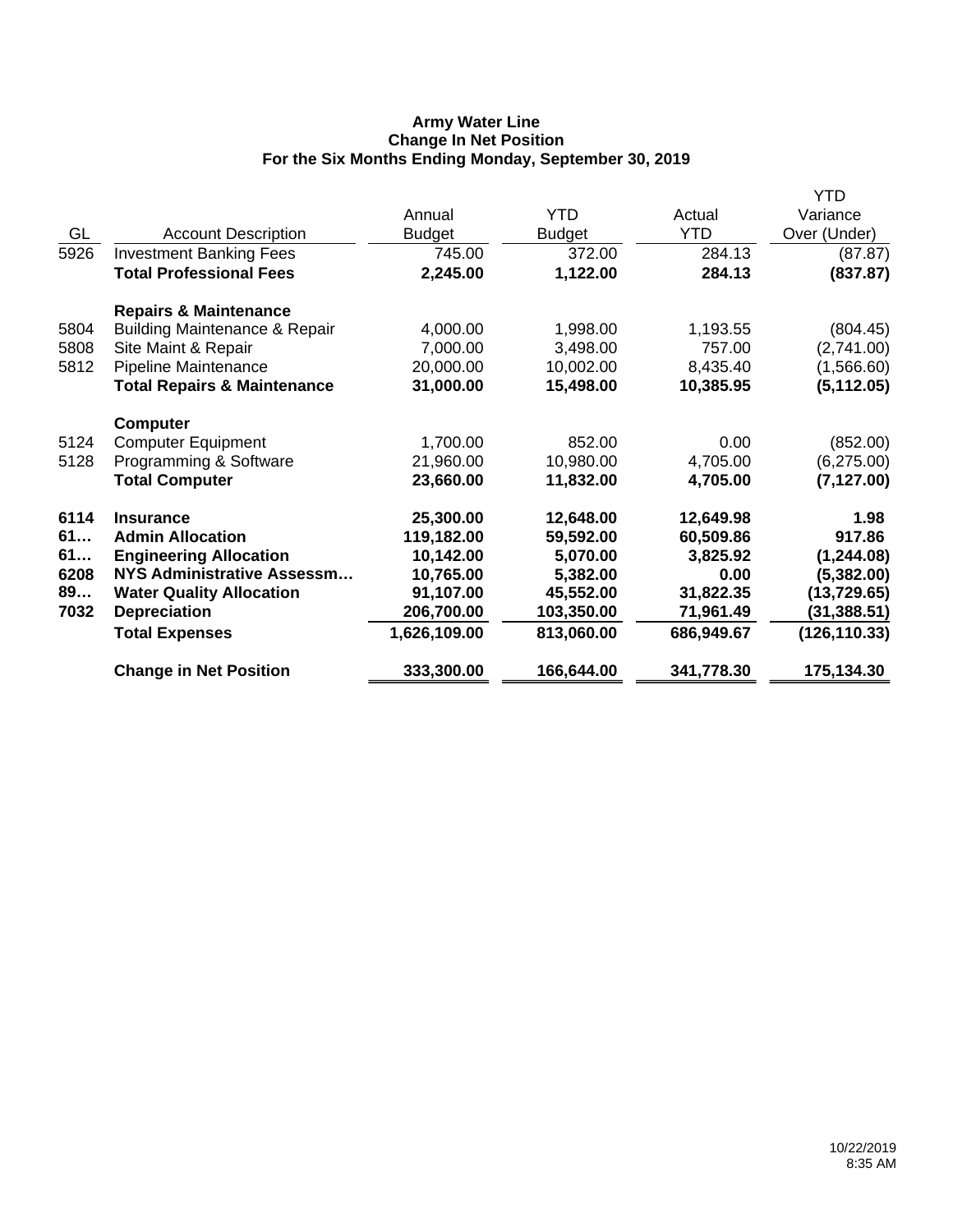#### **Regional Water Line Change In Net Position For the Six Months Ending Monday, September 30, 2019**

|      |                                     |                         | <b>YTD</b>    |                      | <b>YTD</b>               |
|------|-------------------------------------|-------------------------|---------------|----------------------|--------------------------|
| GL   | <b>Account Description</b>          | Annual<br><b>Budget</b> | <b>Budget</b> | Actual<br><b>YTD</b> | Variance<br>Over (Under) |
|      | <b>Customer Billings</b>            |                         |               |                      |                          |
| 4001 | <b>Customer Billings</b>            | \$106,412.00            | \$53,208.00   | \$46,504.17          | (\$6,703.83)             |
| 4005 | <b>Capital Billings</b>             | 277,287.00              | 138,642.00    | 138,643.76           | 1.76                     |
|      | <b>Total Customer Billings</b>      | 383,699.00              | 191,850.00    | 185,147.93           | (6,702.07)               |
|      |                                     |                         |               |                      |                          |
|      | <b>Interest Income</b>              |                         |               |                      |                          |
| 4102 | Investment Interest Income          | 8,600.00                | 4,302.00      | 4,405.31             | 103.31                   |
|      | <b>Total Interest Income</b>        | 8,600.00                | 4,302.00      | 4,405.31             | 103.31                   |
|      | <b>Total Income</b>                 | 392,299.00              | 196,152.00    | 189,553.24           | (6,598.76)               |
|      |                                     |                         |               |                      |                          |
|      | <b>Salaries</b>                     |                         |               |                      |                          |
| 50   | <b>Engineering Wages</b>            | 7,857.00                | 3,930.00      | 1,462.41             | (2,467.59)               |
| 50   | <b>WQ Wages</b>                     | 22,647.00               | 11,322.00     | 10,361.45            | (960.55)                 |
| 50   | Overtime Wages                      | 1,381.00                | 690.00        | 680.91               | (9.09)                   |
| 5005 | On-Call Stipend                     | 1,920.00                | 960.00        | 750.00               | (210.00)                 |
|      | <b>Total Salaries</b>               | 33,805.00               | 16,902.00     | 13,254.77            | (3,647.23)               |
|      | <b>Fringe Benefits</b>              |                         |               |                      |                          |
| 50   | <b>FICA Expense</b>                 | 2,586.00                | 1,296.00      | 934.74               | (361.26)                 |
| 50   | <b>Pension Expense</b>              | 4,608.00                | 2,304.00      | 1,837.39             | (466.61)                 |
| 50   | <b>Health Insurance</b>             | 4,714.00                | 2,358.00      | 2,444.66             | 86.66                    |
| 50   | <b>Workers Comp</b>                 | 1,753.00                | 876.00        | 643.73               | (232.27)                 |
| 50   | <b>Disability Insurance</b>         | 17.00                   | 6.00          | 8.52                 | 2.52                     |
| 50   | Post Retire Overhead                | 2,887.00                | 1,446.00      | 1,242.75             | (203.25)                 |
|      | <b>Total Fringe Benefits</b>        | 16,565.00               | 8,286.00      | 7,111.79             | (1, 174.21)              |
|      | <b>Operations &amp; Maintenance</b> |                         |               |                      |                          |
| 5706 | Shop Tools                          | 500.00                  | 252.00        | 0.00                 | (252.00)                 |
| 5815 | Chemicals                           | 3,000.00                | 1,500.00      | 636.80               | (863.20)                 |
| 5902 | Lab Fees                            | 3,600.00                | 1,800.00      | 1,547.00             | (253.00)                 |
| 6010 | <b>Cape Vincent Reserve</b>         | 700.00                  | 348.00        | 700.00               | 352.00                   |
|      | Total O & M                         | 7,800.00                | 3,900.00      | 2,883.80             | (1,016.20)               |
|      |                                     |                         |               |                      |                          |
| 6004 | <b>Water Purchases</b>              | 106,412.00              | 53,208.00     | 45,990.07            | (7, 217.93)              |
|      | <b>Office &amp; Administrative</b>  |                         |               |                      |                          |
| 5122 | Public Info & Advertising           | 250.00                  | 126.00        | 0.00                 | (126.00)                 |
| 5202 | Employee Mileage Reimburse          | 100.00                  | 48.00         | 0.00                 | (48.00)                  |
|      | <b>Total Office &amp; Admin</b>     | 350.00                  | 174.00        | 0.00                 | (174.00)                 |
|      |                                     |                         |               |                      |                          |
|      | <b>Utilities</b>                    |                         |               |                      |                          |
| 5802 | Gas & Electric                      | 25,000.00               | 12,498.00     | 9,283.85             | (3,214.15)               |
|      | <b>Total Utilities</b>              | 25,000.00               | 12,498.00     | 9,283.85             | (3,214.15)               |
|      | <b>Professional Fees</b>            |                         |               |                      |                          |
| 5924 | Legal                               | 500.00                  | 252.00        | 0.00                 | (252.00)                 |
|      | <b>Total Professional Fees</b>      | 500.00                  | 252.00        | 0.00                 | (252.00)                 |
|      |                                     |                         |               |                      | 10/22/2019               |
|      |                                     |                         |               |                      | 8:35 AM                  |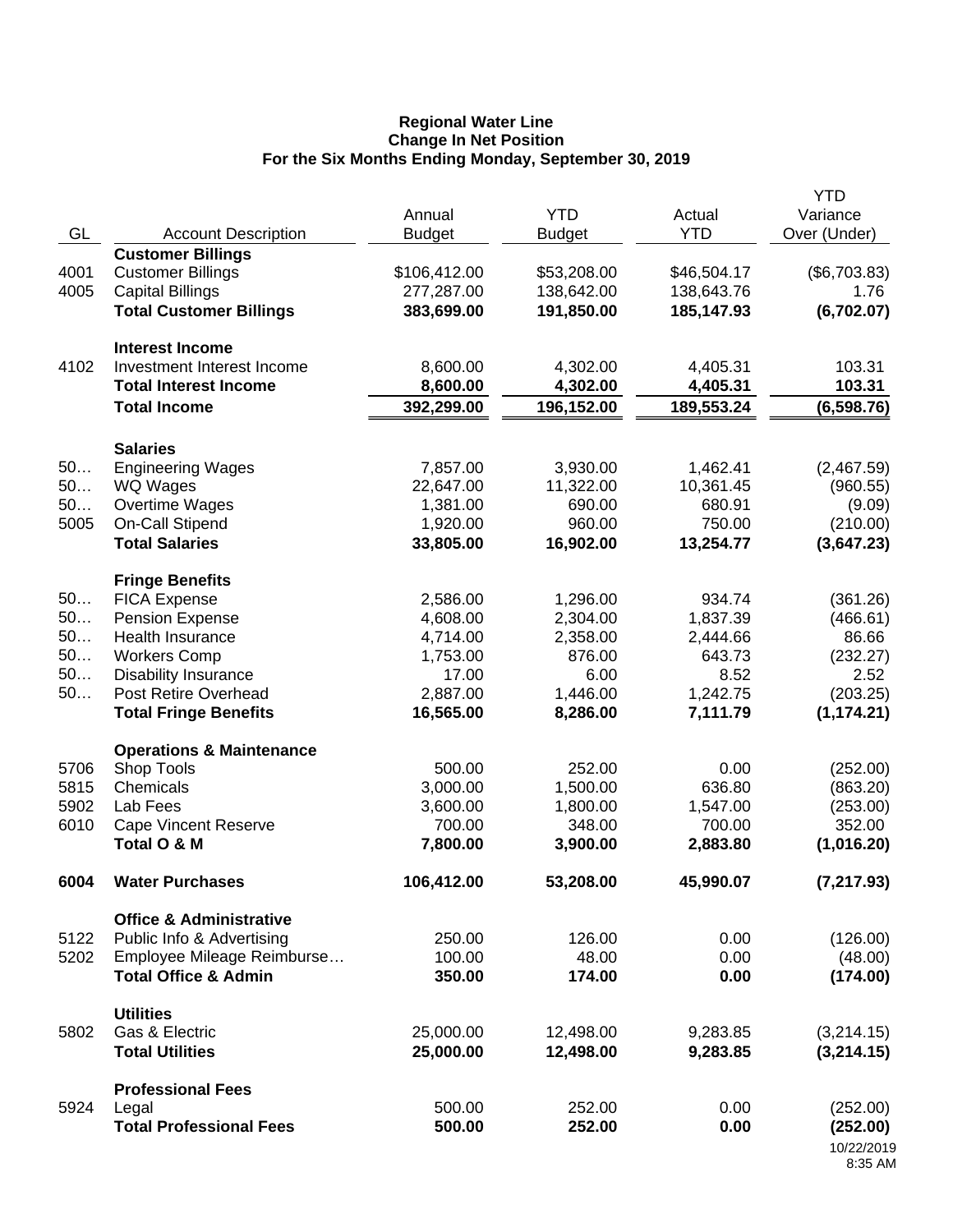## **Regional Water Line Change In Net Position For the Six Months Ending Monday, September 30, 2019**

|      |                                          |               |               |            | <b>YTD</b>   |
|------|------------------------------------------|---------------|---------------|------------|--------------|
|      |                                          | Annual        | YTD           | Actual     | Variance     |
| GL   | <b>Account Description</b>               | <b>Budget</b> | <b>Budget</b> | <b>YTD</b> | Over (Under) |
|      | <b>Repairs &amp; Maintenance</b>         |               |               |            |              |
| 5804 | <b>Building Maintenance &amp; Repair</b> | 9,000.00      | 4,500.00      | 83.85      | (4, 416.15)  |
| 5808 | Site Maint & Repair                      | 3,500.00      | 1,752.00      | 494.56     | (1, 257.44)  |
| 5812 | Pipeline Maintenance                     | 20,000.00     | 10,002.00     | 10,176.31  | 174.31       |
|      | <b>Total Repairs &amp; Maintenance</b>   | 32,500.00     | 16,254.00     | 10,754.72  | (5,499.28)   |
| 6114 | <b>Insurance</b>                         | 4,800.00      | 2,400.00      | 2,400.00   | 0.00         |
| 61   | <b>Admin Allocation</b>                  | 16,492.00     | 8,244.00      | 8,412.61   | 168.61       |
| 61   | <b>Engineering Allocation</b>            | 5,259.00      | 2,628.00      | 1,609.63   | (1,018.37)   |
| 6208 | <b>NYS Administrative Assessm</b>        | 2,131.00      | 1,068.00      | 0.00       | (1,068.00)   |
| 89   | <b>Water Quality Allocation</b>          | 7,759.00      | 3,882.00      | 3,120.19   | (761.81)     |
| 7032 | <b>Depreciation</b>                      | 141,800.00    | 70,902.00     | 71,128.26  | 226.26       |
| 7002 | Amortization                             | 24,400.00     | 12,198.00     | 12,183.36  | (14.64)      |
| 6202 | <b>Interest Expense</b>                  | 61,902.00     | 30,954.00     | 6,331.50   | (24, 622.50) |
|      | <b>Total Expenses</b>                    | 487,475.00    | 243,750.00    | 194,464.55 | (49, 285.45) |
|      | <b>Change in Net Position</b>            | (95, 176.00)  | (47,598.00)   | (4,911.31) | 42,686.69    |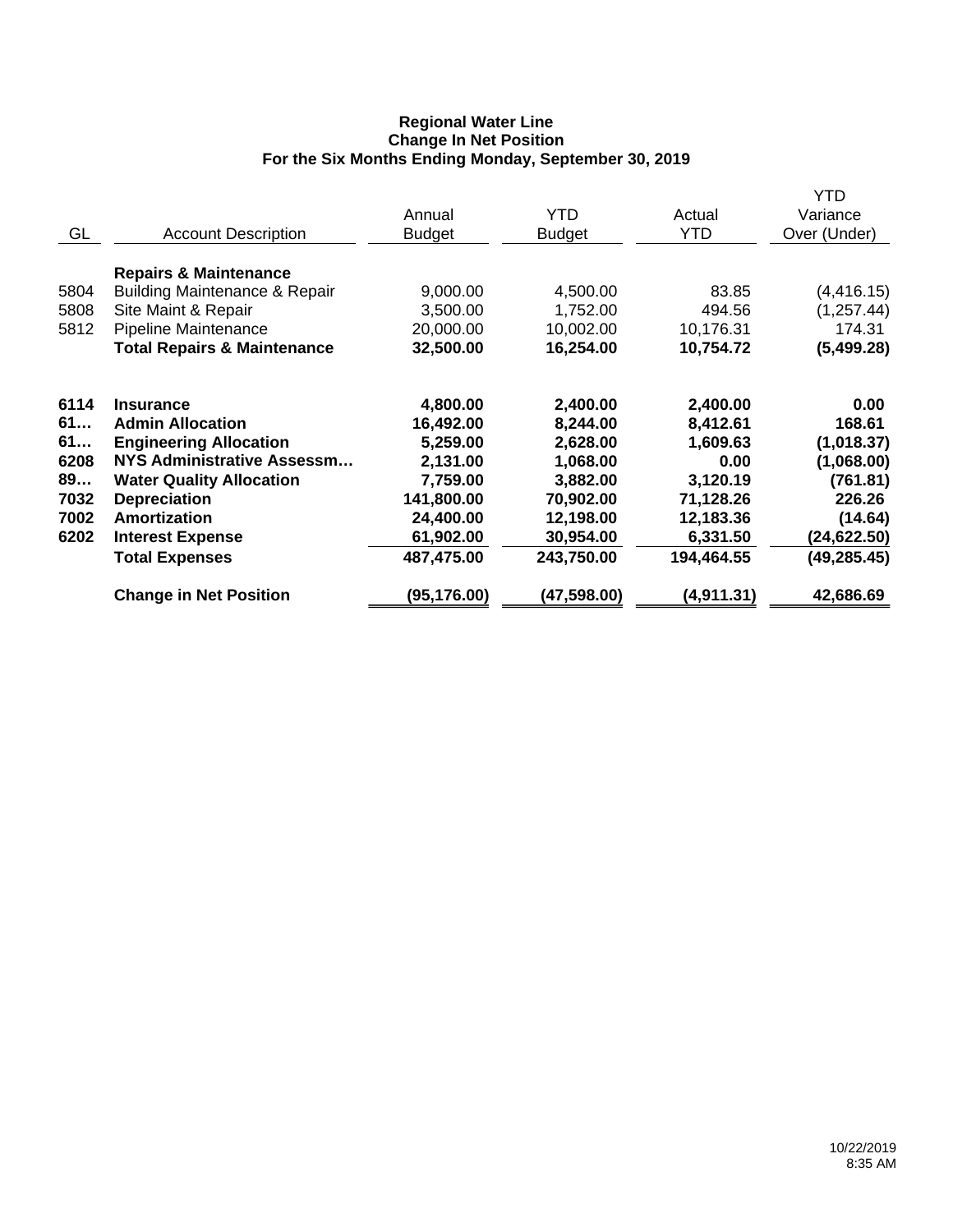# **Water Sewer Contracts Change In Net Position For the Six Months Ending Monday, September 30, 2019**

|      |                                     |               |               |              | <b>YTD</b>    |
|------|-------------------------------------|---------------|---------------|--------------|---------------|
|      |                                     | Annual        | <b>YTD</b>    | Actual       | Variance      |
| GL   | <b>Account Description</b>          | <b>Budget</b> | <b>Budget</b> | <b>YTD</b>   | Over (Under)  |
|      | <b>Customer Billings</b>            |               |               |              |               |
| 4001 | <b>Customer Billings</b>            | \$809,980.00  | \$404,988.00  | \$386,203.00 | (\$18,785.00) |
|      | <b>Total Customer Billings</b>      | 809,980.00    | 404,988.00    | 386,203.00   | (18,785.00)   |
|      |                                     |               |               |              |               |
|      | <b>Total Income</b>                 | 809,980.00    | 404,988.00    | 386,203.00   | (18, 785.00)  |
|      |                                     |               |               |              |               |
|      | <b>Salaries</b>                     |               |               |              |               |
| 50   | <b>Engineering Wages</b>            | 17,941.00     | 8,970.00      | 4,757.65     | (4,212.35)    |
| 50   | <b>WQ Wages</b>                     | 271,162.00    | 135,582.00    | 163,193.07   | 27,611.07     |
| 50   | Overtime Wages                      | 82,514.00     | 41,256.00     | 35,838.46    | (5,417.54)    |
| 5005 |                                     | 8,400.00      | 4,200.00      |              |               |
|      | On-Call Stipend                     |               |               | 3,750.00     | (450.00)      |
|      | <b>Total Salaries</b>               | 380,017.00    | 190,008.00    | 207,539.18   | 17,531.18     |
|      | <b>Fringe Benefits</b>              |               |               |              |               |
| 50   | <b>FICA Expense</b>                 | 29,025.00     | 14,514.00     | 14,826.63    | 312.63        |
| 50   | <b>Pension Expense</b>              | 50,112.00     | 25,056.00     | 27,174.85    | 2,118.85      |
| 50   | <b>Health Insurance</b>             | 51,753.00     | 25,878.00     | 26,112.83    | 234.83        |
| 50   | <b>Workers Comp</b>                 | 24,253.00     | 12,126.00     | 15,102.34    | 2,976.34      |
| 50   | <b>Disability Insurance</b>         | 200.00        | 102.00        | 100.02       | (1.98)        |
| 50   | <b>Post Retire Overhead</b>         | 33,902.00     | 16,950.00     | 19,065.00    | 2,115.00      |
|      |                                     | 189,245.00    | 94,626.00     | 102,381.67   | 7,755.67      |
|      | <b>Total Fringe Benefits</b>        |               |               |              |               |
|      | <b>Operations &amp; Maintenance</b> |               |               |              |               |
| 5704 | <b>O&amp;M Supplies</b>             | 500.00        | 252.00        | 0.00         | (252.00)      |
| 5770 | Other Tool, Equip & O&M             | 500.00        | 252.00        | 0.00         | (252.00)      |
| 8090 | <b>Purchases for Resale</b>         | 50,000.00     | 25,002.00     | 5,291.29     | (19,710.71)   |
|      | Total O & M                         | 51,000.00     | 25,506.00     | 5,291.29     | (20, 214.71)  |
|      |                                     |               |               |              |               |
|      |                                     |               |               |              |               |
|      | <b>Office &amp; Administrative</b>  |               |               |              |               |
| 5202 | Employee Mileage Reimburse          | 500.00        | 252.00        | 0.00         | (252.00)      |
| 5270 | <b>Travel &amp; Meeting Expense</b> | 300.00        | 150.00        | 35.00        | (115.00)      |
|      | <b>Total Office &amp; Admin</b>     | 800.00        | 402.00        | 35.00        | (367.00)      |
|      |                                     |               |               |              |               |
|      |                                     |               |               |              |               |
| 6114 | <b>Insurance</b>                    | 14,600.00     | 7,302.00      | 7,300.02     | (1.98)        |
| 61   | <b>Admin Allocation</b>             | 35,970.00     | 17,988.00     | 18,244.17    | 256.17        |
| 61   | <b>Engineering Allocation</b>       | 16,542.00     | 8,274.00      | 2,059.17     | (6, 214.83)   |
| 6208 | <b>NYS Administrative Assessm</b>   | 4,503.00      | 2,250.00      | 0.00         | (2,250.00)    |
| 89   | <b>Water Quality Allocation</b>     | 110,930.00    | 55,464.00     | 51,720.60    | (3,743.40)    |
|      | <b>Total Expenses</b>               | 803,607.00    | 401,820.00    | 394,571.10   | (7, 248.90)   |
|      | <b>Change in Net Position</b>       | 6,373.00      | 3,168.00      | (8,368.10)   | (11, 536.10)  |
|      |                                     |               |               |              |               |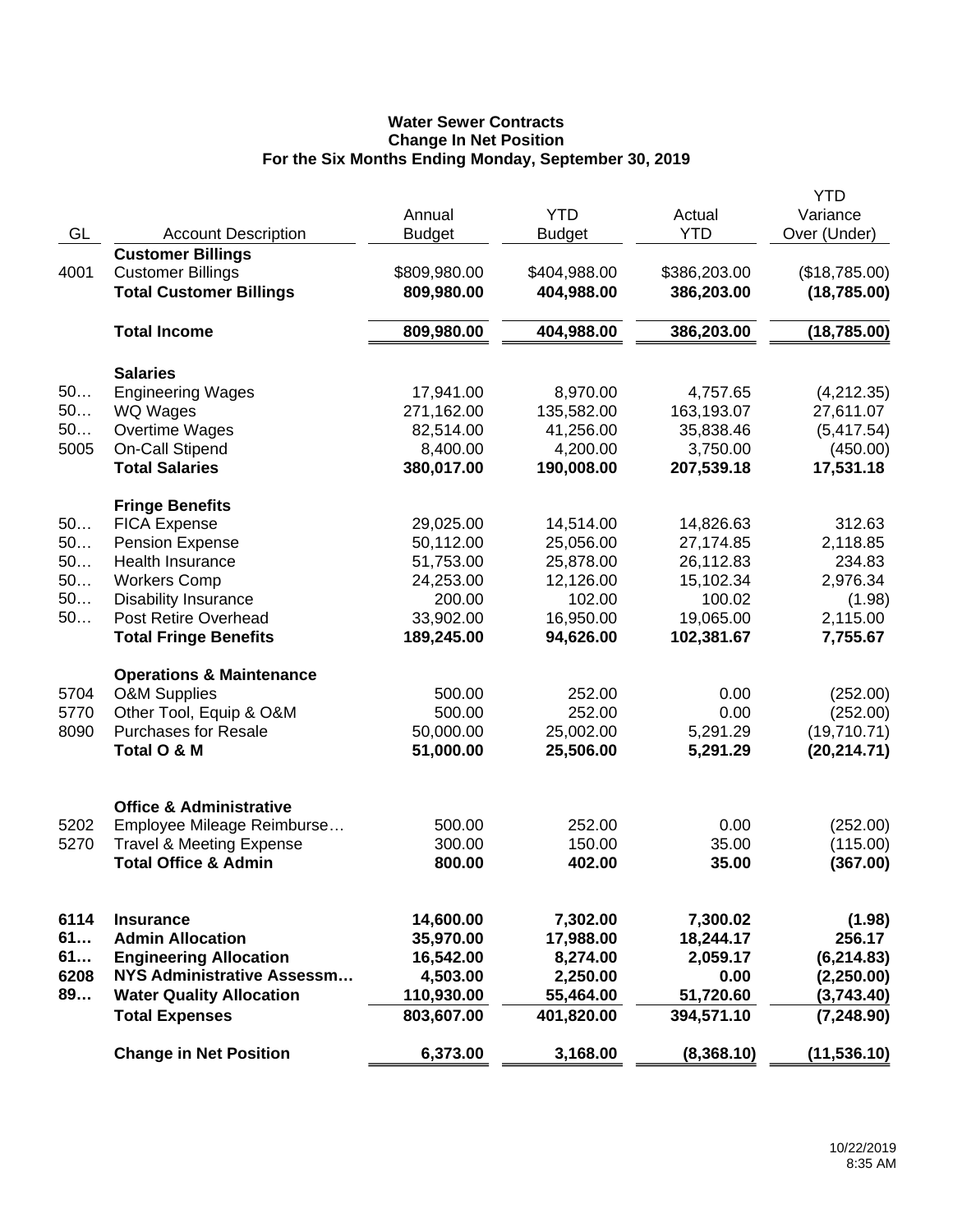#### **Engineering Change In Net Position For the Six Months Ending Monday, September 30, 2019**

|      |                                                                  |                      |                            |                        | <b>YTD</b>       |
|------|------------------------------------------------------------------|----------------------|----------------------------|------------------------|------------------|
|      |                                                                  | Annual               | <b>YTD</b>                 | Actual<br><b>YTD</b>   | Variance         |
| GL   | <b>Account Description</b>                                       | <b>Budget</b>        | <b>Budget</b>              |                        | Over (Under)     |
| 4001 | <b>Customer Billings</b><br><b>Customer Billings</b>             | \$1,158,850.00       |                            | \$745,509.65           | \$166,081.67     |
|      | <b>Total Customer Billings</b>                                   | 1,158,850.00         | \$579,427.98<br>579,427.98 | 745,509.65             | 166,081.67       |
|      |                                                                  |                      |                            |                        |                  |
|      | <b>Grant Revenue</b>                                             |                      |                            |                        |                  |
| 4181 | <b>Federal Grant Income</b>                                      | 0.00                 | 0.00                       | 8,995.00               | 8,995.00         |
|      | <b>Total Grant Revenue</b>                                       | 0.00                 | 0.00                       | 8,995.00               | 8,995.00         |
|      | <b>Total Income</b>                                              | 1,158,850.00         | 579,427.98                 | 754,504.65             | 175,076.67       |
|      |                                                                  |                      |                            |                        |                  |
|      | <b>Salaries</b>                                                  |                      |                            |                        |                  |
| 50   | <b>Administrative Wages</b>                                      | 0.00                 | 0.00                       | 249.58                 | 249.58           |
| 50   | <b>Engineering Wages</b>                                         | 653,301.00           | 326,652.00                 | 403,898.91             | 77,246.91        |
| 50   | <b>Technology Wages</b>                                          | 0.00                 | 0.00                       | 360.72                 | 360.72           |
| 50   | WQ Wages                                                         | 0.00                 | 0.00                       | 597.33                 | 597.33<br>975.79 |
| 50   | Overtime Wages<br><b>Total Salaries</b>                          | 270.00<br>653,571.00 | 138.00                     | 1,113.79<br>406,220.33 | 79,430.33        |
|      |                                                                  |                      | 326,790.00                 |                        |                  |
|      | <b>Fringe Benefits</b>                                           |                      |                            |                        |                  |
| 50   | <b>FICA Expense</b>                                              | 49,998.00            | 25,002.00                  | 28,965.94              | 3,963.94         |
| 50   | <b>Pension Expense</b>                                           | 75,685.00            | 37,842.00                  | 47,831.90              | 9,989.90         |
| 50   | <b>Health Insurance</b>                                          | 94,411.00            | 47,208.00                  | 54,291.64              | 7,083.64         |
| 50   | <b>Workers Comp</b>                                              | 31,229.00            | 15,612.00                  | 18,934.07              | 3,322.07         |
| 50   | <b>Disability Insurance</b>                                      | 404.00               | 204.00                     | 202.02                 | (1.98)           |
| 50   | Post Retire Overhead                                             | 47,619.00            | 23,808.00                  | 30,692.79              | 6,884.79         |
| 5054 | <b>Employee Physicals &amp; Screening</b>                        | 500.00               | 252.00                     | 297.75                 | 45.75            |
|      | <b>Total Fringe Benefits</b>                                     | 299,846.00           | 149,928.00                 | 181,216.11             | 31,288.11        |
|      | <b>Operations &amp; Maintenance</b>                              |                      |                            |                        |                  |
| 5403 | <b>Safety Equipment &amp; Supplies</b>                           | 1,000.00             | 498.00                     | 534.24                 | 36.24            |
| 5904 | <b>SCADA</b>                                                     | 28,820.00            | 14,412.00                  | 0.00                   | (14, 412.00)     |
| 8090 | <b>Purchases for Resale</b>                                      | 82,000.00            | 41,002.02                  | 49,651.67              | 8,649.65         |
|      | Total O & M                                                      | 111,820.00           | 55,912.02                  | 50,185.91              | (5,726.11)       |
|      |                                                                  |                      |                            |                        |                  |
| 5053 | <b>Office &amp; Administrative</b><br><b>Misc Employee Costs</b> | 1,000.00             | 498.00                     | 209.25                 | (288.75)         |
| 5102 | <b>Office Rent</b>                                               | 10,761.00            | 5,382.00                   | 5,380.50               | (1.50)           |
| 5104 | <b>Office Supplies</b>                                           | 2,800.00             | 1,398.00                   | 1,076.71               | (321.29)         |
| 5112 | Telephone                                                        | 3,240.00             | 1,620.00                   | 1,629.81               | 9.81             |
| 5114 | <b>Cellular Services</b>                                         | 6,800.00             | 3,402.00                   | 2,853.59               | (548.41)         |
| 5120 | Dues & Subscriptions                                             | 1,000.00             | 498.00                     | 228.00                 | (270.00)         |
| 5122 | Public Info & Advertising                                        | 500.00               | 252.00                     | 0.00                   | (252.00)         |
| 5130 | <b>Office Equipment</b>                                          | 6,000.00             | 3,000.00                   | 1,889.38               | (1, 110.62)      |
| 5202 | Employee Mileage Reimburse                                       | 14,500.00            | 7,248.00                   | 8,221.50               | 973.50           |
| 5204 | Empl. Meals & Incidental                                         | 2,500.00             | 1,248.00                   | 329.27                 | (918.73)         |
| 5206 | Empl. Lodging                                                    | 7,000.00             | 3,498.00                   | 1,404.00               | (2,094.00)       |
|      |                                                                  |                      |                            |                        | 10/22/2019       |
|      |                                                                  |                      |                            |                        | 8:35 AM          |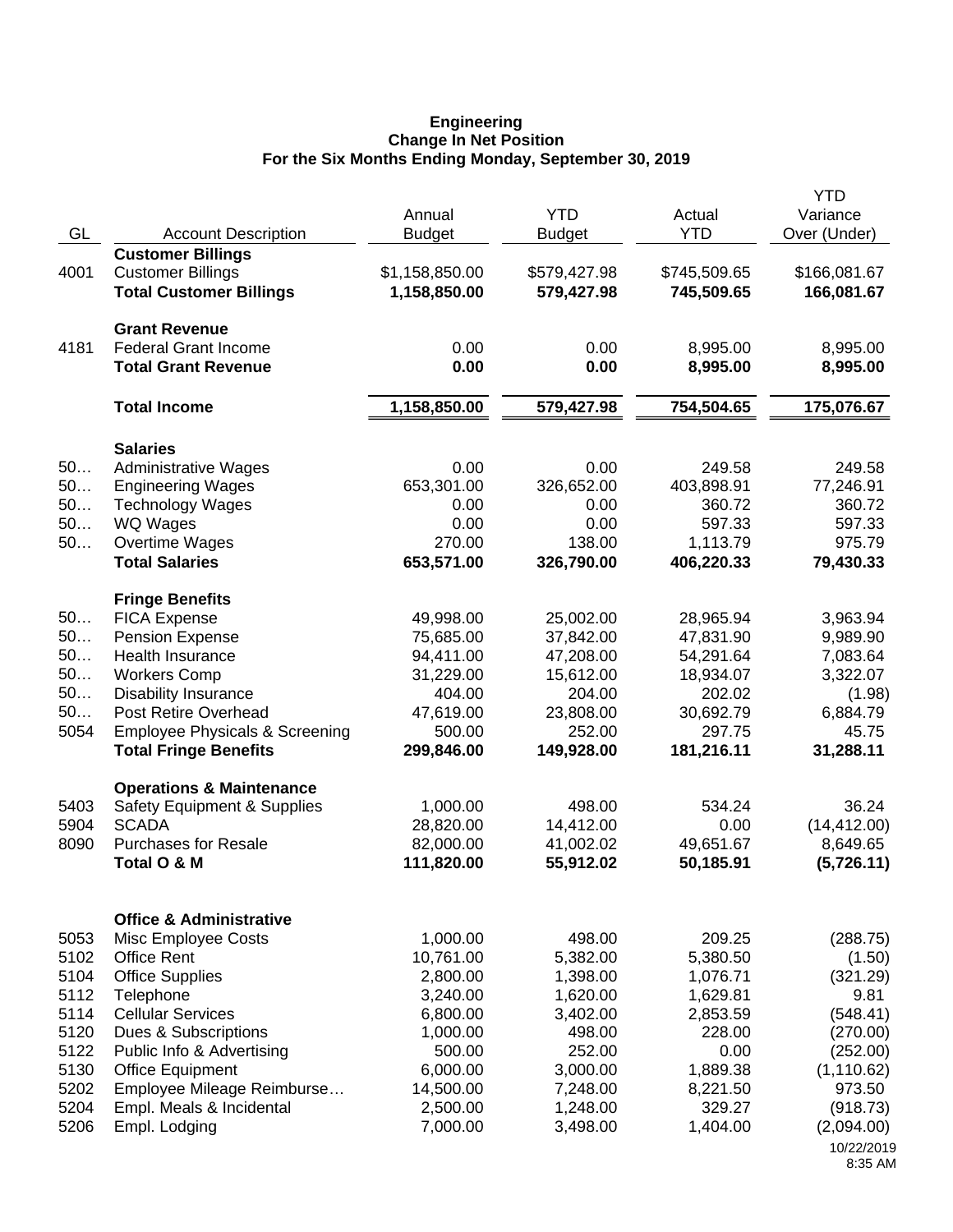## **Engineering Change In Net Position For the Six Months Ending Monday, September 30, 2019**

|      |                                 |               |               |              | YTD          |
|------|---------------------------------|---------------|---------------|--------------|--------------|
|      |                                 | Annual        | <b>YTD</b>    | Actual       | Variance     |
| GL   | <b>Account Description</b>      | <b>Budget</b> | <b>Budget</b> | <b>YTD</b>   | Over (Under) |
| 5370 | Training & Development          | 8,000.00      | 4,002.00      | 2,650.00     | (1,352.00)   |
| 5402 | <b>Employee Uniforms</b>        | 1,175.00      | 588.00        | 416.00       | (172.00)     |
|      | <b>Total Office &amp; Admin</b> | 65,276.00     | 32,634.00     | 26,288.01    | (6,345.99)   |
|      | <b>Professional Fees</b>        |               |               |              |              |
| 5924 | Legal                           | 50,500.00     | 25,252.02     | 15,947.74    | (9,304.28)   |
|      | <b>Total Professional Fees</b>  | 50,500.00     | 25,252.02     | 15,947.74    | (9,304.28)   |
|      | <b>Automobile</b>               |               |               |              |              |
| 5601 | Auto/Light Truck Rep. & Maint.  | 2,877.00      | 1,440.00      | 239.88       | (1,200.12)   |
| 5602 | <b>Auto/Light Truck Fuel</b>    | 6,000.00      | 3,000.00      | 1,567.02     | (1,432.98)   |
| 5603 | Auto/Light Truck Rental/Lease   | 8,600.00      | 4,302.00      | 5,068.35     | 766.35       |
| 5605 | Vehicle Ins                     | 2,700.00      | 1,350.00      | 1,350.00     | 0.00         |
|      | <b>Total Automobile</b>         | 20,177.00     | 10,092.00     | 8,225.25     | (1,866.75)   |
|      | <b>Computer</b>                 |               |               |              |              |
| 5124 | <b>Computer Equipment</b>       | 3,100.00      | 1,548.00      | 1,394.08     | (153.92)     |
| 5128 | Programming & Software          | 1,103.00      | 552.00        | 0.00         | (552.00)     |
| 5906 | GIS                             | 42,450.00     | 21,228.00     | 29,380.26    | 8,152.26     |
|      | <b>Total Computer</b>           | 46,653.00     | 23,328.00     | 30,774.34    | 7,446.34     |
| 6114 | <b>Insurance</b>                | 26,300.00     | 13,152.00     | 13,150.02    | (1.98)       |
| 61   | <b>Admin Allocation</b>         | 51,513.00     | 25,758.00     | 26,150.04    | 392.04       |
| 61   | <b>Engineering Allocation</b>   | (99, 330.00)  | (49,668.00)   | (31, 498.11) | 18,169.89    |
| 6208 | NYS Administrative Assessm      | 6,637.00      | 3,318.00      | 0.00         | (3,318.00)   |
| 7032 | <b>Depreciation</b>             | 35,600.00     | 17,802.00     | 17,432.55    | (369.45)     |
|      | <b>Total Expenses</b>           | 1,268,563.00  | 634,298.04    | 744,092.19   | 109,794.15   |
|      | <b>Change in Net Position</b>   | (109, 713.00) | (54, 870.06)  | 10,412.46    | 65,282.52    |
|      |                                 |               |               |              |              |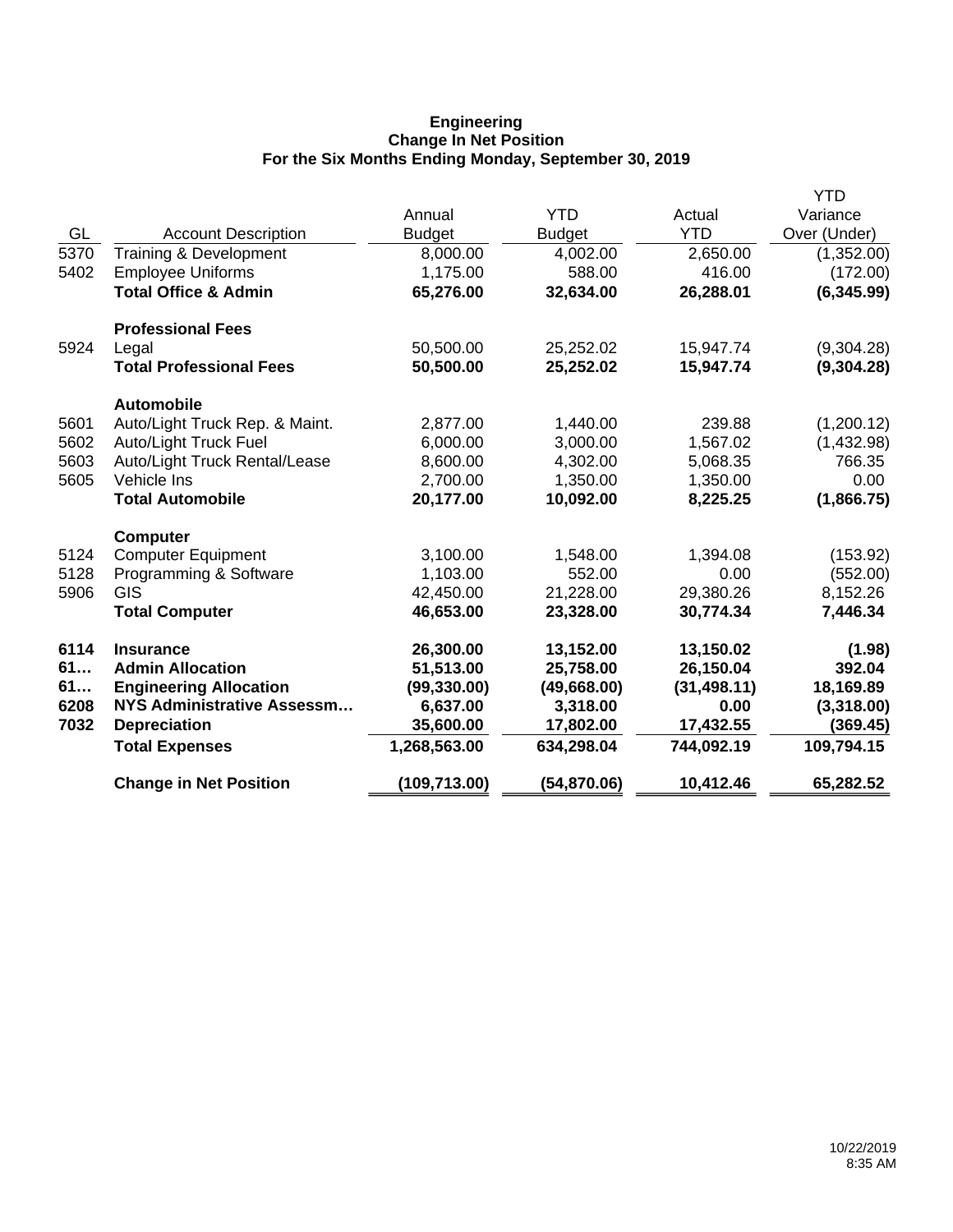## **Regional Development Change In Net Position For the Six Months Ending Monday, September 30, 2019**

|      |                                     |               |               |              | <b>YTD</b>    |
|------|-------------------------------------|---------------|---------------|--------------|---------------|
|      |                                     | Annual        | <b>YTD</b>    | Actual       | Variance      |
| GL   | <b>Account Description</b>          | <b>Budget</b> | <b>Budget</b> | <b>YTD</b>   | Over (Under)  |
|      | <b>Customer Billings</b>            |               |               |              |               |
| 4001 | <b>Customer Billings</b>            | \$187,091.00  | \$93,546.00   | \$63,482.41  | (\$30,063.59) |
|      | <b>Total Customer Billings</b>      | 187,091.00    | 93,546.00     | 63,482.41    | (30,063.59)   |
|      | <b>Grant Revenue</b>                |               |               |              |               |
| 4181 | <b>Federal Grant Income</b>         | 253,465.00    | 126,732.00    | 102,910.29   | (23,821.71)   |
| 4183 | <b>NY State Grants</b>              | 2,069,996.00  | 1,035,000.00  | 1,156,642.92 | 121,642.92    |
| 4184 | <b>Other Grants</b>                 | 40,000.00     | 19,998.00     | 0.00         | (19,998.00)   |
|      | <b>Total Grant Revenue</b>          | 2,363,461.00  | 1,181,730.00  | 1,259,553.21 | 77,823.21     |
| 4104 | <b>Loan Interest Income</b>         | 699,000.00    | 349,506.00    | 306,990.78   | (42, 515.22)  |
|      | <b>Other Income</b>                 |               |               |              |               |
| 4162 | <b>Processing Fees</b>              | 29,575.00     | 14,790.00     | 22,560.00    | 7,770.00      |
| 4164 | Miscellaneous                       | 17,000.00     | 8,496.00      | 7,714.82     | (781.18)      |
| 4185 | <b>Grant Recapture</b>              | 0.00          | 0.00          | 16,350.00    | 16,350.00     |
|      | <b>Total Other Income</b>           | 46,575.00     | 23,286.00     | 46,624.82    | 23,338.82     |
|      | <b>Interest Income</b>              |               |               |              |               |
| 4102 | Investment Interest Income          | 428,940.00    | 214,470.00    | 216,133.28   | 1,663.28      |
| 42   | Mark to Market Adjustment           | 0.00          | 0.00          | 41,566.66    | 41,566.66     |
|      | <b>Total Interest Income</b>        | 428,940.00    | 214,470.00    | 257,699.94   | 43,229.94     |
|      | <b>Total Income</b>                 | 3,725,067.00  | 1,862,538.00  | 1,934,351.16 | 71,813.16     |
|      |                                     |               |               |              |               |
|      | <b>Salaries</b>                     |               |               |              |               |
| 50   | <b>Administrative Wages</b>         | 11,161.00     | 5,580.00      | 5,330.97     | (249.03)      |
| 50   | <b>Engineering Wages</b>            | 41,682.00     | 20,844.00     | 10,348.96    | (10, 495.04)  |
| 50   | <b>Regional Development Wages</b>   | 338,503.00    | 169,254.00    | 154,595.28   | (14,658.72)   |
| 50   | Overtime Wages                      | 0.00          | 0.00          | 17.82        | 17.82         |
|      | <b>Total Salaries</b>               | 391,346.00    | 195,678.00    | 170,293.03   | (25, 384.97)  |
|      | <b>Fringe Benefits</b>              |               |               |              |               |
| 50   | <b>FICA Expense</b>                 | 29,939.00     | 14,964.00     | 11,658.86    | (3,305.14)    |
| 50.  | <b>Pension Expense</b>              | 54,477.00     | 27,234.00     | 25,665.60    | (1,568.40)    |
| 50   | Health Insurance                    | 52,309.00     | 26,154.00     | 24,799.84    | (1,354.16)    |
| 50   | <b>Workers Comp</b>                 | 935.00        | 468.00        | 359.93       | (108.07)      |
| 50   | <b>Disability Insurance</b>         | 327.00        | 174.00        | 163.50       | (10.50)       |
| 50   | Post Retire Overhead                | 26,441.00     | 13,224.00     | 12,160.98    | (1,063.02)    |
|      | <b>Total Fringe Benefits</b>        | 164,428.00    | 82,218.00     | 74,808.71    | (7,409.29)    |
|      |                                     |               |               |              |               |
|      | <b>Operations &amp; Maintenance</b> |               |               |              |               |
| 6110 | Marketing                           | 5,000.00      | 2,502.00      | 0.00         | (2,502.00)    |
| 8090 | Purchases for Resale                | 7,000.00      | 3,498.00      | 260.00       | (3,238.00)    |
|      | Total O & M                         | 12,000.00     | 6,000.00      | 260.00       | (5,740.00)    |